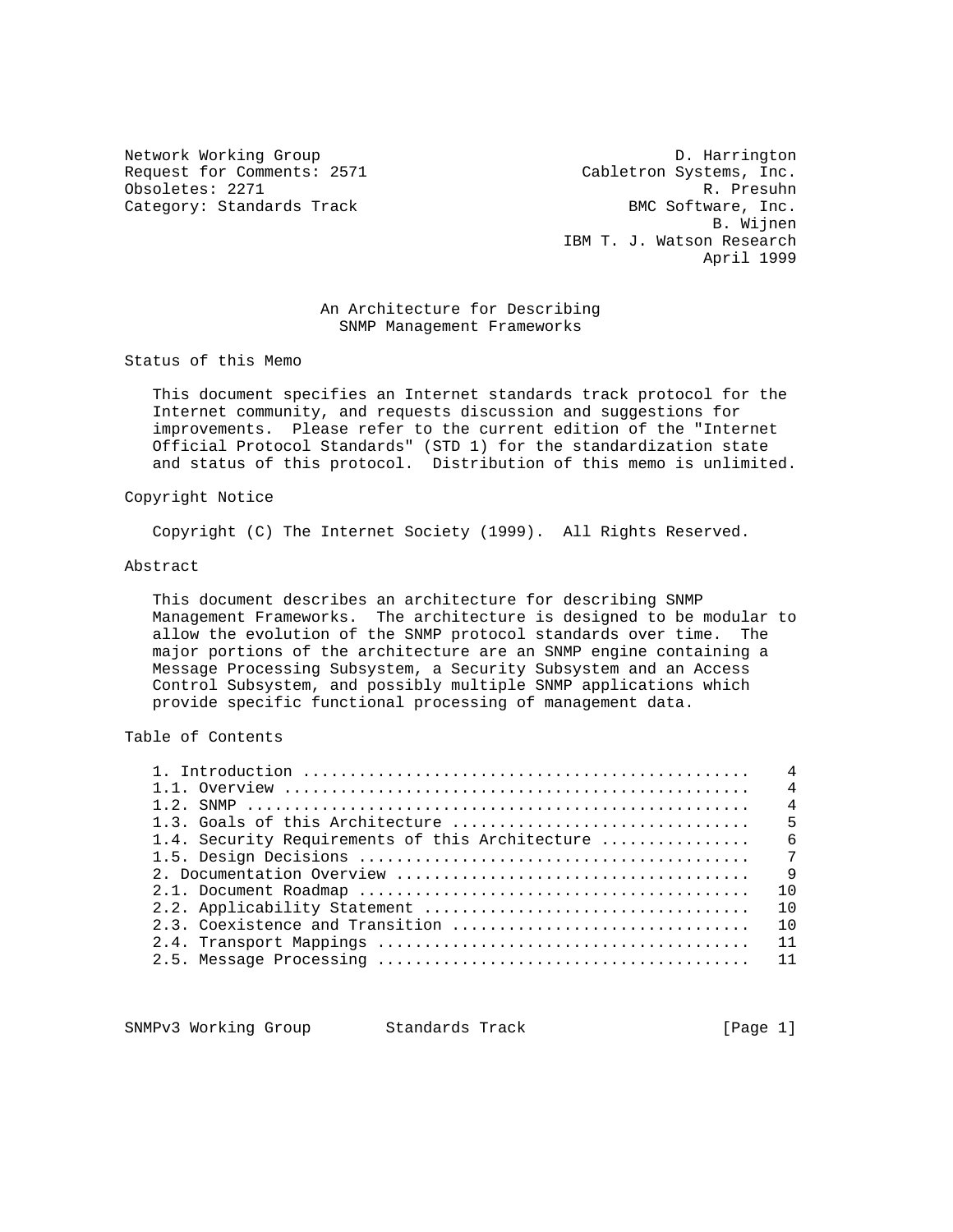|                                                              | 11 |
|--------------------------------------------------------------|----|
|                                                              | 12 |
|                                                              | 12 |
|                                                              | 13 |
| 2.10. Structure of Management Information                    | 14 |
|                                                              | 14 |
|                                                              | 14 |
| 2.13. Management Information Base Modules                    | 14 |
| 2.13.1. SNMP Instrumentation MIBs                            | 14 |
| 2.14. SNMP Framework Documents                               | 14 |
| 3. Elements of the Architecture                              | 15 |
|                                                              | 16 |
|                                                              | 17 |
|                                                              | 17 |
|                                                              |    |
|                                                              | 17 |
| 3.1.1.3. Message Processing Subsystem                        | 18 |
| 3.1.1.3.1. Message Processing Model                          | 18 |
|                                                              | 18 |
|                                                              | 19 |
|                                                              | 19 |
| 3.1.2. Access Control Subsystem                              | 19 |
| 3.1.2.1. Access Control Model                                | 20 |
|                                                              | 20 |
|                                                              | 20 |
|                                                              | 22 |
|                                                              | 23 |
|                                                              | 23 |
|                                                              | 23 |
| 3.2.3. Model-dependent security ID                           | 24 |
| 3.3. The Naming of Management Information                    | 25 |
|                                                              | 26 |
|                                                              | 26 |
|                                                              | 27 |
|                                                              | 27 |
|                                                              | 27 |
| 3.4.1. maxSizeResponseScopedPDU                              | 27 |
| 3.4.2. Local Configuration Datastore                         | 27 |
|                                                              | 27 |
|                                                              | 28 |
| 4. Abstract Service Interfaces                               |    |
|                                                              | 28 |
| 4.1.1. Generate Outgoing Request or Notification             | 28 |
| 4.1.2. Process Incoming Request or Notification PDU          | 29 |
| 4.1.3. Generate Outgoing Response                            | 29 |
| 4.1.4. Process Incoming Response PDU                         | 29 |
| 4.1.5. Registering Responsibility for Handling SNMP PDUs     | 30 |
| 4.2. Message Processing Subsystem Primitives                 | 30 |
| 4.2.1. Prepare Outgoing SNMP Request or Notification Message | 31 |
| 4.2.2. Prepare an Outgoing SNMP Response Message             | 31 |

SNMPv3 Working Group Standards Track [Page 2]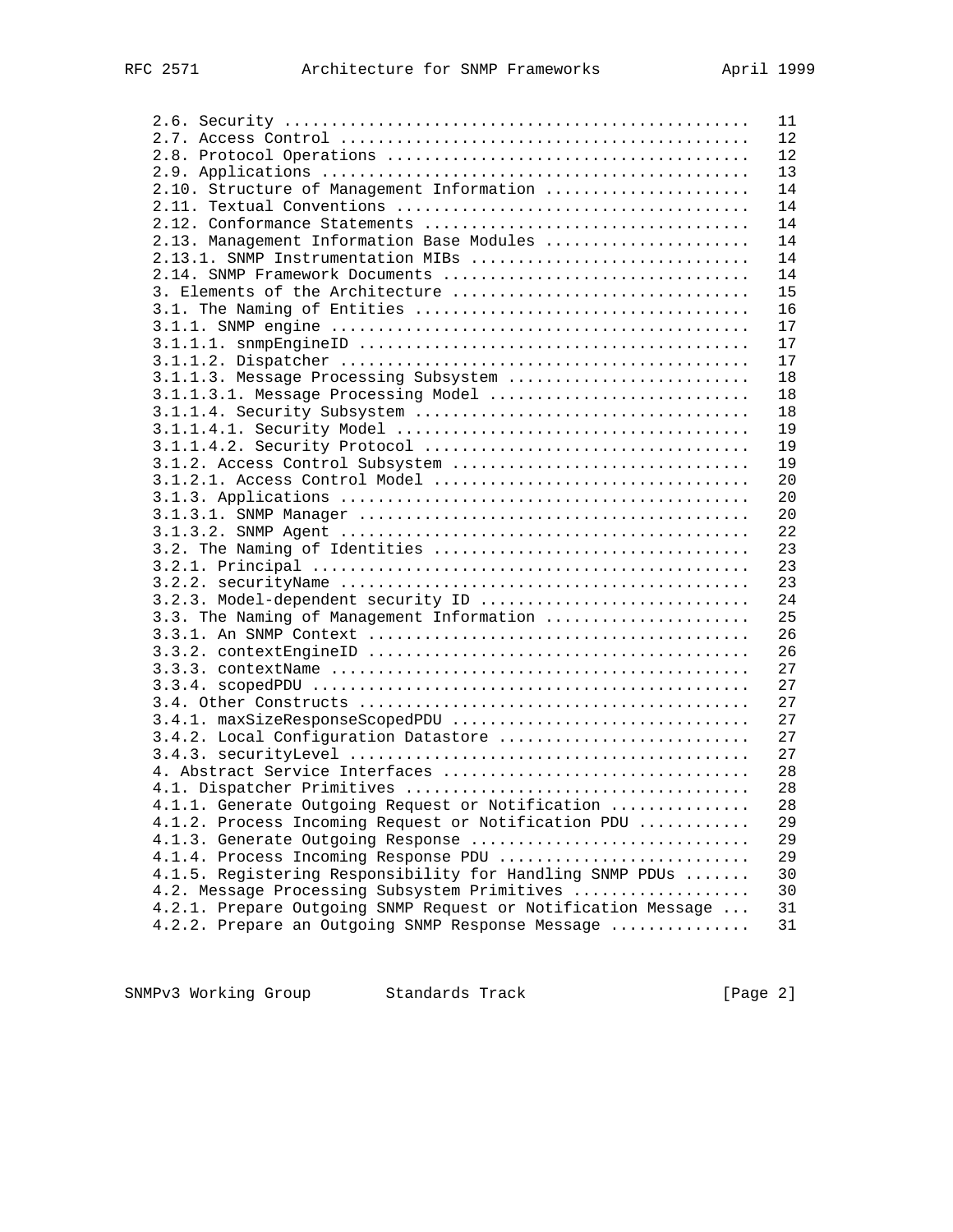| 4.2.3. Prepare Data Elements from an Incoming SNMP Message   | 32 |
|--------------------------------------------------------------|----|
| 4.3. Access Control Subsystem Primitives                     | 32 |
| 4.4. Security Subsystem Primitives                           | 33 |
| 4.4.1. Generate a Request or Notification Message            | 33 |
| 4.4.2. Process Incoming Message                              | 33 |
| 4.4.3. Generate a Response Message                           | 34 |
|                                                              | 34 |
| 4.5.1. Release State Reference Information                   | 35 |
|                                                              | 36 |
| 4.6.1. Command Generator or Notification Originator          | 36 |
|                                                              | 37 |
| 4.6.2. Scenario Diagram for a Command Responder Application  |    |
| 5. Managed Object Definitions for SNMP Management Frameworks | 38 |
|                                                              | 48 |
|                                                              | 48 |
| 6.2. Message Processing Models                               | 48 |
|                                                              | 49 |
|                                                              | 49 |
|                                                              | 49 |
|                                                              | 51 |
|                                                              | 52 |
|                                                              | 54 |
| A. Guidelines for Model Designers                            | 55 |
| A.1. Security Model Design Requirements                      | 55 |
|                                                              | 55 |
|                                                              | 56 |
| A.1.3. Validate the security-stamp in a received message     | 56 |
|                                                              | 57 |
|                                                              | 57 |
| A.2. Message Processing Model Design Requirements            | 57 |
| A.2.1. Receiving an SNMP Message from the Network            | 58 |
| A.2.2. Sending an SNMP Message to the Network                | 58 |
| A.3. Application Design Requirements                         | 59 |
| A.3.1. Applications that Initiate Messages                   | 59 |
| A.3.2. Applications that Receive Responses                   | 59 |
| A.3.3. Applications that Receive Asynchronous Messages       | 60 |
| A.3.4. Applications that Send Responses                      | 60 |
| A.4. Access Control Model Design Requirements                | 60 |
|                                                              | 62 |
|                                                              |    |

SNMPv3 Working Group Standards Track [Page 3]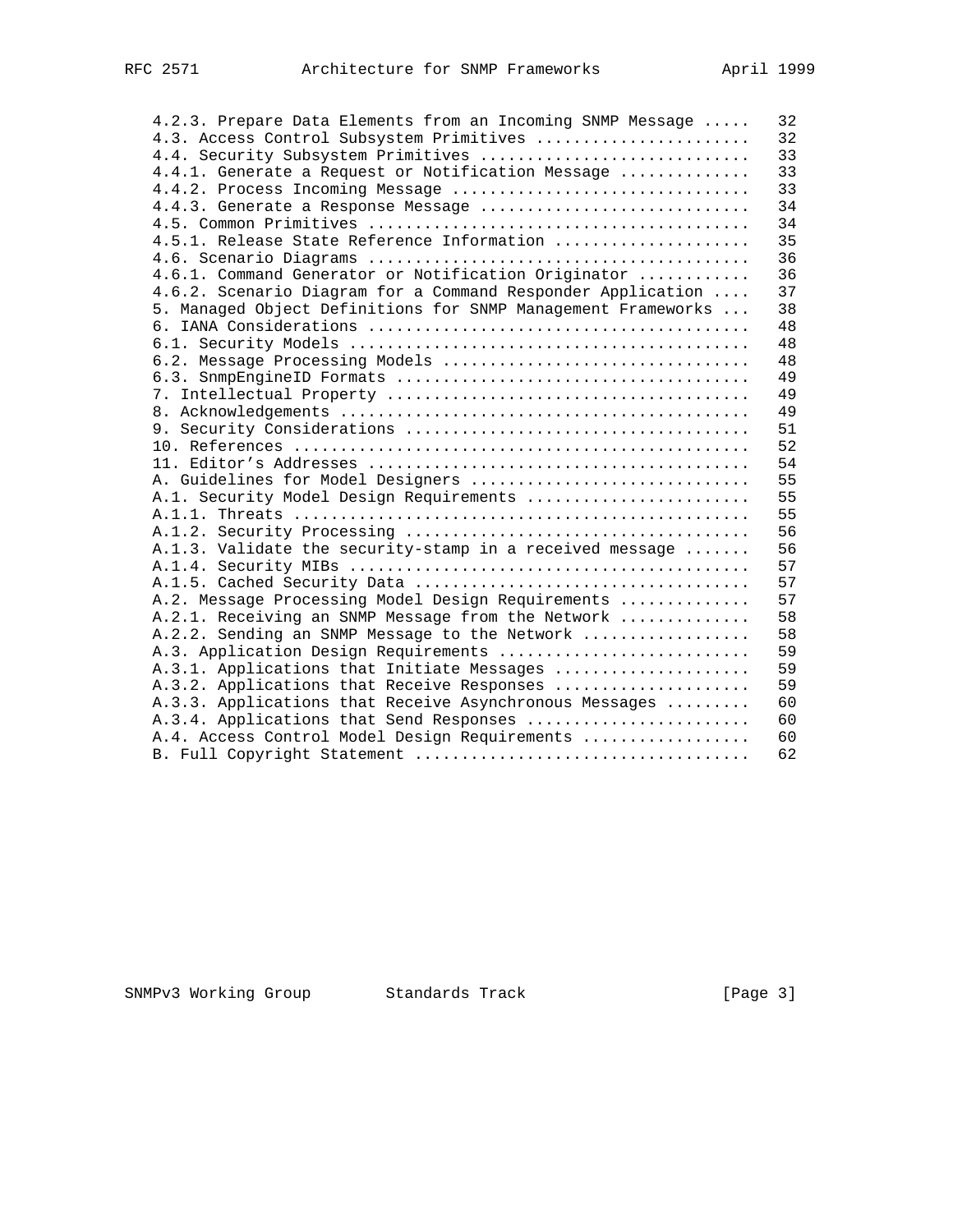#### 1. Introduction

#### 1.1. Overview

 This document defines a vocabulary for describing SNMP Management Frameworks, and an architecture for describing the major portions of SNMP Management Frameworks.

 This document does not provide a general introduction to SNMP. Other documents and books can provide a much better introduction to SNMP. Nor does this document provide a history of SNMP. That also can be found in books and other documents.

 Section 1 describes the purpose, goals, and design decisions of this architecture.

 Section 2 describes various types of documents which define (elements of) SNMP Frameworks, and how they fit into this architecture. It also provides a minimal road map to the documents which have previously defined SNMP frameworks.

 Section 3 details the vocabulary of this architecture and its pieces. This section is important for understanding the remaining sections, and for understanding documents which are written to fit within this architecture.

 Section 4 describes the primitives used for the abstract service interfaces between the various subsystems, models and applications within this architecture.

 Section 5 defines a collection of managed objects used to instrument SNMP entities within this architecture.

Sections 6, 7, 8, 9, 10 and 11 are administrative in nature.

 Appendix A contains guidelines for designers of Models which are expected to fit within this architecture.

 The key words "MUST", "MUST NOT", "REQUIRED", "SHALL", "SHALL NOT", "SHOULD", "SHOULD NOT", "RECOMMENDED", "MAY", and "OPTIONAL" in this document are to be interpreted as described in [RFC2119].

#### 1.2. SNMP

An SNMP management system contains:

 - several (potentially many) nodes, each with an SNMP entity containing command responder and notification originator

SNMPv3 Working Group Standards Track [Page 4]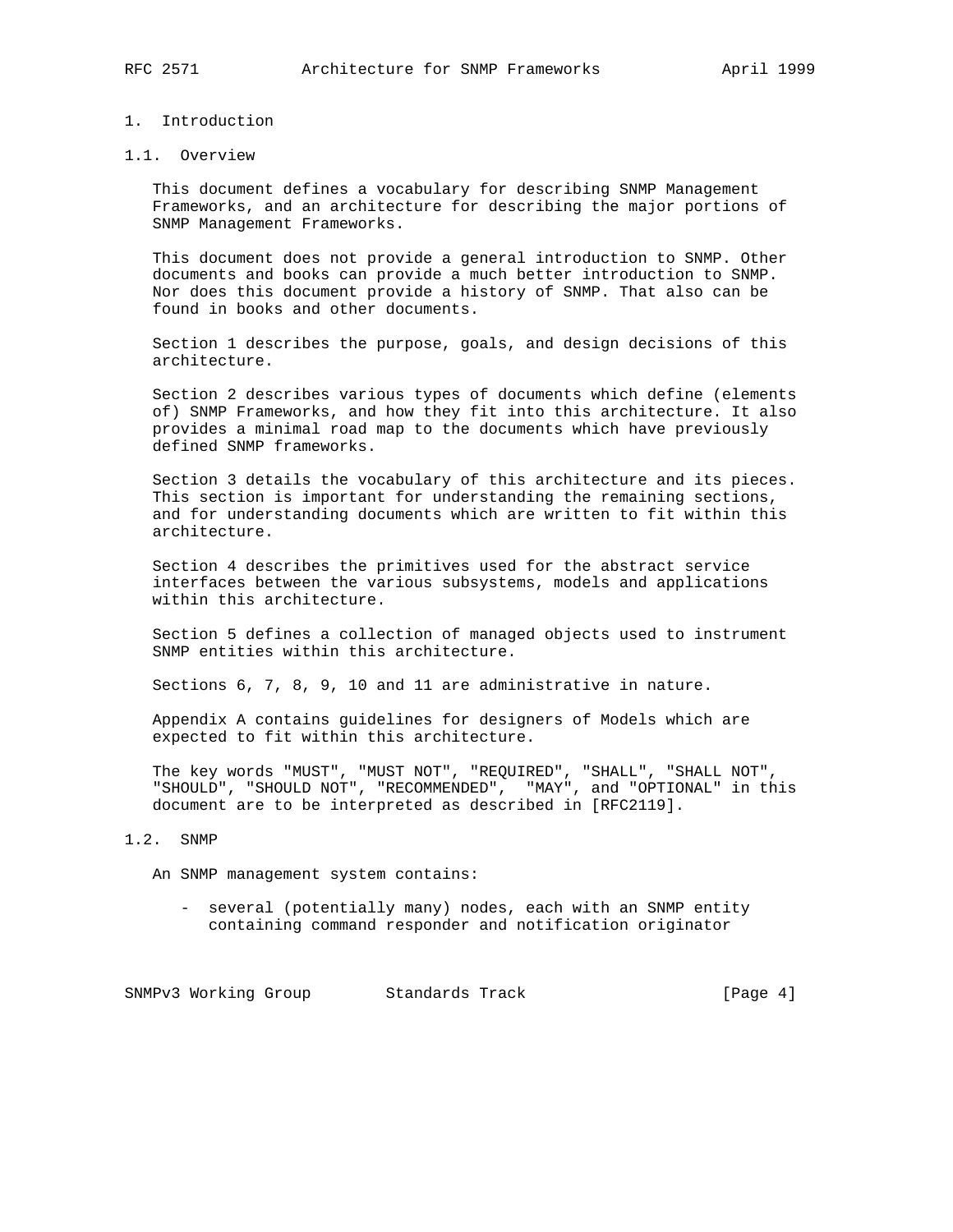applications, which have access to management instrumentation (traditionally called agents);

- at least one SNMP entity containing command generator and/or notification receiver applications (traditionally called a manager) and,
- a management protocol, used to convey management information between the SNMP entities.

 SNMP entities executing command generator and notification receiver applications monitor and control managed elements. Managed elements are devices such as hosts, routers, terminal servers, etc., which are monitored and controlled via access to their management information.

 It is the purpose of this document to define an architecture which can evolve to realize effective management in a variety of configurations and environments. The architecture has been designed to meet the needs of implementations of:

- minimal SNMP entities with command responder and/or notification originator applications (traditionally called SNMP agents),
- SNMP entities with proxy forwarder applications (traditionally called SNMP proxy agents),
- command line driven SNMP entities with command generator and/or notification receiver applications (traditionally called SNMP command line managers),
- SNMP entities with command generator and/or notification receiver, plus command responder and/or notification originator applications (traditionally called SNMP mid-level managers or dual-role entities),
- SNMP entities with command generator and/or notification receiver and possibly other types of applications for managing a potentially very large number of managed nodes (traditionally called (network) management stations).

1.3. Goals of this Architecture

This architecture was driven by the following goals:

 - Use existing materials as much as possible. It is heavily based on previous work, informally known as SNMPv2u and SNMPv2\*, based in turn on SNMPv2p.

SNMPv3 Working Group Standards Track [Page 5]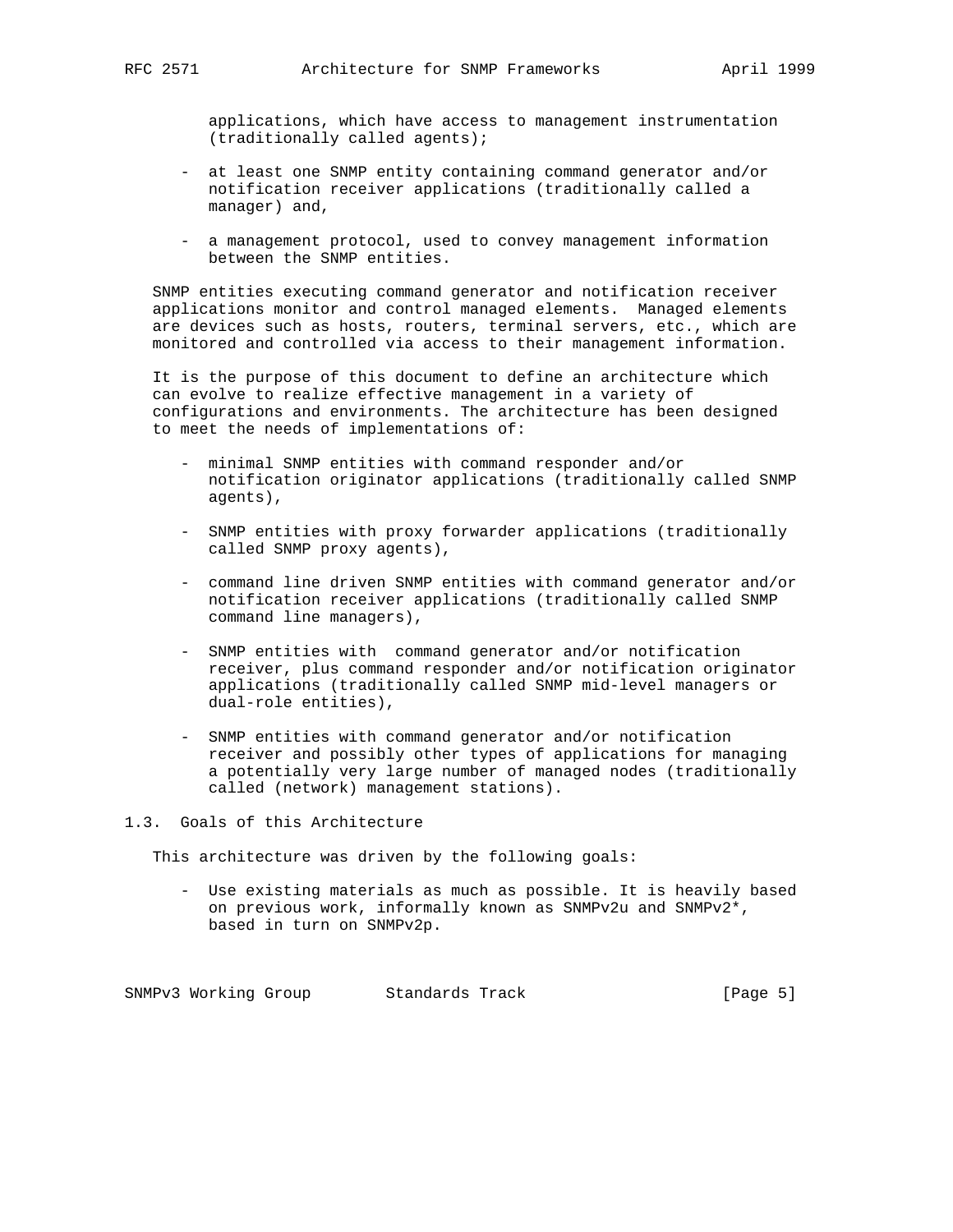- Address the need for secure SET support, which is considered the most important deficiency in SNMPv1 and SNMPv2c.
- Make it possible to move portions of the architecture forward in the standards track, even if consensus has not been reached on all pieces.
- Define an architecture that allows for longevity of the SNMP Frameworks that have been and will be defined.
- Keep SNMP as simple as possible.
- Make it relatively inexpensive to deploy a minimal conforming implementation.
- Make it possible to upgrade portions of SNMP as new approaches become available, without disrupting an entire SNMP framework.
- Make it possible to support features required in large networks, but make the expense of supporting a feature directly related to the support of the feature.
- 1.4. Security Requirements of this Architecture

 Several of the classical threats to network protocols are applicable to the management problem and therefore would be applicable to any Security Model used in an SNMP Management Framework. Other threats are not applicable to the management problem. This section discusses principal threats, secondary threats, and threats which are of lesser importance.

 The principal threats against which any Security Model used within this architecture SHOULD provide protection are:

#### Modification of Information

 The modification threat is the danger that some unauthorized entity may alter in-transit SNMP messages generated on behalf of an authorized principal in such a way as to effect unauthorized management operations, including falsifying the value of an object.

Masquerade

 The masquerade threat is the danger that management operations not authorized for some principal may be attempted by assuming the identity of another principal that has the appropriate authorizations.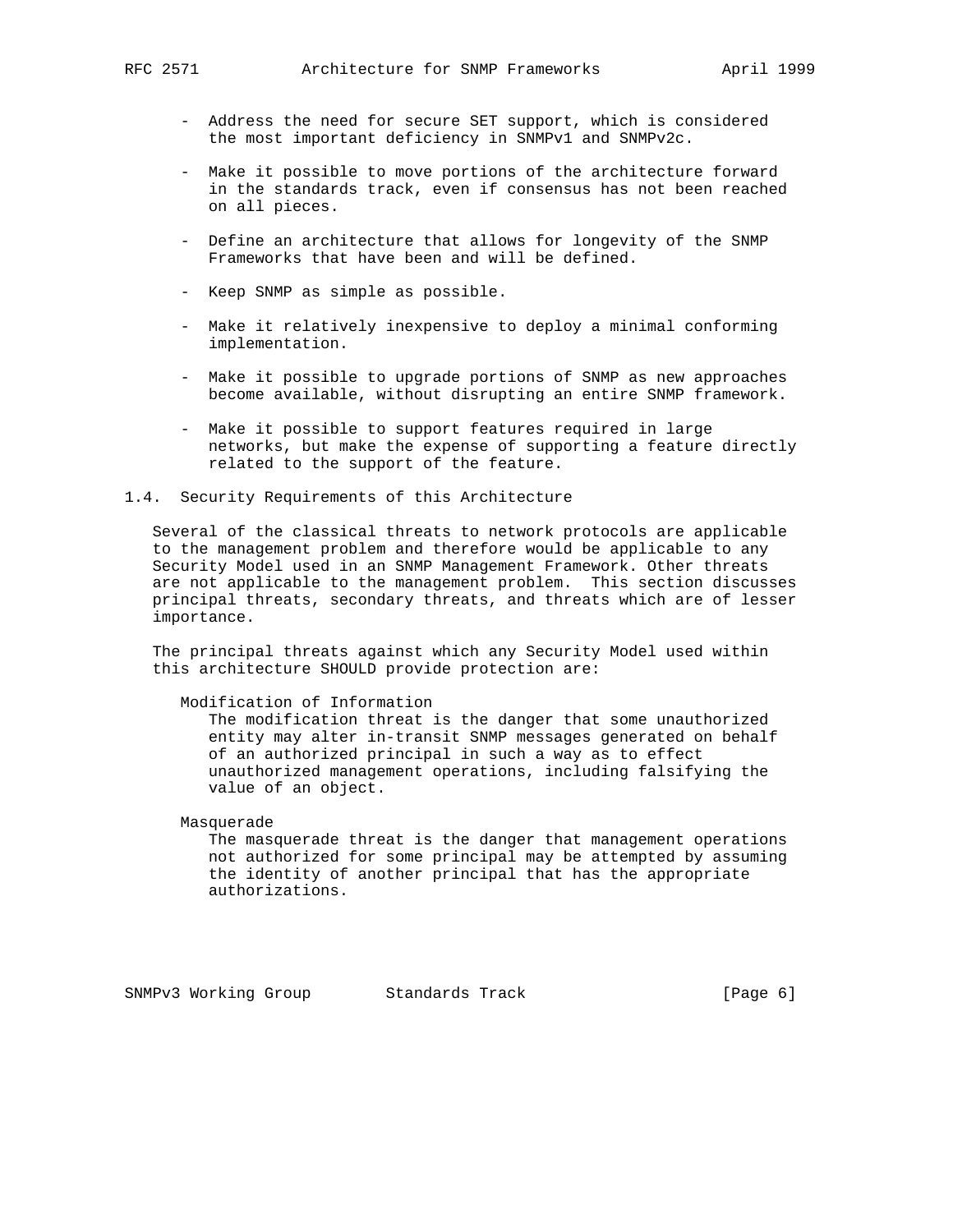Secondary threats against which any Security Model used within this architecture SHOULD provide protection are:

#### Message Stream Modification

 The SNMP protocol is typically based upon a connectionless transport service which may operate over any subnetwork service. The re-ordering, delay or replay of messages can and does occur through the natural operation of many such subnetwork services. The message stream modification threat is the danger that messages may be maliciously re-ordered, delayed or replayed to an extent which is greater than can occur through the natural operation of a subnetwork service, in order to effect unauthorized management operations.

#### Disclosure

 The disclosure threat is the danger of eavesdropping on the exchanges between SNMP engines. Protecting against this threat may be required as a matter of local policy.

 There are at least two threats against which a Security Model within this architecture need not protect, since they are deemed to be of lesser importance in this context:

#### Denial of Service

 A Security Model need not attempt to address the broad range of attacks by which service on behalf of authorized users is denied. Indeed, such denial-of-service attacks are in many cases indistinguishable from the type of network failures with which any viable management protocol must cope as a matter of course.

#### Traffic Analysis

 A Security Model need not attempt to address traffic analysis attacks. Many traffic patterns are predictable - entities may be managed on a regular basis by a relatively small number of management stations - and therefore there is no significant advantage afforded by protecting against traffic analysis.

#### 1.5. Design Decisions

 Various design decisions were made in support of the goals of the architecture and the security requirements:

#### - Architecture

 An architecture should be defined which identifies the conceptual boundaries between the documents. Subsystems should be defined which describe the abstract services provided by specific portions of an SNMP framework. Abstract service

SNMPv3 Working Group Standards Track [Page 7]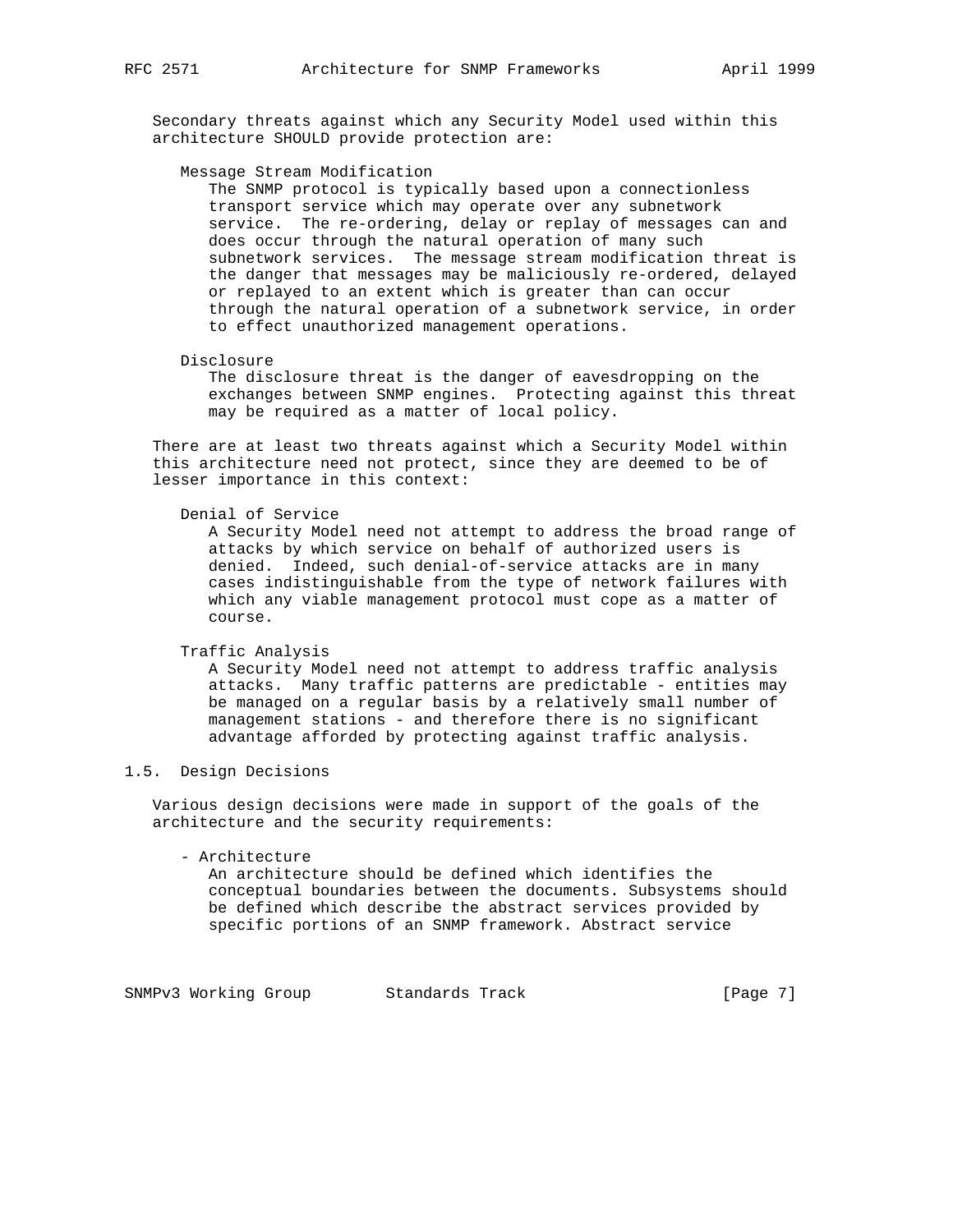interfaces, as described by service primitives, define the abstract boundaries between documents, and the abstract services that are provided by the conceptual subsystems of an SNMP framework.

- Self-contained Documents

 Elements of procedure plus the MIB objects which are needed for processing for a specific portion of an SNMP framework should be defined in the same document, and as much as possible, should not be referenced in other documents. This allows pieces to be designed and documented as independent and self-contained parts, which is consistent with the general SNMP MIB module approach. As portions of SNMP change over time, the documents describing other portions of SNMP are not directly impacted. This modularity allows, for example, Security Models, authentication and privacy mechanisms, and message formats to be upgraded and supplemented as the need arises. The self contained documents can move along the standards track on different time-lines.

 This modularity of specification is not meant to be interpreted as imposing any specific requirements on implementation.

- Threats

 The Security Models in the Security Subsystem SHOULD protect against the principal and secondary threats: modification of information, masquerade, message stream modification and disclosure. They do not need to protect against denial of service and traffic analysis.

- Remote Configuration

 The Security and Access Control Subsystems add a whole new set of SNMP configuration parameters. The Security Subsystem also requires frequent changes of secrets at the various SNMP entities. To make this deployable in a large operational environment, these SNMP parameters must be remotely configurable.

- Controlled Complexity

 It is recognized that producers of simple managed devices want to keep the resources used by SNMP to a minimum. At the same time, there is a need for more complex configurations which can spend more resources for SNMP and thus provide more functionality. The design tries to keep the competing requirements of these two environments in balance and allows the more complex environments to logically extend the simple environment.

SNMPv3 Working Group Standards Track [Page 8]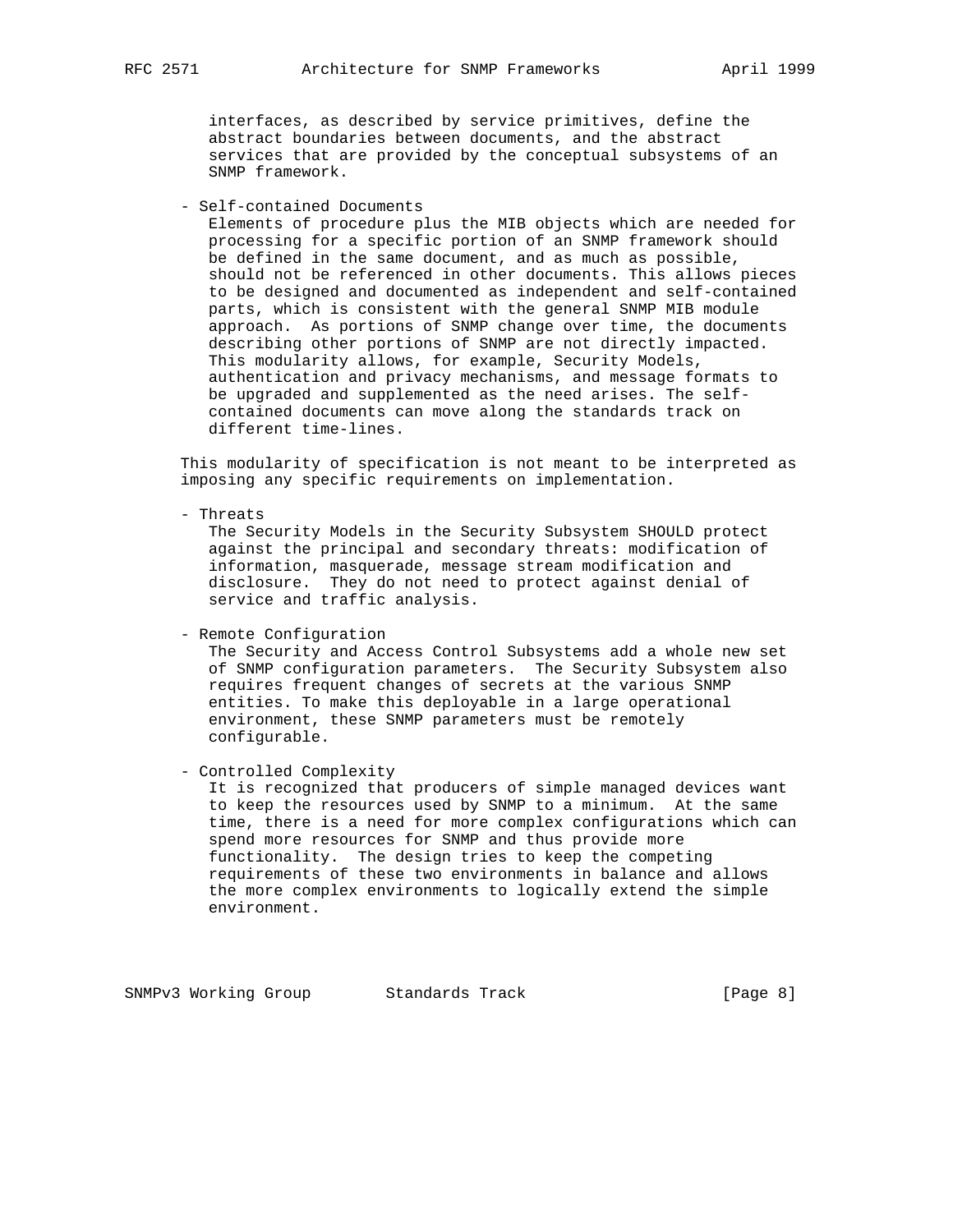#### 2. Documentation Overview

The following figure shows the set of documents that fit within the SNMP Architecture.

+------------------------ Document Set ----------------------------+ +----------+ | Applicability \* | | Coexistence |<br>| Statement | | | & Transition | Document | ------------| Message Handling +-----------------+ Transport | | Message | | Security<br>| Mappings | | | Processing and | |<br>| | Dispatcher | | PDU Handling +------------------ $\begin{array}{c|c|c|c|c} \text{Protocol} & & \text{Applications} & & \text{Access} \\ \text{Operations} & & \text{I} & & \text{Control} \\ \end{array}$ Information Model |<br>| Structure of | | Textual | | | Conformance |<br>| Management | | Conventions | | Statements | | Management | | Information | | +--------------+ +--------------+ +---------------+ MIB Modules written in various formats, e.g.: | Standard v1 | | Standard v1 | | Historic | | Draft v2 |<br>| RFC 1157 | | RFC 1212 | | RFC 14xx | | RFC 19xx | | format | format | format | | | format 

SNMPv3 Working Group Standards Track  $[Page 9]$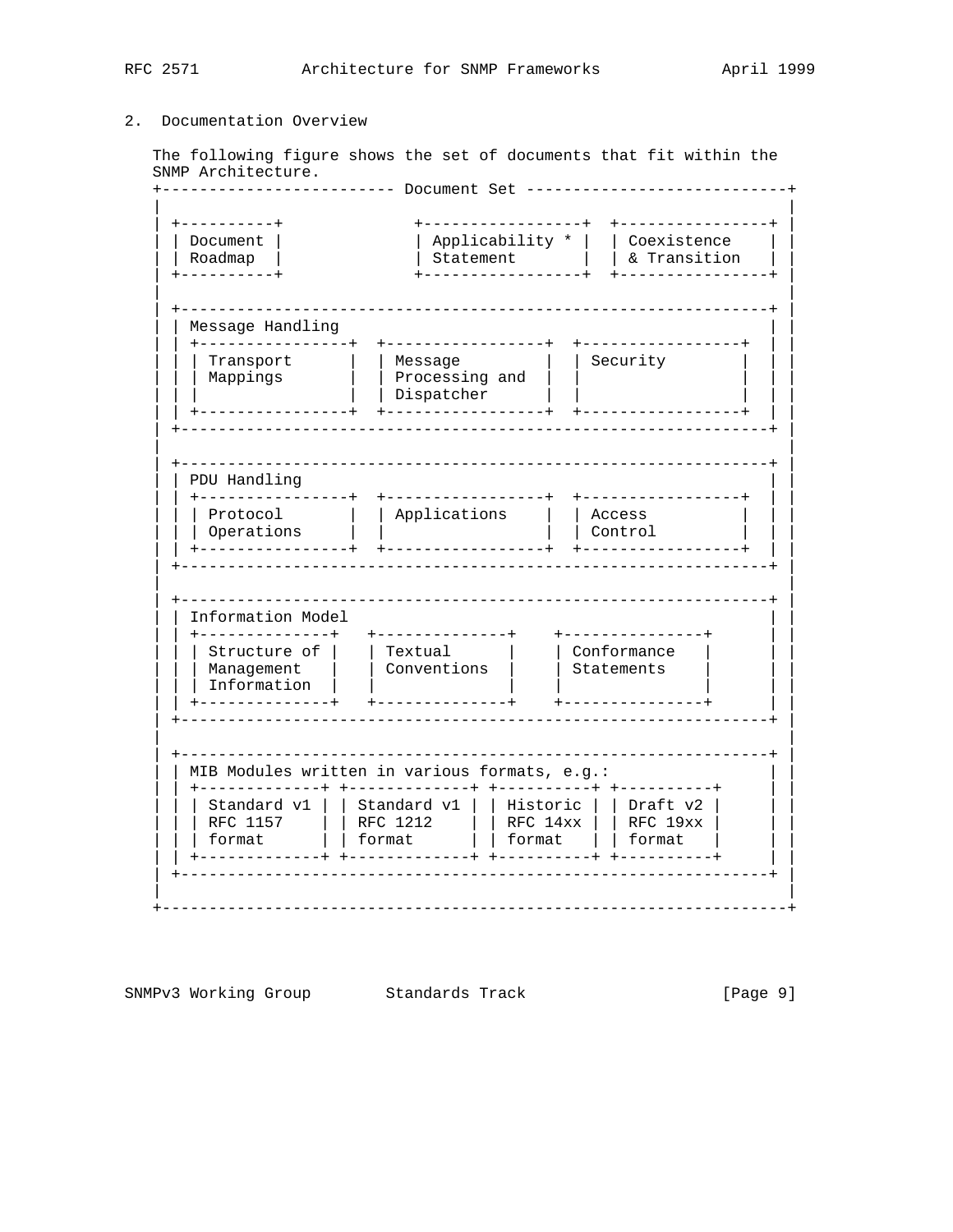Those marked with an asterisk (\*) are expected to be written in the future. Each of these documents may be replaced or supplemented. This Architecture document specifically describes how new documents fit into the set of documents in the area of Message and PDU handling.

#### 2.1. Document Roadmap

 One or more documents may be written to describe how sets of documents taken together form specific Frameworks. The configuration of document sets might change over time, so the "road map" should be maintained in a document separate from the standards documents themselves.

 An example of such a roadmap is "Introduction to Version 3 of the Internet-standard Network Management Framework" [RFC2570].

#### 2.2. Applicability Statement

 SNMP is used in networks that vary widely in size and complexity, by organizations that vary widely in their requirements of management. Some models will be designed to address specific problems of management, such as message security.

 One or more documents may be written to describe the environments to which certain versions of SNMP or models within SNMP would be appropriately applied, and those to which a given model might be inappropriately applied.

#### 2.3. Coexistence and Transition

 The purpose of an evolutionary architecture is to permit new models to replace or supplement existing models. The interactions between models could result in incompatibilities, security "holes", and other undesirable effects.

 The purpose of Coexistence documents is to detail recognized anomalies and to describe required and recommended behaviors for resolving the interactions between models within the architecture.

 Coexistence documents may be prepared separately from model definition documents, to describe and resolve interaction anomalies between a model definition and one or more other model definitions.

 Additionally, recommendations for transitions between models may also be described, either in a coexistence document or in a separate document.

SNMPv3 Working Group Standards Track [Page 10]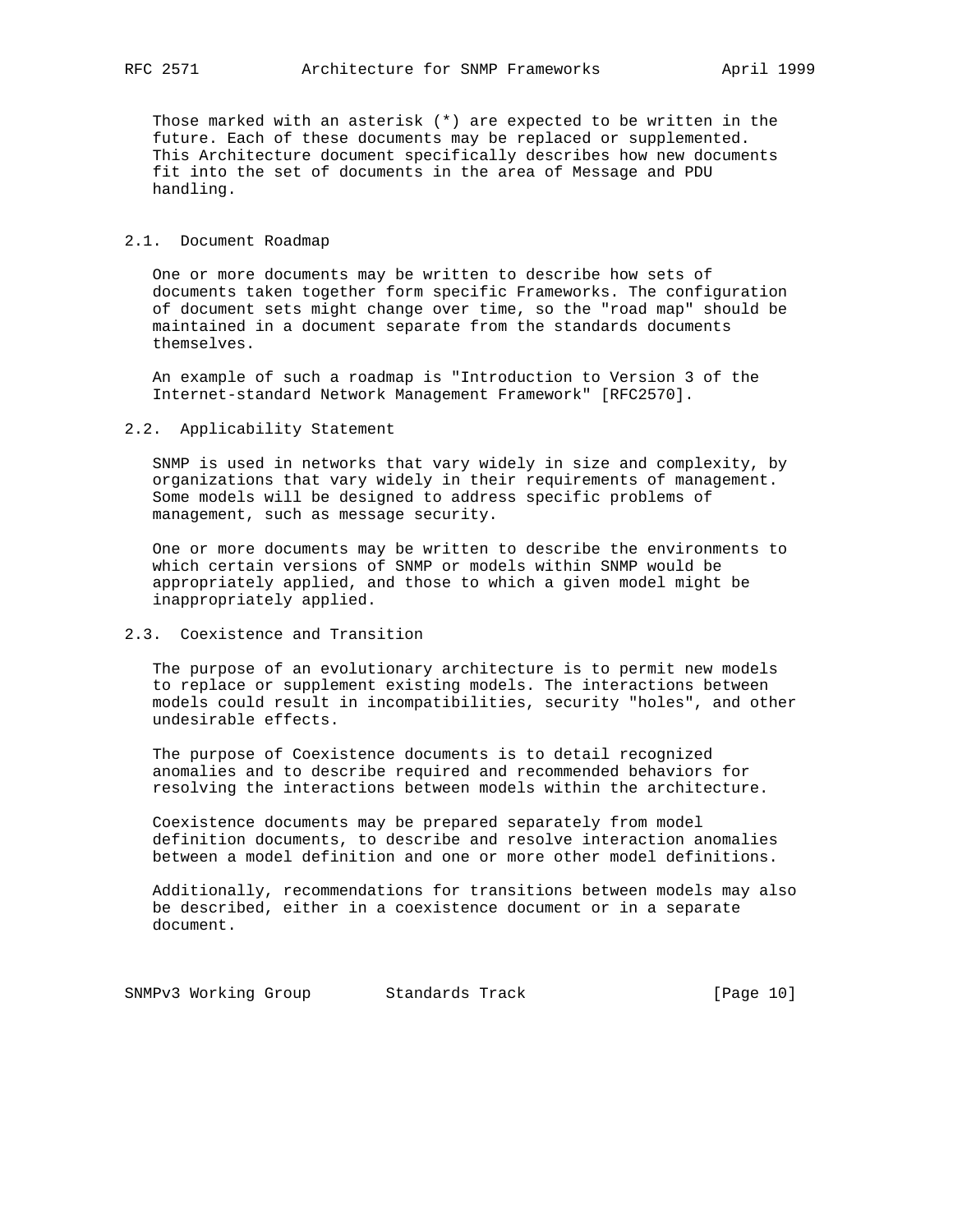One such coexistance document is [SNMP-COEX], "Coexistence between Version 1, Version 2, and Version 3 of the Internet-standard Network Management Framework".

2.4. Transport Mappings

 SNMP messages are sent over various transports. It is the purpose of Transport Mapping documents to define how the mapping between SNMP and the transport is done.

2.5. Message Processing

 A Message Processing Model document defines a message format, which is typically identified by a version field in an SNMP message header. The document may also define a MIB module for use in message processing and for instrumentation of version-specific interactions.

 An SNMP engine includes one or more Message Processing Models, and thus may support sending and receiving multiple versions of SNMP messages.

2.6. Security

 Some environments require secure protocol interactions. Security is normally applied at two different stages:

- in the transmission/receipt of messages, and
- in the processing of the contents of messages.

 For purposes of this document, "security" refers to message-level security; "access control" refers to the security applied to protocol operations.

 Authentication, encryption, and timeliness checking are common functions of message level security.

 A security document describes a Security Model, the threats against which the model protects, the goals of the Security Model, the protocols which it uses to meet those goals, and it may define a MIB module to describe the data used during processing, and to allow the remote configuration of message-level security parameters, such as keys.

An SNMP engine may support multiple Security Models concurrently.

SNMPv3 Working Group Standards Track [Page 11]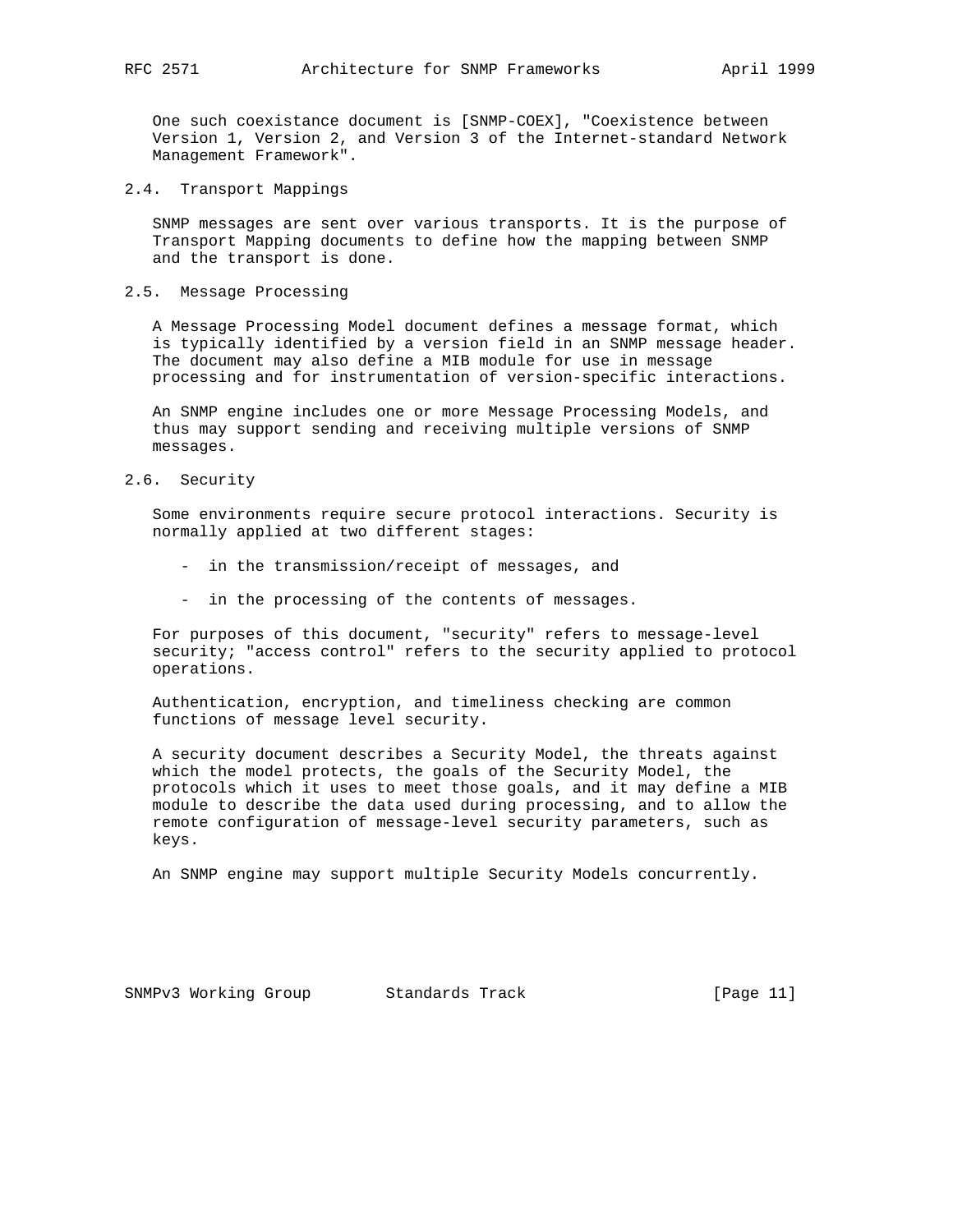#### 2.7. Access Control

 During processing, it may be required to control access to managed objects for operations.

 An Access Control Model defines mechanisms to determine whether access to a managed object should be allowed. An Access Control Model may define a MIB module used during processing and to allow the remote configuration of access control policies.

#### 2.8. Protocol Operations

 SNMP messages encapsulate an SNMP Protocol Data Unit (PDU). SNMP PDUs define the operations performed by the receiving SNMP engine. It is the purpose of a Protocol Operations document to define the operations of the protocol with respect to the processing of the PDUs. Every PDU belongs to one or more of the PDU classes defined below:

1) Read Class:

 The Read Class contains protocol operations that retrieve management information. For example, RFC 1905 defines the following protocol operations for the Read Class: GetRequest- PDU, GetNextRequest-PDU, and GetBulkRequest-PDU.

2) Write Class:

 The Write Class contains protocol operations which attempt to modify management information. For example, RFC 1905 defines the following protocol operation for the Write Class: SetRequest-PDU.

3) Response Class:

 The Response Class contains protocol operations which are sent in response to a previous request. For example, RFC 1905 defines the following for the Response Class: Response-PDU, Report-PDU.

4) Notification Class:

 The Notification Class contains protocol operations which send a notification to a notification receiver application. For example, RFC 1905 defines the following operations for the Notification Class: Trapv2-PDU, InformRequest-PDU.

SNMPv3 Working Group Standards Track [Page 12]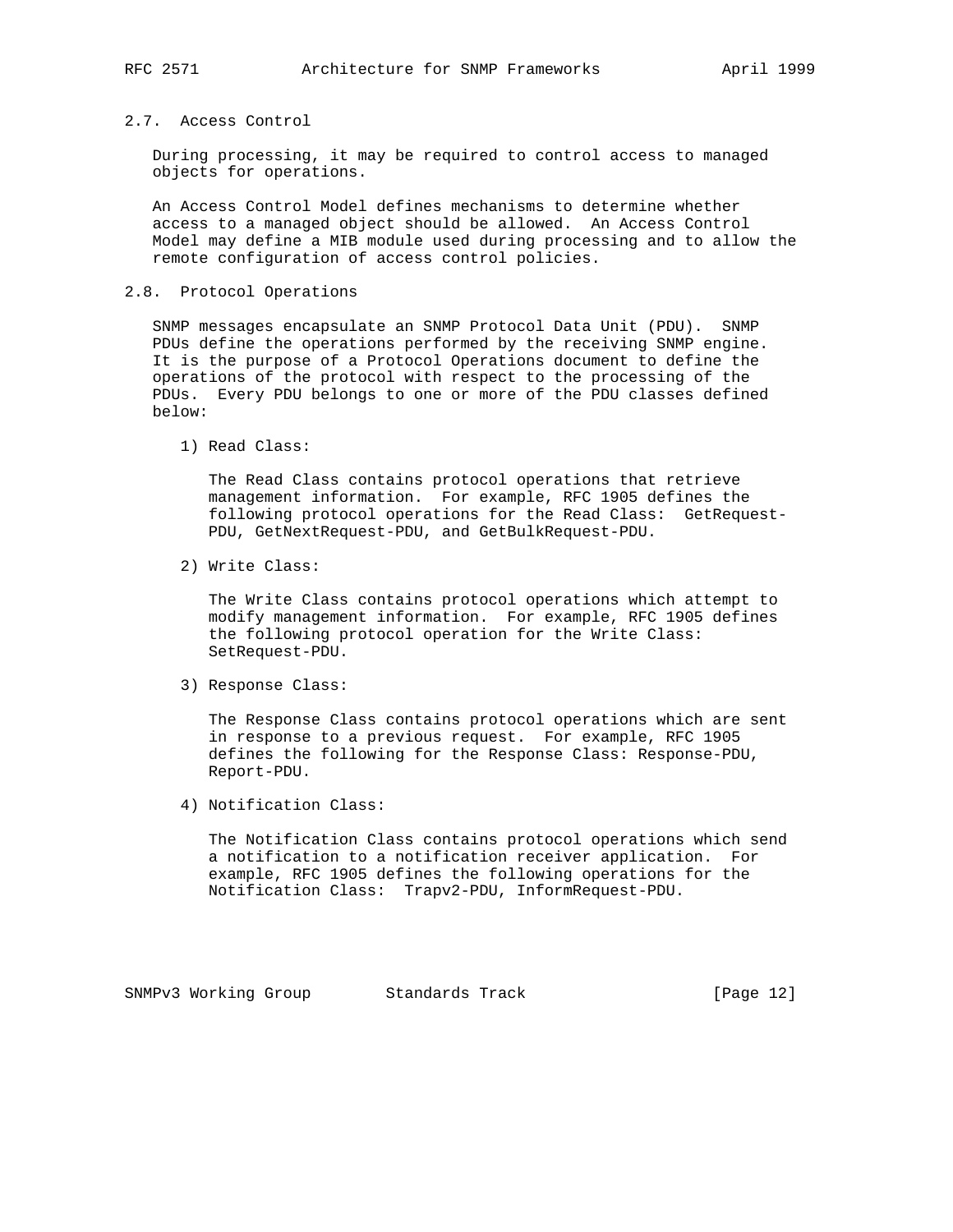#### 5) Internal Class:

 The Internal Class contains protocol operations which are exchanged internally between SNMP engines. For example, RFC 1905 defines the following operations for the Internal Class: Report-PDU.

 The preceding five classifications are based on the functional properties of a PDU. It is also useful to classify PDUs based on whether a response is expected:

6) Confirmed Class:

 The Confirmed Class contains all protocol operations which cause the receiving SNMP engine to send back a response. For example, RFC 1905 defines the following operations for the Confirmed Class: GetRequest-PDU, GetNextRequest-PDU, GetBulkRequest-PDU, SetRequest-PDU, and InformRequest-PDU.

7) Unconfirmed Class:

 The Unconfirmed Class contains all protocol operations which are not acknowledged. For example, RFC 1905 defines the following operations for the Unconfirmed Class: Report-PDU, Trapv2-PDU, and GetResponse-PDU.

 An application document defines which Protocol Operations are supported by the application.

#### 2.9. Applications

 An SNMP entity normally includes a number of applications. Applications use the services of an SNMP engine to accomplish specific tasks. They coordinate the processing of management information operations, and may use SNMP messages to communicate with other SNMP entities.

 Applications documents describe the purpose of an application, the services required of the associated SNMP engine, and the protocol operations and informational model that the application uses to perform management operations.

 An application document defines which set of documents are used to specifically define the structure of management information, textual conventions, conformance requirements, and operations supported by the application.

SNMPv3 Working Group Standards Track [Page 13]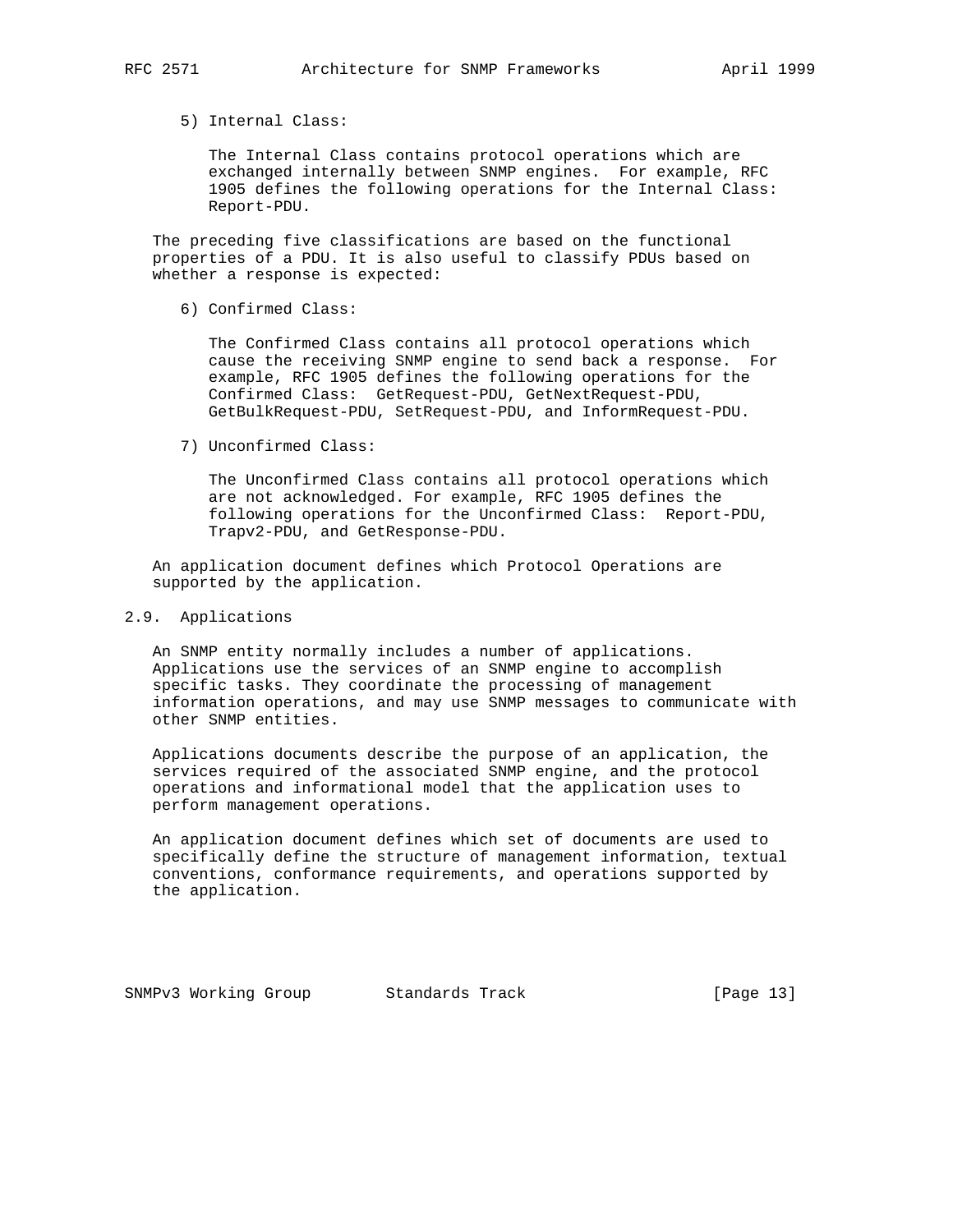#### 2.10. Structure of Management Information

 Management information is viewed as a collection of managed objects, residing in a virtual information store, termed the Management Information Base (MIB). Collections of related objects are defined in MIB modules.

 It is the purpose of a Structure of Management Information document to establish the notation for defining objects, modules, and other elements of managed information.

#### 2.11. Textual Conventions

 When designing a MIB module, it is often useful to define new types similar to those defined in the SMI, but with more precise semantics, or which have special semantics associated with them. These newly defined types are termed textual conventions, and may be defined in separate documents, or within a MIB module.

2.12. Conformance Statements

 It may be useful to define the acceptable lower-bounds of implementation, along with the actual level of implementation achieved. It is the purpose of the Conformance Statements document to define the notation used for these purposes.

2.13. Management Information Base Modules

 MIB documents describe collections of managed objects which instrument some aspect of a managed node.

2.13.1. SNMP Instrumentation MIBs

 An SNMP MIB document may define a collection of managed objects which instrument the SNMP protocol itself. In addition, MIB modules may be defined within the documents which describe portions of the SNMP architecture, such as the documents for Message processing Models, Security Models, etc. for the purpose of instrumenting those Models, and for the purpose of allowing remote configuration of the Model.

2.14. SNMP Framework Documents

 This architecture is designed to allow an orderly evolution of portions of SNMP Frameworks.

 Throughout the rest of this document, the term "subsystem" refers to an abstract and incomplete specification of a portion of a Framework, that is further refined by a model specification.

SNMPv3 Working Group Standards Track [Page 14]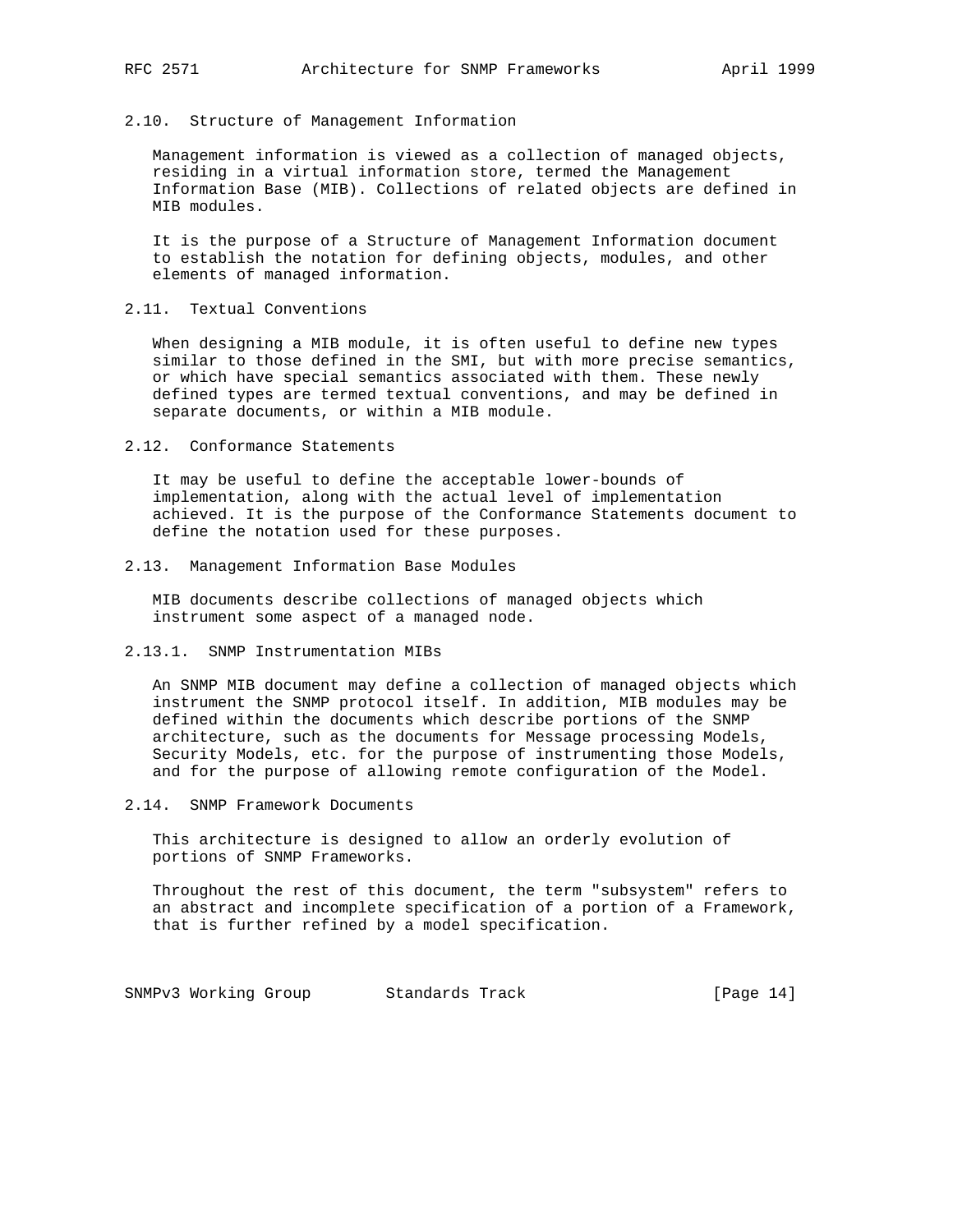A "model" describes a specific design of a subsystem, defining additional constraints and rules for conformance to the model. A model is sufficiently detailed to make it possible to implement the specification.

 An "implementation" is an instantiation of a subsystem, conforming to one or more specific models.

 SNMP version 1 (SNMPv1), is the original Internet-standard Network Management Framework, as described in RFCs 1155, 1157, and 1212.

 SNMP version 2 (SNMPv2), is the SNMPv2 Framework as derived from the SNMPv1 Framework. It is described in STD 58, RFCs 2578, 2579, 2580, and RFCs 1905-1907. SNMPv2 has no message definition.

 The Community-based SNMP version 2 (SNMPv2c), is an experimental SNMP Framework which supplements the SNMPv2 Framework, as described in RFC 1901. It adds the SNMPv2c message format, which is similar to the SNMPv1 message format.

 SNMP version 3 (SNMPv3), is an extensible SNMP Framework which supplements the SNMPv2 Framework, by supporting the following:

- a new SNMP message format,
- Security for Messages,
- Access Control, and
- Remote configuration of SNMP parameters.

 Other SNMP Frameworks, i.e., other configurations of implemented subsystems, are expected to also be consistent with this architecture.

3. Elements of the Architecture

 This section describes the various elements of the architecture and how they are named. There are three kinds of naming:

- 1) the naming of entities,
- 2) the naming of identities, and
- 3) the naming of management information.

SNMPv3 Working Group Standards Track [Page 15]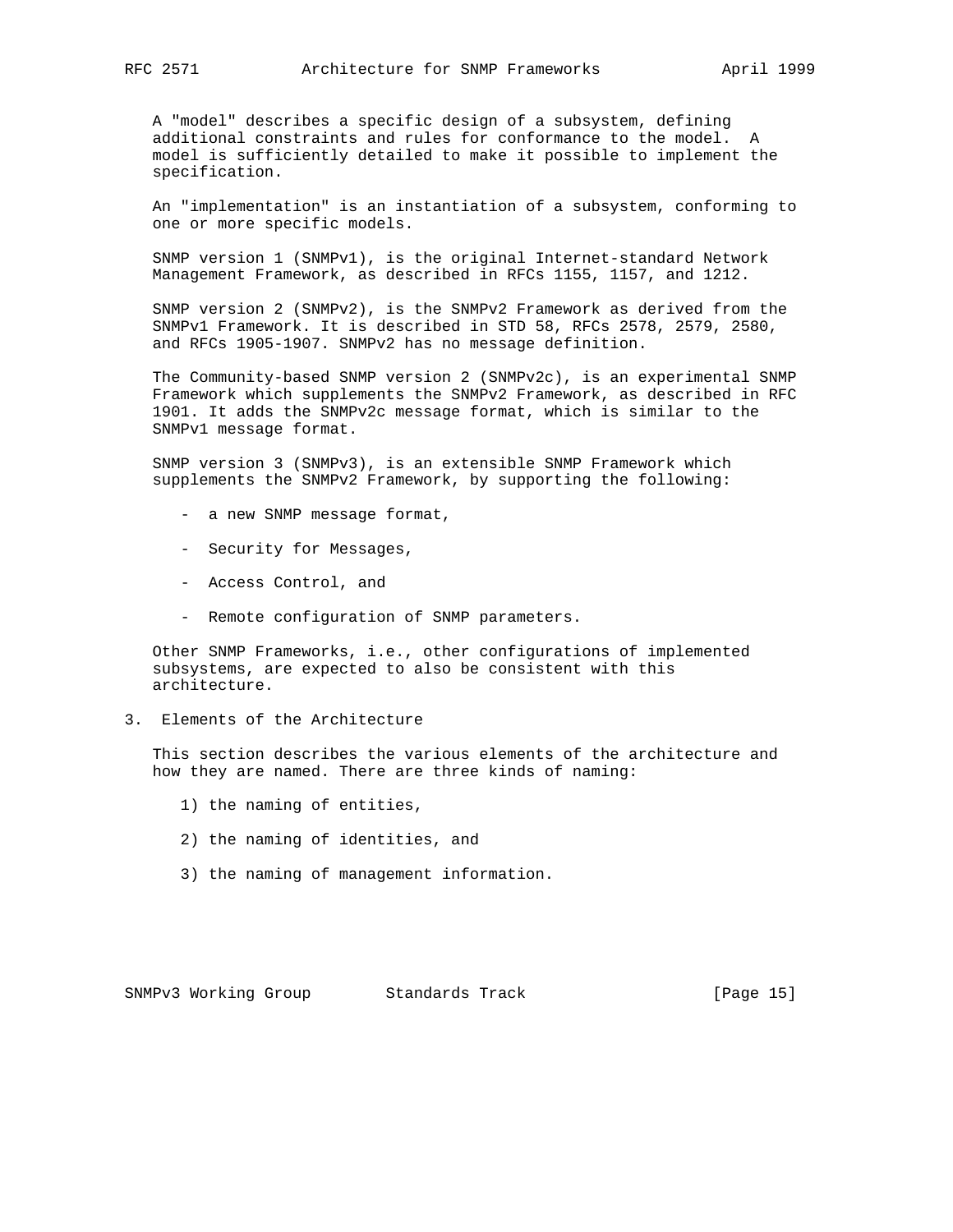This architecture also defines some names for other constructs that are used in the documentation.

3.1. The Naming of Entities

 An SNMP entity is an implementation of this architecture. Each such SNMP entity consists of an SNMP engine and one or more associated applications.

 The following figure shows details about an SNMP entity and the components within it.

 +-------------------------------------------------------------------+ SNMP entity | | | +-------------------------------------------------------------+ | SNMP engine (identified by snmpEngineID) | | | | | | +------------+ +------------+ +-----------+ +-----------+ | | | | | | | | | | | | | | | | | Dispatcher | | Message | | Security | | Access | | | | | | | | Processing | | Subsystem | | Control | | | | | | | | Subsystem | | | | Subsystem | | | | | | | | | | | | | | | | | +------------+ +------------+ +-----------+ +-----------+ | | | | | | | +-------------------------------------------------------------+ | | | | +-------------------------------------------------------------+ | Application(s) | | | | | | +-------------+ +--------------+ +--------------+ | | | | | Command | | Notification | | Proxy | | | | | | Generator | | Receiver | | Forwarder | | | | | +-------------+ +--------------+ +--------------+ | | | | | | | | +-------------+ +--------------+ +--------------+ | | | | | Command | | Notification | | Other | | | | | | Responder | | Originator | | | | | | | +-------------+ +--------------+ +--------------+ | | | | | | | +-------------------------------------------------------------+ | | | +-------------------------------------------------------------------+

SNMPv3 Working Group Standards Track [Page 16]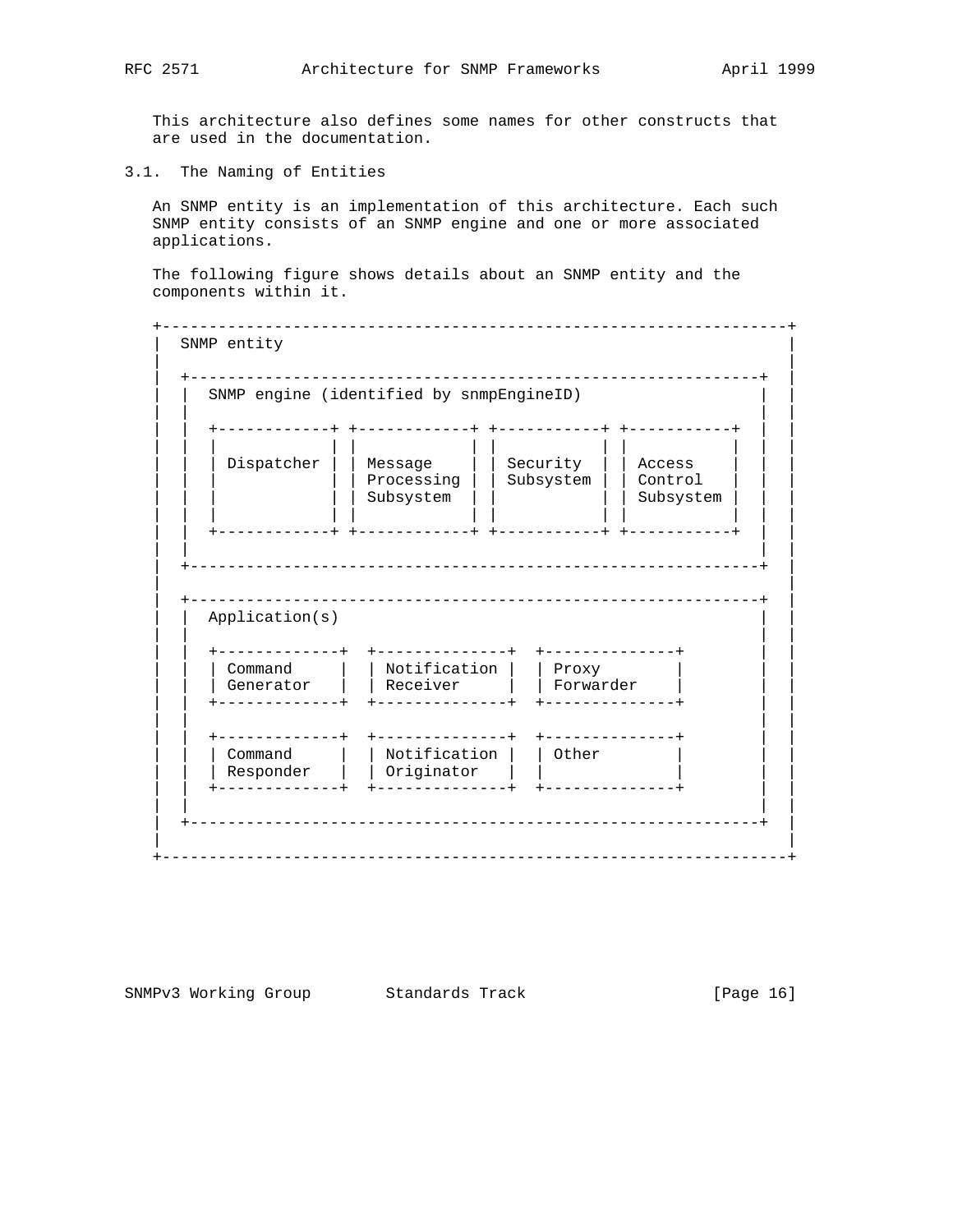# 3.1.1. SNMP engine

 An SNMP engine provides services for sending and receiving messages, authenticating and encrypting messages, and controlling access to managed objects. There is a one-to-one association between an SNMP engine and the SNMP entity which contains it.

The engine contains:

- 1) a Dispatcher,
- 2) a Message Processing Subsystem,
- 3) a Security Subsystem, and
- 4) an Access Control Subsystem.

#### 3.1.1.1. snmpEngineID

 Within an administrative domain, an snmpEngineID is the unique and unambiguous identifier of an SNMP engine. Since there is a one-to-one association between SNMP engines and SNMP entities, it also uniquely and unambiguously identifies the SNMP entity within that administrative domain. Note that it is possible for SNMP entities in different administrative domains to have the same value for snmpEngineID. Federation of administrative domains may necessitate assignment of new values.

#### 3.1.1.2. Dispatcher

 There is only one Dispatcher in an SNMP engine. It allows for concurrent support of multiple versions of SNMP messages in the SNMP engine. It does so by:

- sending and receiving SNMP messages to/from the network,
- determining the version of an SNMP message and interacting with the corresponding Message Processing Model,
- providing an abstract interface to SNMP applications for delivery of a PDU to an application.
- providing an abstract interface for SNMP applications that allows them to send a PDU to a remote SNMP entity.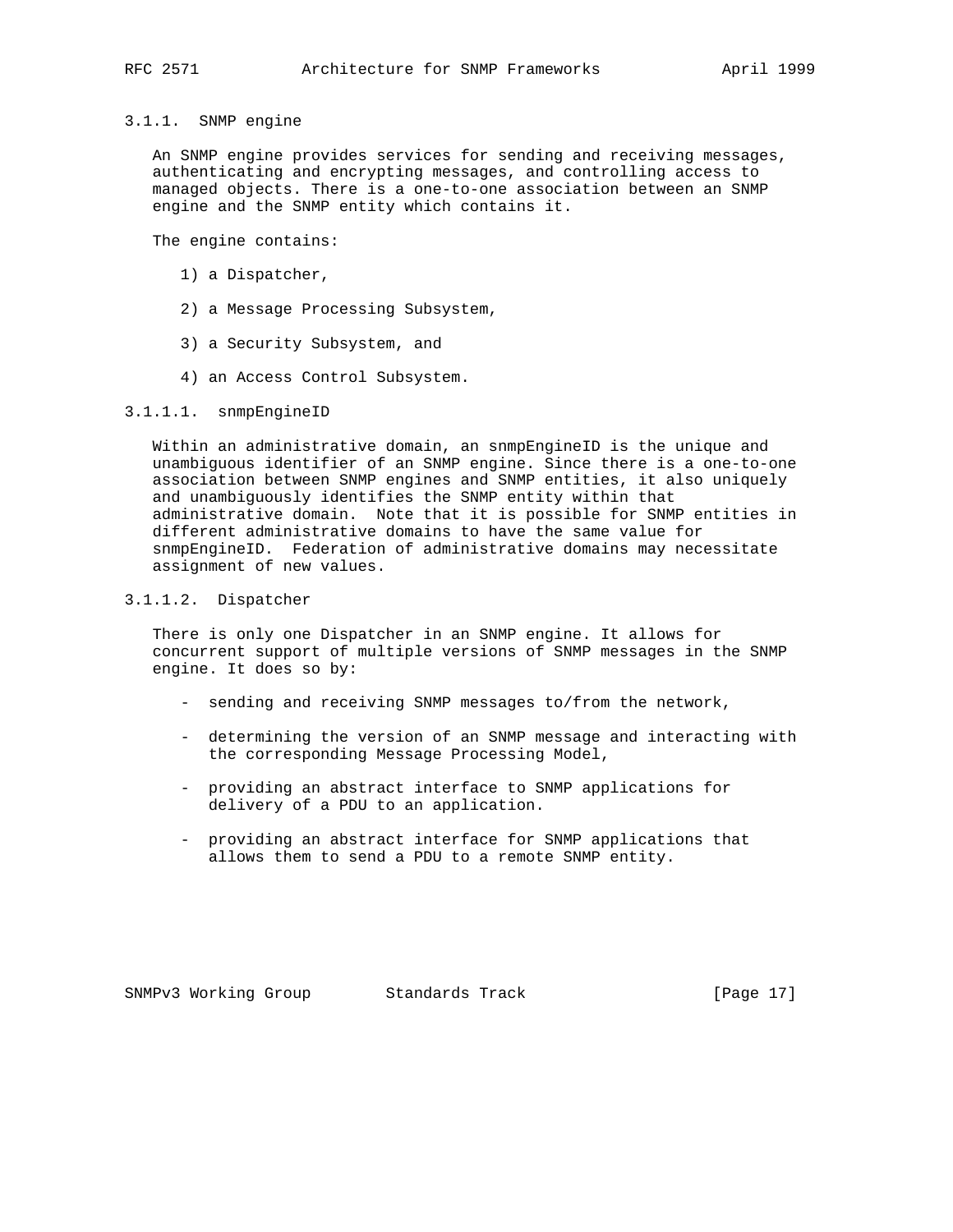#### 3.1.1.3. Message Processing Subsystem

 The Message Processing Subsystem is responsible for preparing messages for sending, and extracting data from received messages.

 The Message Processing Subsystem potentially contains multiple Message Processing Models as shown in the next figure.

\* One or more Message Processing Models may be present.

| $\star$            | $\star$            | $\star$    | $\star$    |
|--------------------|--------------------|------------|------------|
| SNMP <sub>v3</sub> | SNMP <sub>v1</sub> | SNMPv2c    | Other      |
| Message            | Message            | Message    | Message    |
| Processing         | Processing         | Processing | Processing |
| Model              | Model              | Model      | Model      |

#### 3.1.1.3.1. Message Processing Model

 Each Message Processing Model defines the format of a particular version of an SNMP message and coordinates the preparation and extraction of each such version-specific message format.

3.1.1.4. Security Subsystem

 The Security Subsystem provides security services such as the authentication and privacy of messages and potentially contains multiple Security Models as shown in the following figure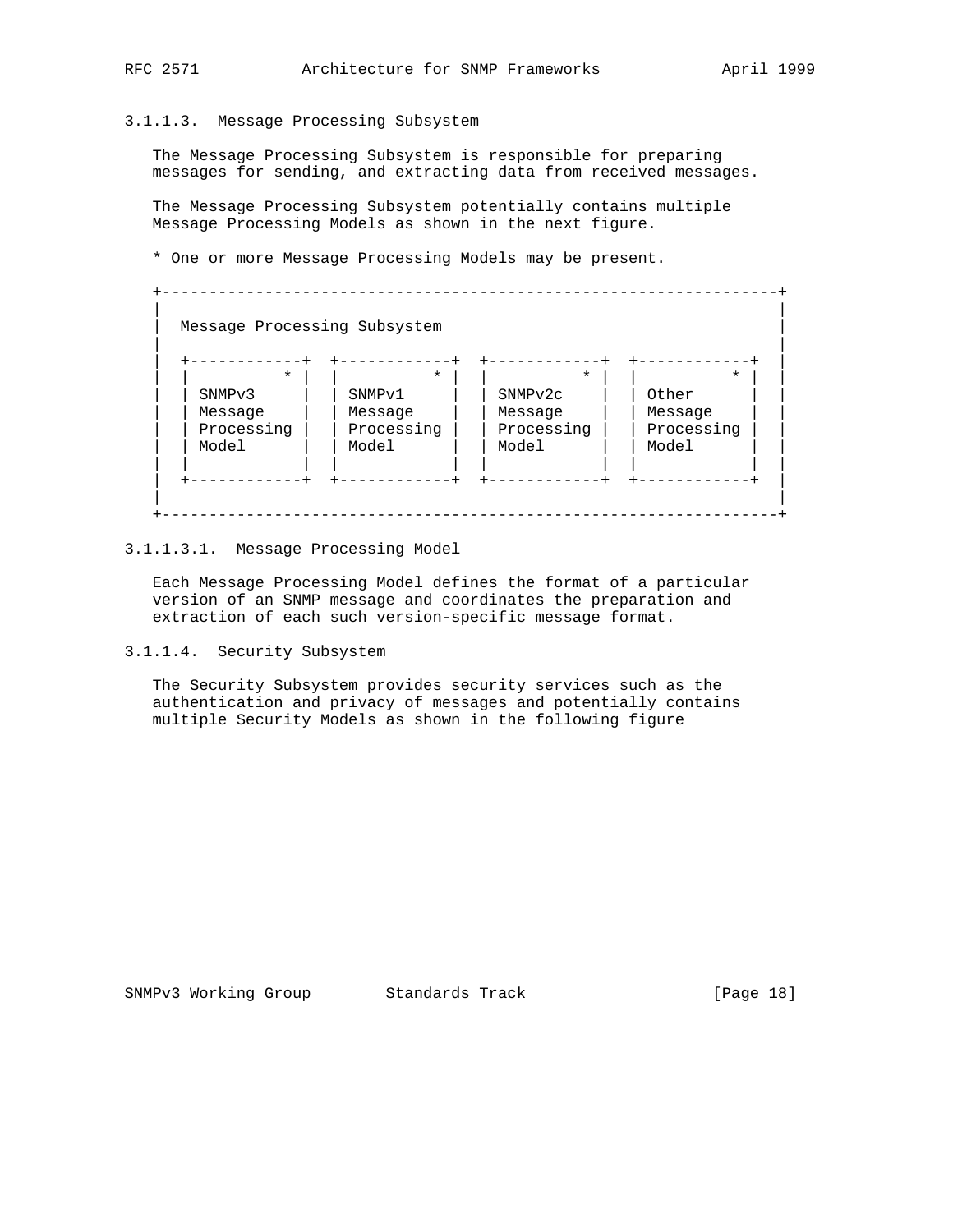\* One or more Security Models may be present.

|            | $\star$ |          | $\star$ |          |  |
|------------|---------|----------|---------|----------|--|
| User-Based |         | Other    |         | Other    |  |
| Security   |         | Security |         | Security |  |
| Model      |         | Model    |         | Model    |  |

#### 3.1.1.4.1. Security Model

 A Security Model specifies the threats against which it protects, the goals of its services, and the security protocols used to provide security services such as authentication and privacy.

3.1.1.4.2. Security Protocol

 A Security Protocol specifies the mechanisms, procedures, and MIB objects used to provide a security service such as authentication or privacy.

3.1.2. Access Control Subsystem

 The Access Control Subsystem provides authorization services by means of one or more (\*) Access Control Models.

 +------------------------------------------------------------------+ | | | Access Control Subsystem | | | | +---------------+ +-----------------+ +------------------+ | | | \* | | \* | | \* | | | | View-Based | | Other | | | Other | | | | | Access | | Access | | Access | | | | Control | | Control | | Control | | | | Model | | Model | | | Model | | | | | | | | | | | +---------------+ +-----------------+ +------------------+ | | | +------------------------------------------------------------------+

SNMPv3 Working Group Standards Track [Page 19]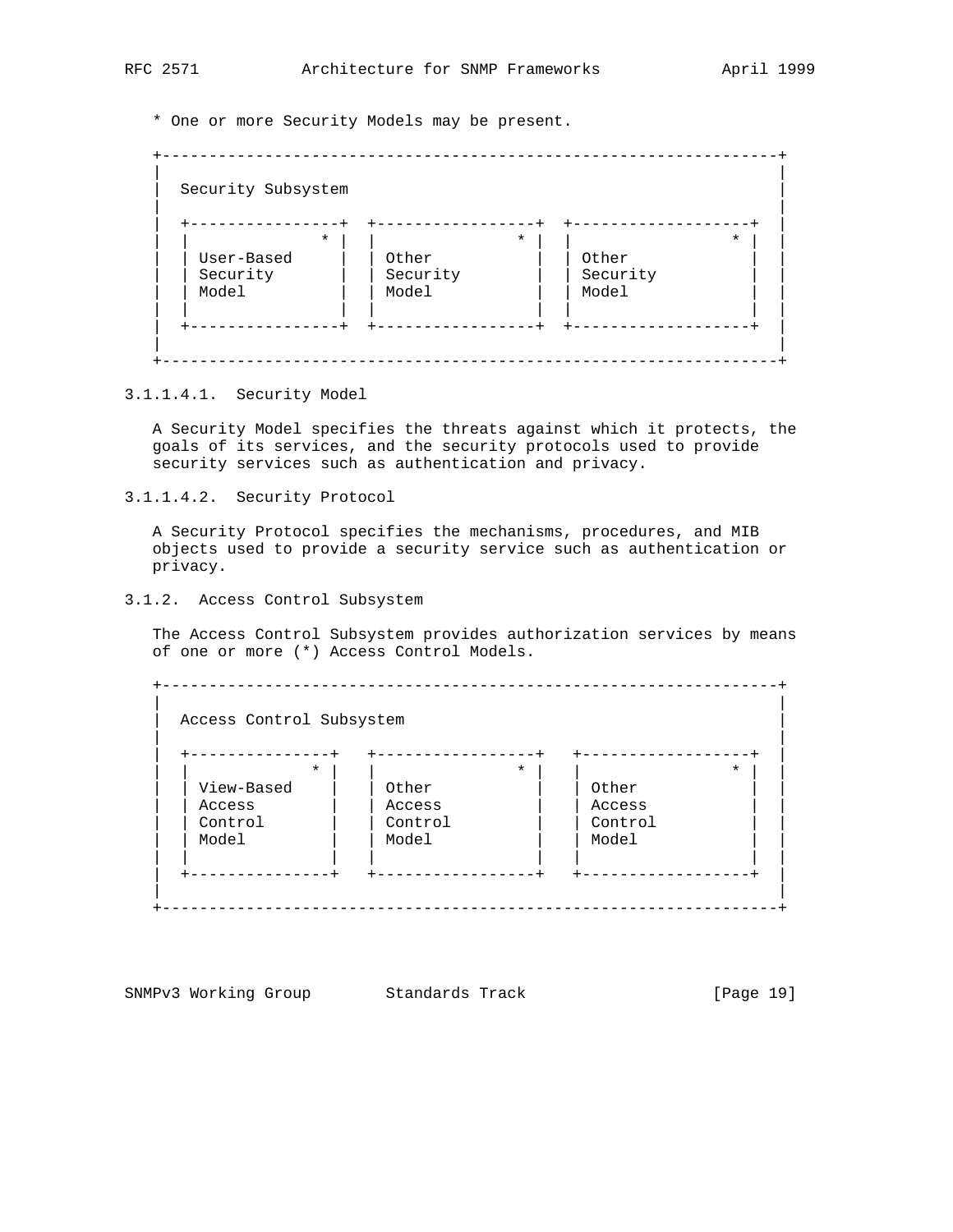#### 3.1.2.1. Access Control Model

 An Access Control Model defines a particular access decision function in order to support decisions regarding access rights.

#### 3.1.3. Applications

There are several types of applications, including:

- command generators, which monitor and manipulate management data,
- command responders, which provide access to management data,
- notification originators, which initiate asynchronous messages,
- notification receivers, which process asynchronous messages, and
- proxy forwarders, which forward messages between entities.

 These applications make use of the services provided by the SNMP engine.

#### 3.1.3.1. SNMP Manager

 An SNMP entity containing one or more command generator and/or notification receiver applications (along with their associated SNMP engine) has traditionally been called an SNMP manager.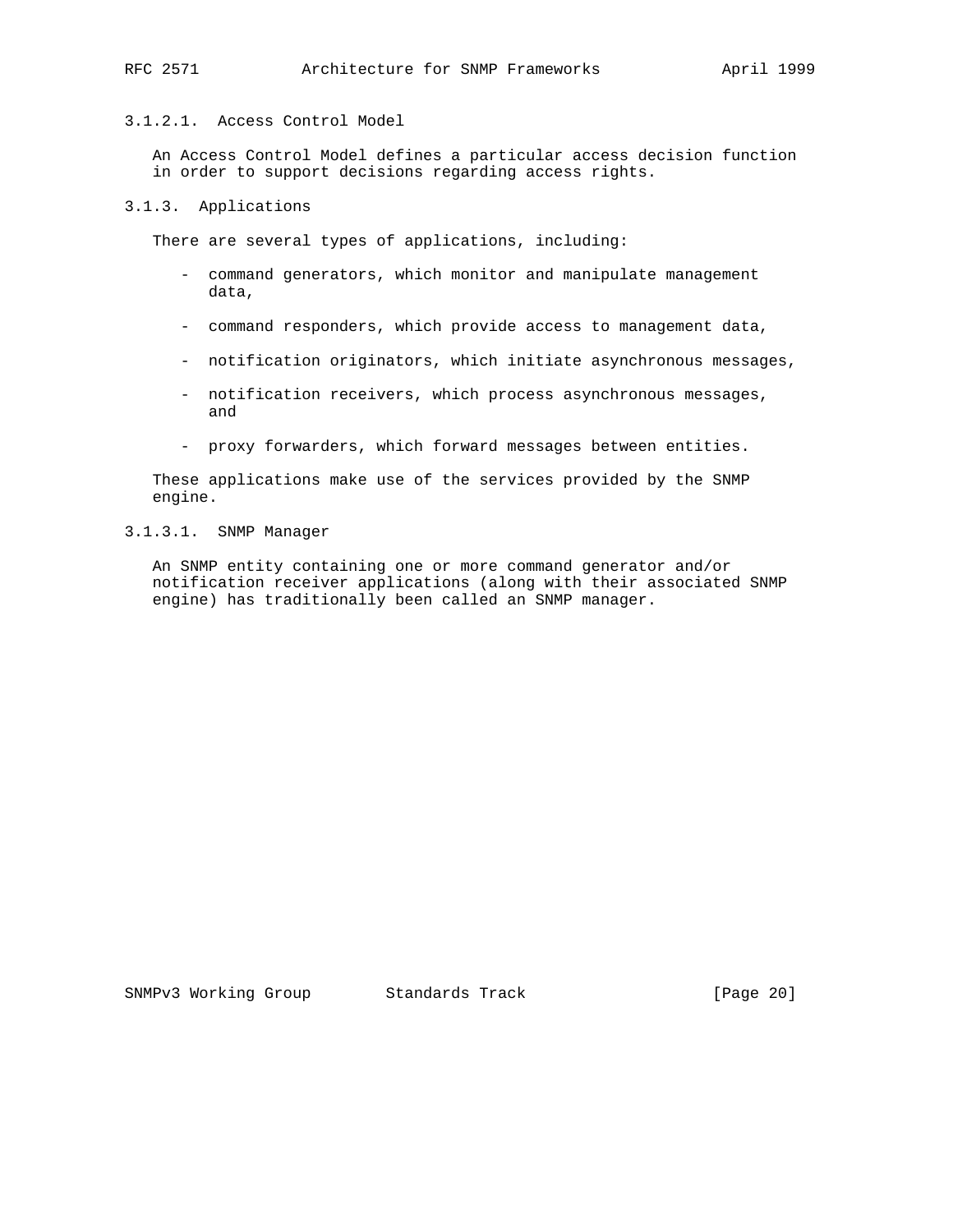\* One or more models may be present.

(traditional SNMP manager)

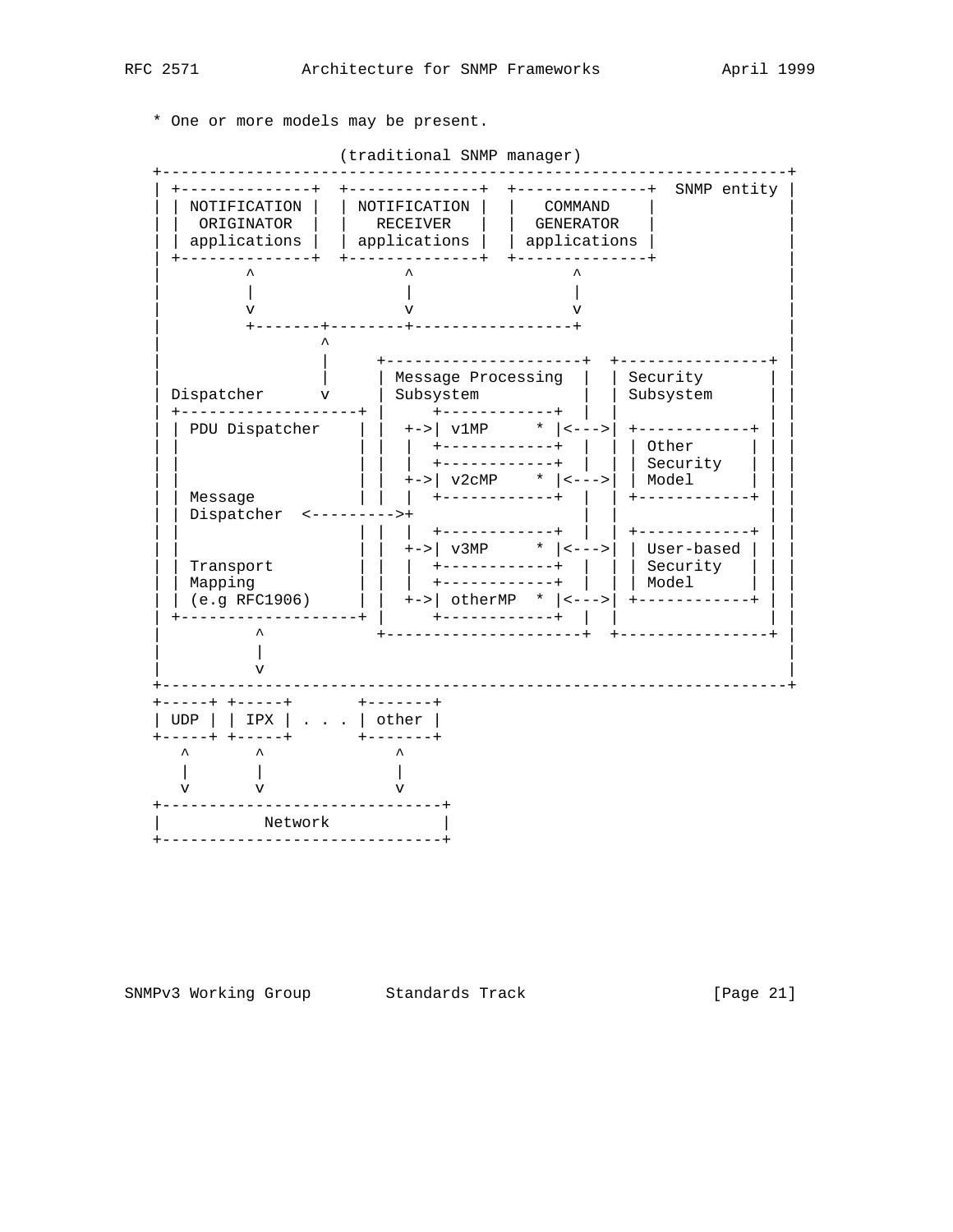### 3.1.3.2. SNMP Agent

 An SNMP entity containing one or more command responder and/or notification originator applications (along with their associated SNMP engine) has traditionally been called an SNMP agent.



SNMPv3 Working Group Standards Track [Page 22]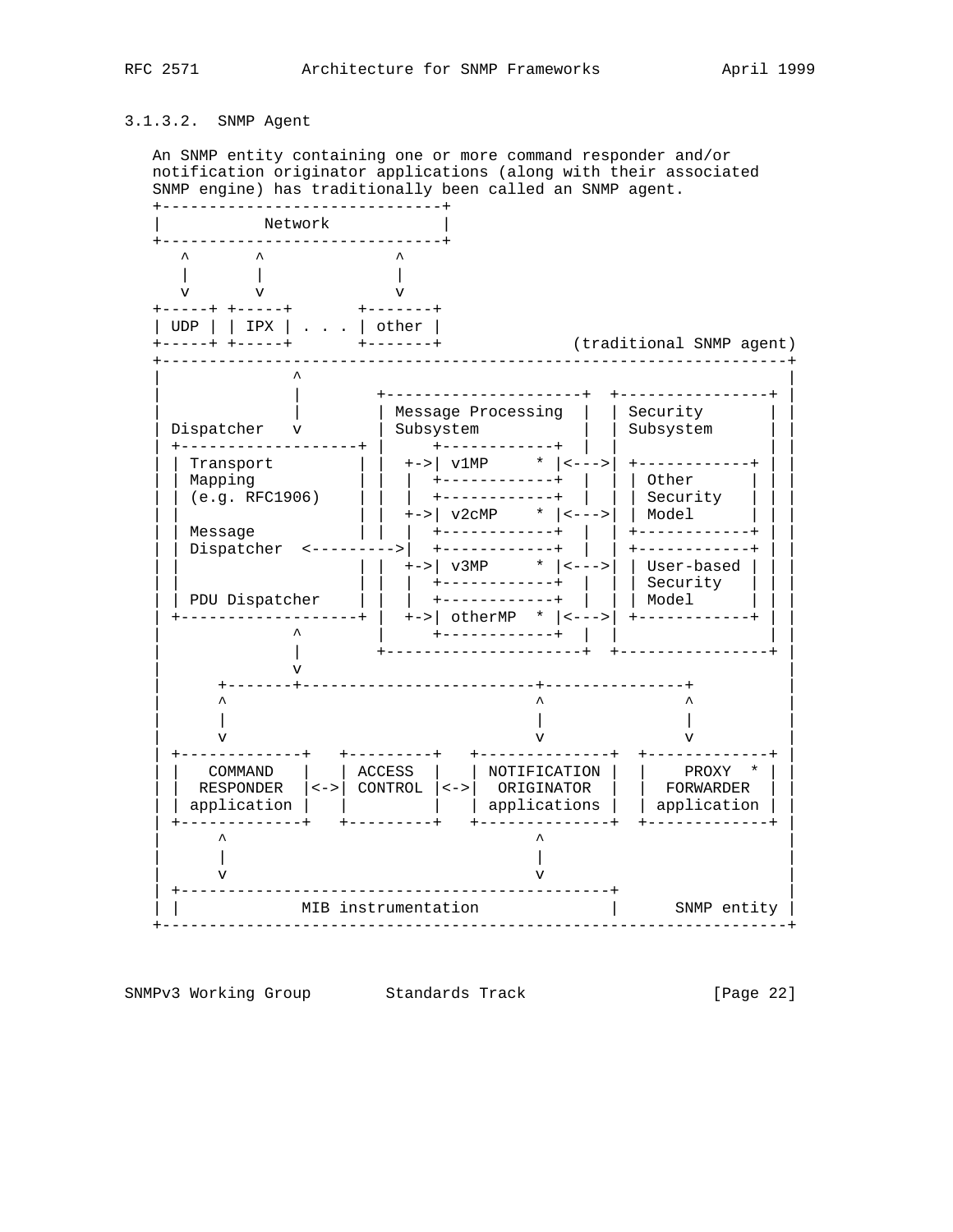### 3.2. The Naming of Identities



#### 3.2.1. Principal

 A principal is the "who" on whose behalf services are provided or processing takes place.

 A principal can be, among other things, an individual acting in a particular role; a set of individuals, with each acting in a particular role; an application or a set of applications; and combinations thereof.

#### 3.2.2. securityName

 A securityName is a human readable string representing a principal. It has a model-independent format, and can be used outside a particular Security Model.

SNMPv3 Working Group Standards Track [Page 23]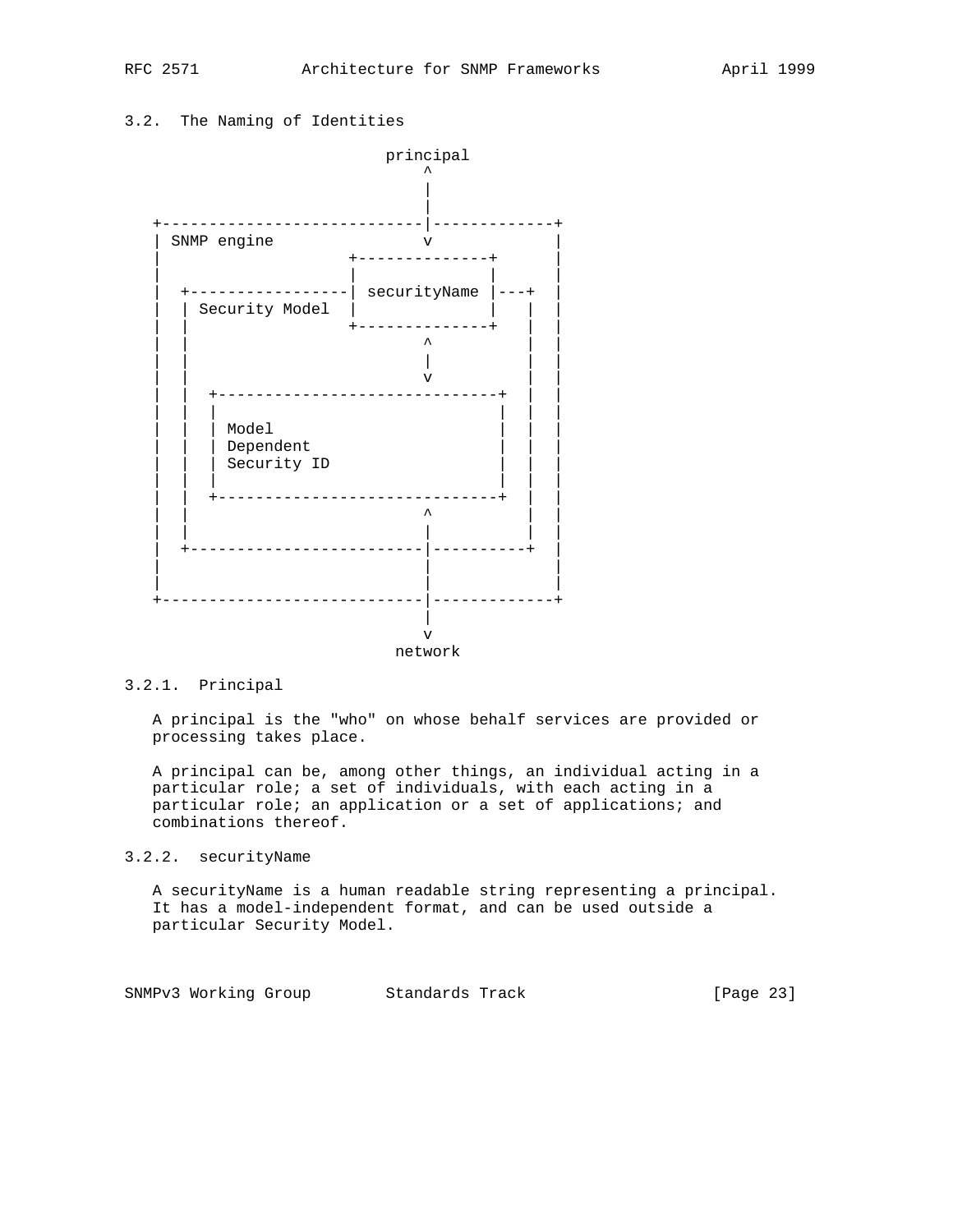#### 3.2.3. Model-dependent security ID

 A model-dependent security ID is the model-specific representation of a securityName within a particular Security Model.

 Model-dependent security IDs may or may not be human readable, and have a model-dependent syntax. Examples include community names, and user names.

The transformation of model-dependent security IDs into securityNames and vice versa is the responsibility of the relevant Security Model.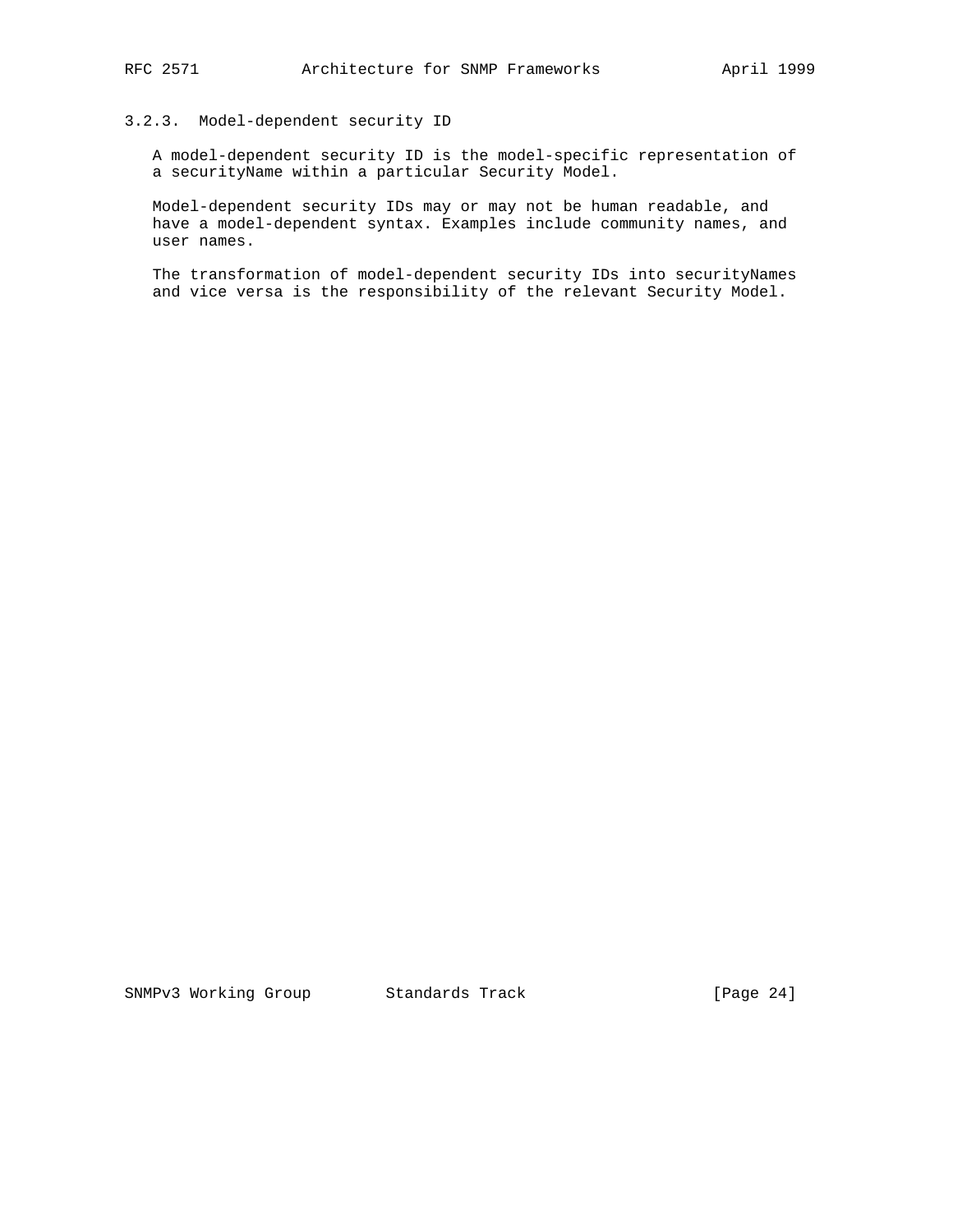#### 3.3. The Naming of Management Information

 Management information resides at an SNMP entity where a Command Responder Application has local access to potentially multiple contexts. This application uses a contextEngineID equal to the snmpEngineID of its associated SNMP engine.

 +-----------------------------------------------------------------+ | SNMP entity (identified by snmpEngineID, example: abcd) | | | | +------------------------------------------------------------+ | | SNMP engine (identified by snmpEngineID) | | | | | | +-------------+ +------------+ +-----------+ +-----------+ | | | | | | | | | | | | | | | | | Dispatcher | | Message | | Security | | Access | | | | | | | | Processing | | Subsystem | | Control | | | | | | | | Subsystem | | | | Subsystem | | | | | | | | | | | | | | | | | +-------------+ +------------+ +-----------+ +-----------+ | | | | | | | +------------------------------------------------------------+ | | | | +------------------------------------------------------------+ | Command Responder Application | | (contextEngineID, example: abcd) | | | | | | example contextNames: | | | | | | "bridge1" "bridge2" "" (default) | | | | --------- --------- ------------ | | | | | | | | | | +------|------------------|-------------------|--------------+ | | | | | | | +------|------------------|-------------------|--------------+ | MIB | instrumentation | | | +---v------------+ +---v------------+ +----v-----------+ | |  $\vert$  context  $\vert$   $\vert$  context  $\vert$   $\vert$  context | | | | | | | | | | | | | +------------+ | | +------------+ | | +------------+ | | | | | | | bridge MIB | | | | bridge MIB | | | | some MIB | | | | | | | +------------+ | | +------------+ | | +------------+ | | | | | | | | | | | | | +-----------+ | | other MIB | | | | | | | | | +------------+ | | | | | | | | | | | | | +-----------------------------------------------------------------+

SNMPv3 Working Group Standards Track [Page 25]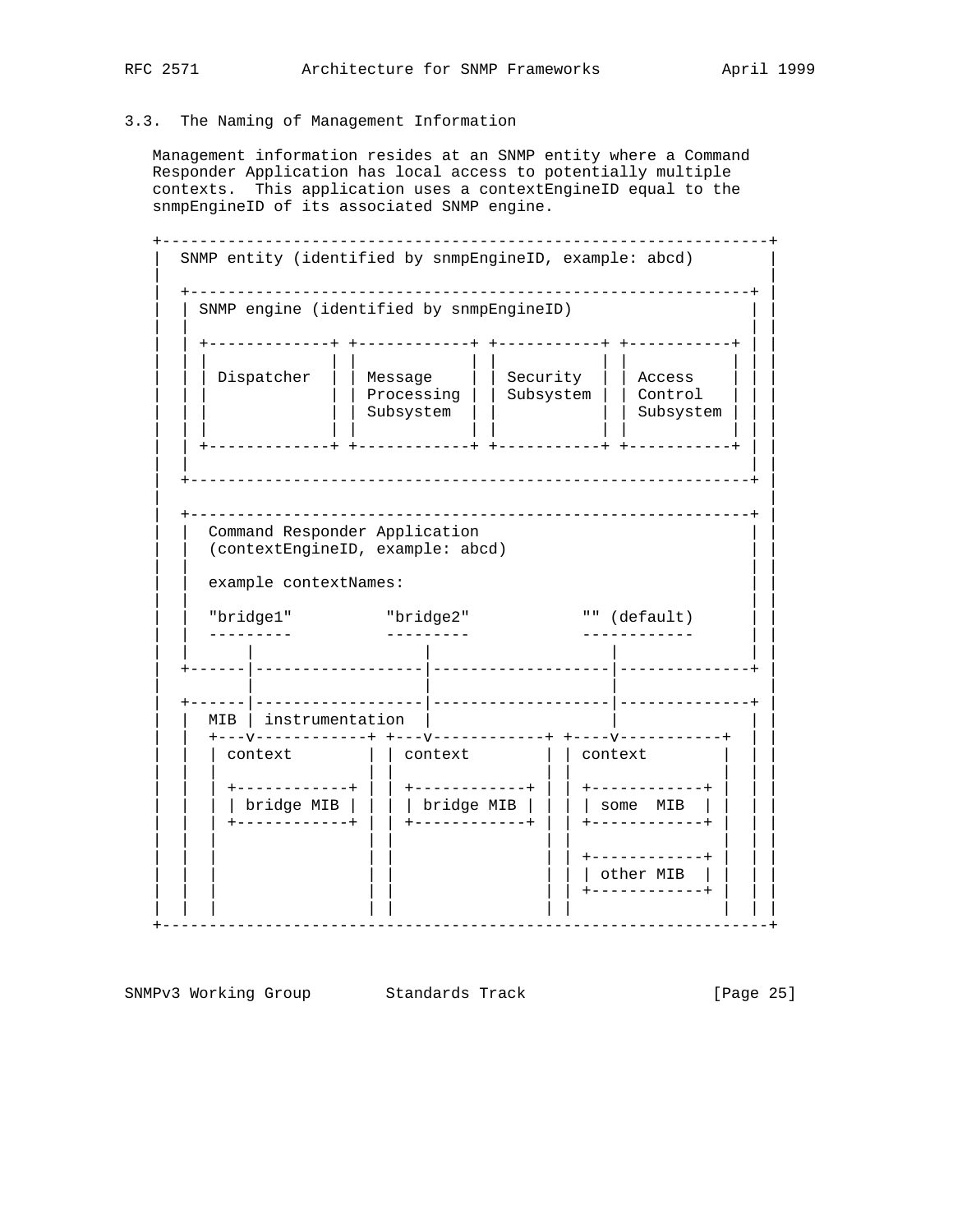#### 3.3.1. An SNMP Context

 An SNMP context, or just "context" for short, is a collection of management information accessible by an SNMP entity. An item of management information may exist in more than one context. An SNMP entity potentially has access to many contexts.

 Typically, there are many instances of each managed object type within a management domain. For simplicity, the method for identifying instances specified by the MIB module does not allow each instance to be distinguished amongst the set of all instances within a management domain; rather, it allows each instance to be identified only within some scope or "context", where there are multiple such contexts within the management domain. Often, a context is a physical device, or perhaps, a logical device, although a context can also encompass multiple devices, or a subset of a single device, or even a subset of multiple devices, but a context is always defined as a subset of a single SNMP entity. Thus, in order to identify an individual item of management information within the management domain, its contextName and contextEngineID must be identified in addition to its object type and its instance.

 For example, the managed object type ifDescr [RFC2233], is defined as the description of a network interface. To identify the description of device-X's first network interface, four pieces of information are needed: the snmpEngineID of the SNMP entity which provides access to the management information at device-X, the contextName (device-X), the managed object type (ifDescr), and the instance ("1").

 Each context has (at least) one unique identification within the management domain. The same item of management information can exist in multiple contexts. An item of management information may have multiple unique identifications. This occurs when an item of management information exists in multiple contexts, and this also occurs when a context has multiple unique identifications.

 The combination of a contextEngineID and a contextName unambiguously identifies a context within an administrative domain; note that there may be multiple unique combinations of contextEngineID and contextName that unambiguously identify the same context.

#### 3.3.2. contextEngineID

 Within an administrative domain, a contextEngineID uniquely identifies an SNMP entity that may realize an instance of a context with a particular contextName.

SNMPv3 Working Group Standards Track [Page 26]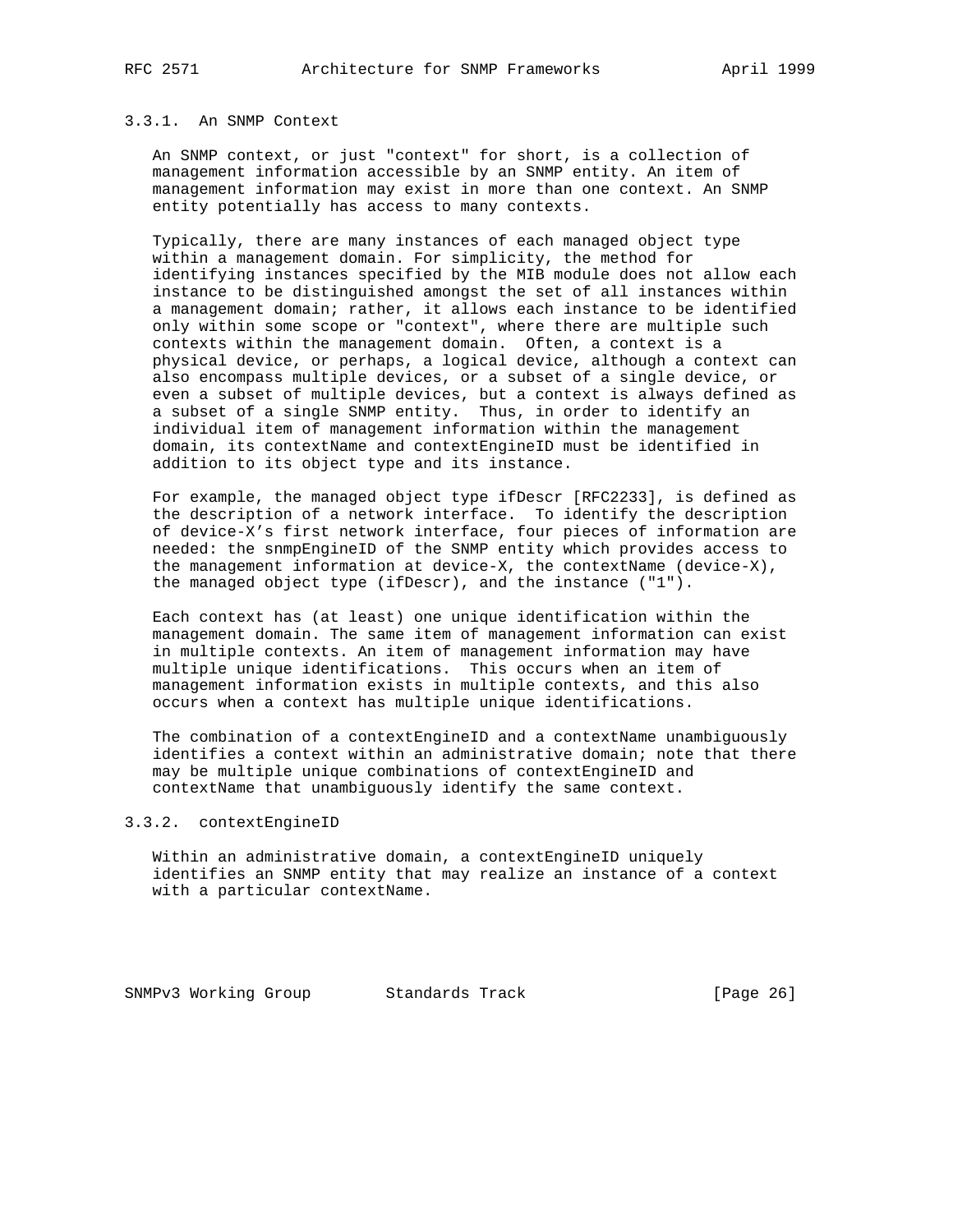#### 3.3.3. contextName

 A contextName is used to name a context. Each contextName MUST be unique within an SNMP entity.

#### 3.3.4. scopedPDU

 A scopedPDU is a block of data containing a contextEngineID, a contextName, and a PDU.

 The PDU is an SNMP Protocol Data Unit containing information named in the context which is unambiguously identified within an administrative domain by the combination of the contextEngineID and the contextName. See, for example, RFC1905 for more information about SNMP PDUs.

#### 3.4. Other Constructs

#### 3.4.1. maxSizeResponseScopedPDU

 The maxSizeResponseScopedPDU is the maximum size of a scopedPDU that a PDU's sender would be willing to accept. Note that the size of a scopedPDU does not include the size of the SNMP message header.

#### 3.4.2. Local Configuration Datastore

 The subsystems, models, and applications within an SNMP entity may need to retain their own sets of configuration information.

 Portions of the configuration information may be accessible as managed objects.

 The collection of these sets of information is referred to as an entity's Local Configuration Datastore (LCD).

#### 3.4.3. securityLevel

This architecture recognizes three levels of security:

- without authentication and without privacy (noAuthNoPriv)
- with authentication but without privacy (authNoPriv)
- with authentication and with privacy (authPriv)

 These three values are ordered such that noAuthNoPriv is less than authNoPriv and authNoPriv is less than authPriv.

SNMPv3 Working Group Standards Track [Page 27]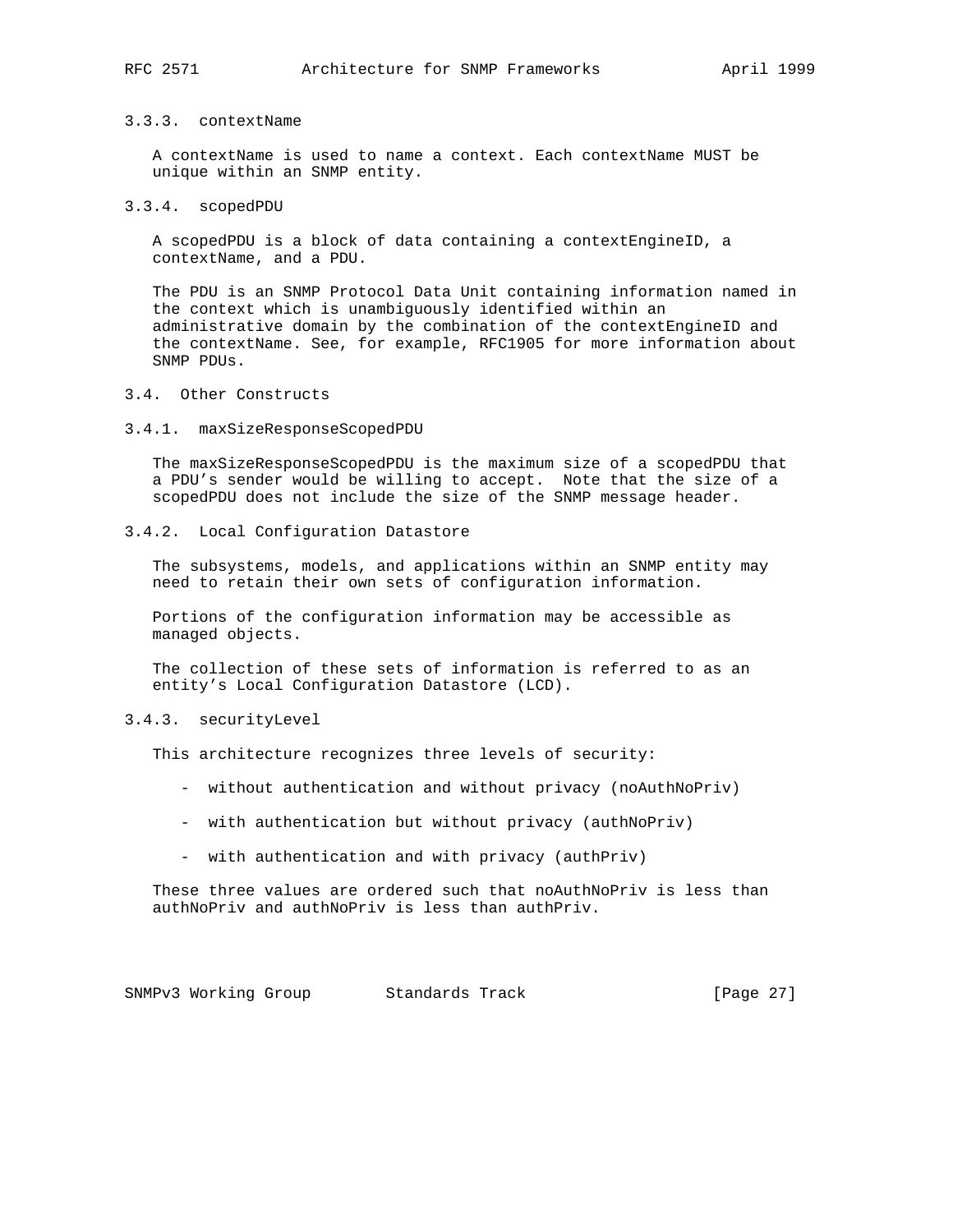Every message has an associated securityLevel. All Subsystems (Message Processing, Security, Access Control) and applications are REQUIRED to either supply a value of securityLevel or to abide by the supplied value of securityLevel while processing the message and its contents.

### 4. Abstract Service Interfaces

 Abstract service interfaces have been defined to describe the conceptual interfaces between the various subsystems within an SNMP entity. The abstract service interfaces are intended to help clarify the externally observable behavior of SNMP entities, and are not intended to constrain the structure or organization of implementations in any way. Most specifically, they should not be interpreted as APIs or as requirements statements for APIs.

 These abstract service interfaces are defined by a set of primitives that define the services provided and the abstract data elements that are to be passed when the services are invoked. This section lists the primitives that have been defined for the various subsystems.

4.1. Dispatcher Primitives

 The Dispatcher typically provides services to the SNMP applications via its PDU Dispatcher. This section describes the primitives provided by the PDU Dispatcher.

#### 4.1.1. Generate Outgoing Request or Notification

 The PDU Dispatcher provides the following primitive for an application to send an SNMP Request or Notification to another SNMP entity:

|    | statusInformation =    | -- sendPduHandle if success<br>-- errorIndication if failure |
|----|------------------------|--------------------------------------------------------------|
|    | sendPdu(               |                                                              |
| ΙN | transportDomain        | -- transport domain to be used                               |
| ΙN | transportAddress       | -- transport address to be used                              |
| ΙN | messageProcessingModel | -- typically, SNMP version                                   |
| ΙN | securityModel          | -- Security Model to use                                     |
| ΙN | securityName           | -- on behalf of this principal                               |
| ΙN | securityLevel          | -- Level of Security requested                               |
| ΙN | contextEngineID        | -- data from/at this entity                                  |
| ΙN | contextName            | -- data from/in this context                                 |
| ΙN | pduVersion             | -- the version of the PDU                                    |
| ΙN | PDU                    | -- SNMP Protocol Data Unit                                   |
| ΙN | expectResponse         | -- TRUE or FALSE                                             |
|    |                        |                                                              |
|    |                        |                                                              |

| SNMPv3 Working Group |  | Standards Track |  | [Page 28] |  |  |
|----------------------|--|-----------------|--|-----------|--|--|
|----------------------|--|-----------------|--|-----------|--|--|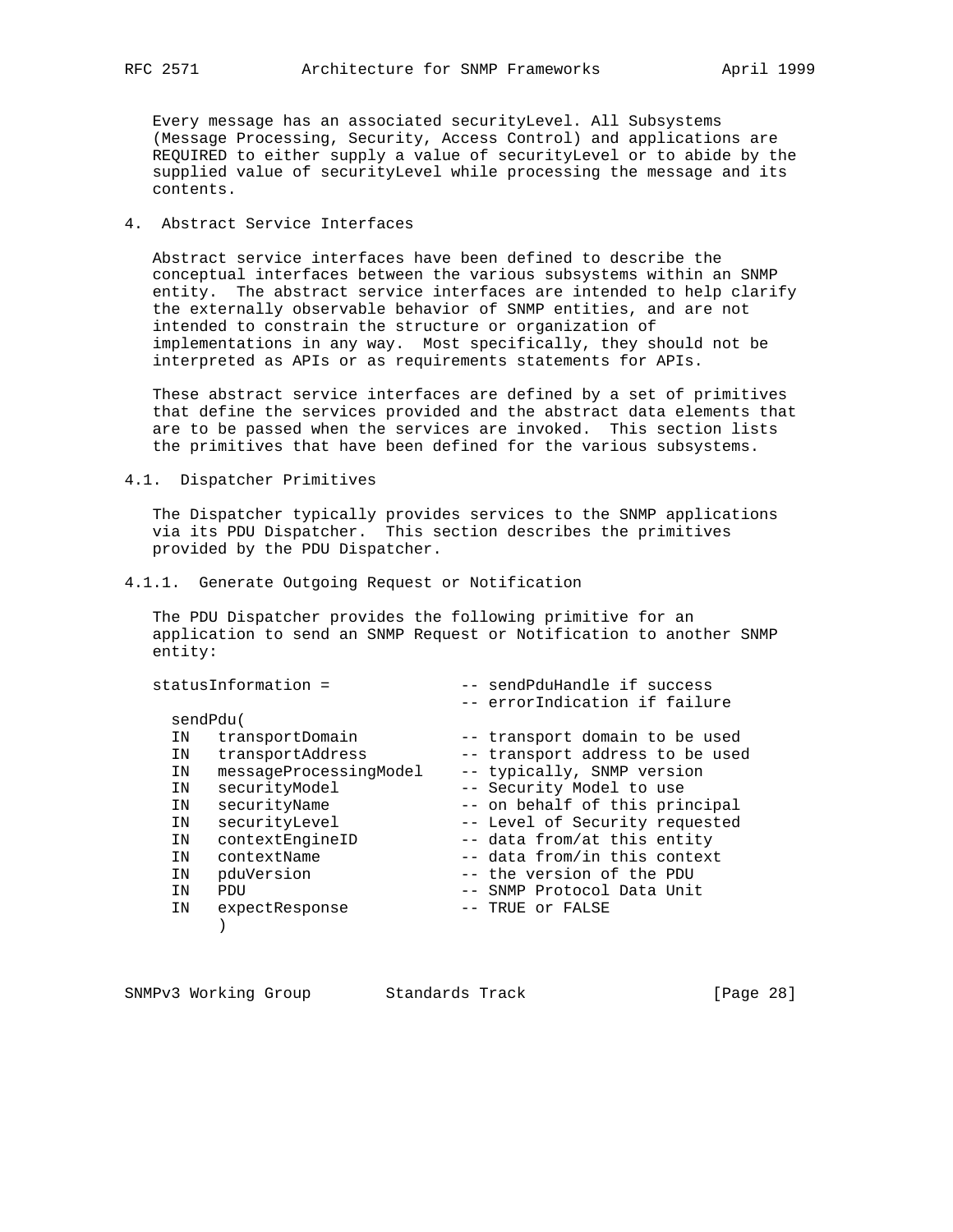#### 4.1.2. Process Incoming Request or Notification PDU

 The PDU Dispatcher provides the following primitive to pass an incoming SNMP PDU to an application:

| processPdu( |                          | -- process Request/Notification PDU |
|-------------|--------------------------|-------------------------------------|
| ΙN          | messageProcessingModel   | -- typically, SNMP version          |
| ΙN          | securityModel            | -- Security Model in use            |
| IN          | securityName             | -- on behalf of this principal      |
| ΙN          | securityLevel            | -- Level of Security                |
| IN          | contextEngineID          | -- data from/at this SNMP entity    |
| ΙN          | contextName              | -- data from/in this context        |
| ΙN          | pduVersion               | -- the version of the PDU           |
| ΙN          | PDU                      | -- SNMP Protocol Data Unit          |
| ΙN          | maxSizeResponseScopedPDU | -- maximum size of the Response PDU |
| ΙN          | stateReference           | -- reference to state information   |
|             |                          | -- needed when sending a response   |

4.1.3. Generate Outgoing Response

 The PDU Dispatcher provides the following primitive for an application to return an SNMP Response PDU to the PDU Dispatcher:

| $result =$ |                          | -- SUCCESS or FAILURE             |
|------------|--------------------------|-----------------------------------|
|            | returnResponsePdu(       |                                   |
| ΙN         | messageProcessingModel   | -- typically, SNMP version        |
| ΙN         | securityModel            | -- Security Model in use          |
| IN         | securityName             | -- on behalf of this principal    |
| ΙN         | securityLevel            | -- same as on incoming request    |
| ΙN         | contextEngineID          | -- data from/at this SNMP entity  |
| ΙN         | contextName              | -- data from/in this context      |
| ΙN         | pduVersion               | -- the version of the PDU         |
| ΙN         | PDU                      | -- SNMP Protocol Data Unit        |
| ΙN         | maxSizeResponseScopedPDU | -- maximum size sender can accept |
| ΙN         | stateReference           | -- reference to state information |
|            |                          | -- as presented with the request  |
| IN         | statusInformation        | -- success or errorIndication     |
|            |                          | error counter OID/value if error  |
|            |                          |                                   |

4.1.4. Process Incoming Response PDU

 The PDU Dispatcher provides the following primitive to pass an incoming SNMP Response PDU to an application: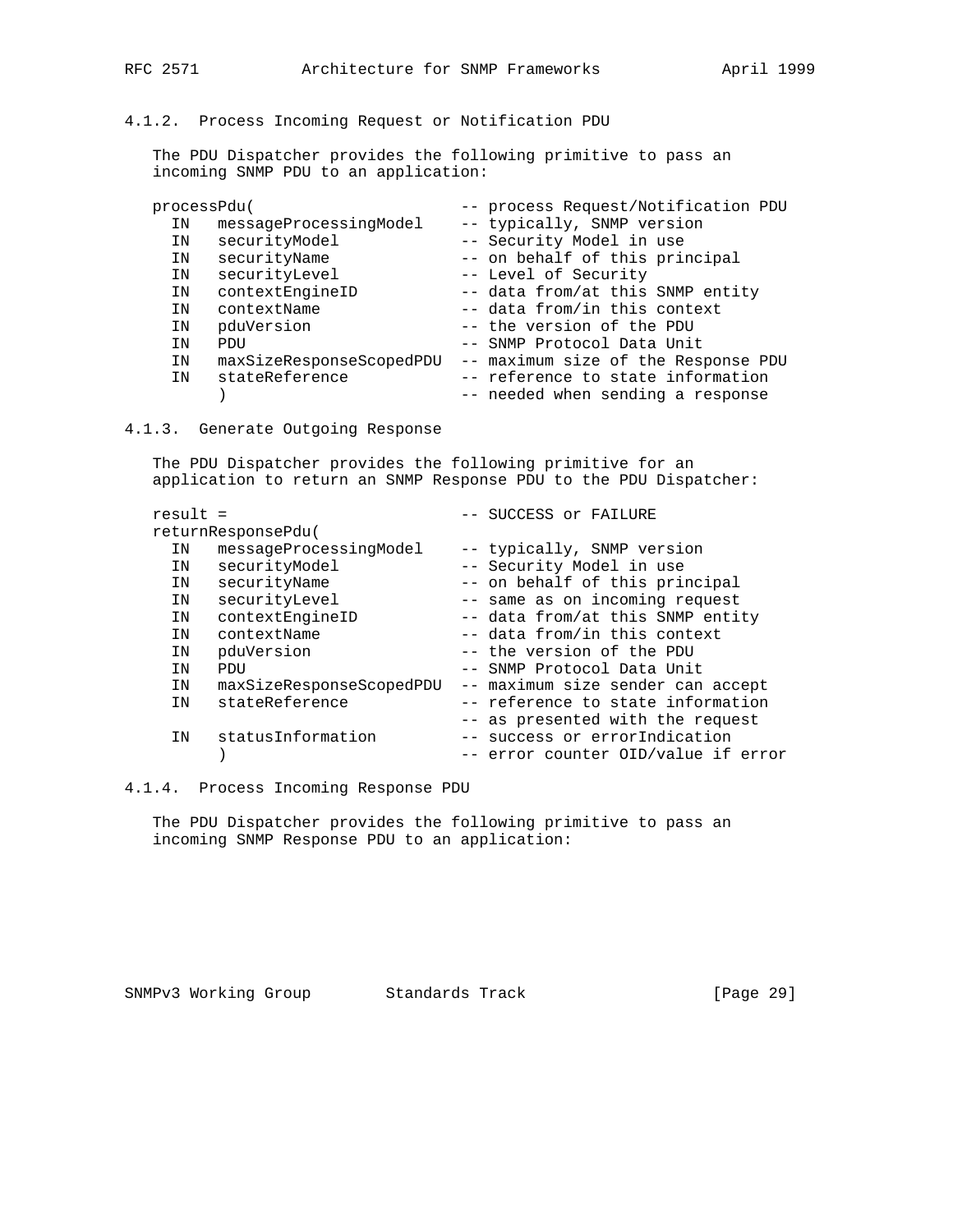|    | processResponsePdu(    | -- process Response PDU          |
|----|------------------------|----------------------------------|
| ΙN | messageProcessingModel | -- typically, SNMP version       |
| IN | securityModel          | -- Security Model in use         |
| ΙN | securityName           | -- on behalf of this principal   |
| IN | securityLevel          | -- Level of Security             |
| ΙN | contextEngineID        | -- data from/at this SNMP entity |
| ΤN | contextName            | -- data from/in this context     |
| ΙN | pduVersion             | -- the version of the PDU        |
| ΤN | PDIJ                   | -- SNMP Protocol Data Unit       |
| TN | statusInformation      | -- success or errorIndication    |
| TN | sendPduHandle          | -- handle from sendPdu           |
|    |                        |                                  |

4.1.5. Registering Responsibility for Handling SNMP PDUs

 Applications can register/unregister responsibility for a specific contextEngineID, for specific pduTypes, with the PDU Dispatcher according to the following primitives. The list of particular pduTypes that an application can register for is determined by the Message Processing Model(s) supported by the SNMP entity that contains the PDU Dispatcher.

| statusInformation =<br>reqisterContextEngineID(                   | -- success or errorIndication                                                  |
|-------------------------------------------------------------------|--------------------------------------------------------------------------------|
| contextEngineID<br>ΙN<br>IN pduType                               | -- take responsibility for this one<br>-- the pduType(s) to be registered      |
| unregisterContextEngineID(<br>IN contextEngineID<br>pduType<br>IN | -- give up responsibility for this one<br>-- the pduType(s) to be unregistered |

 Note that realizations of the registerContextEngineID and unregisterContextEngineID abstract service interfaces may provide implementation-specific ways for applications to register/deregister responsibility for all possible values of the contextEngineID or pduType parameters.

4.2. Message Processing Subsystem Primitives

 The Dispatcher interacts with a Message Processing Model to process a specific version of an SNMP Message. This section describes the primitives provided by the Message Processing Subsystem.

SNMPv3 Working Group Standards Track [Page 30]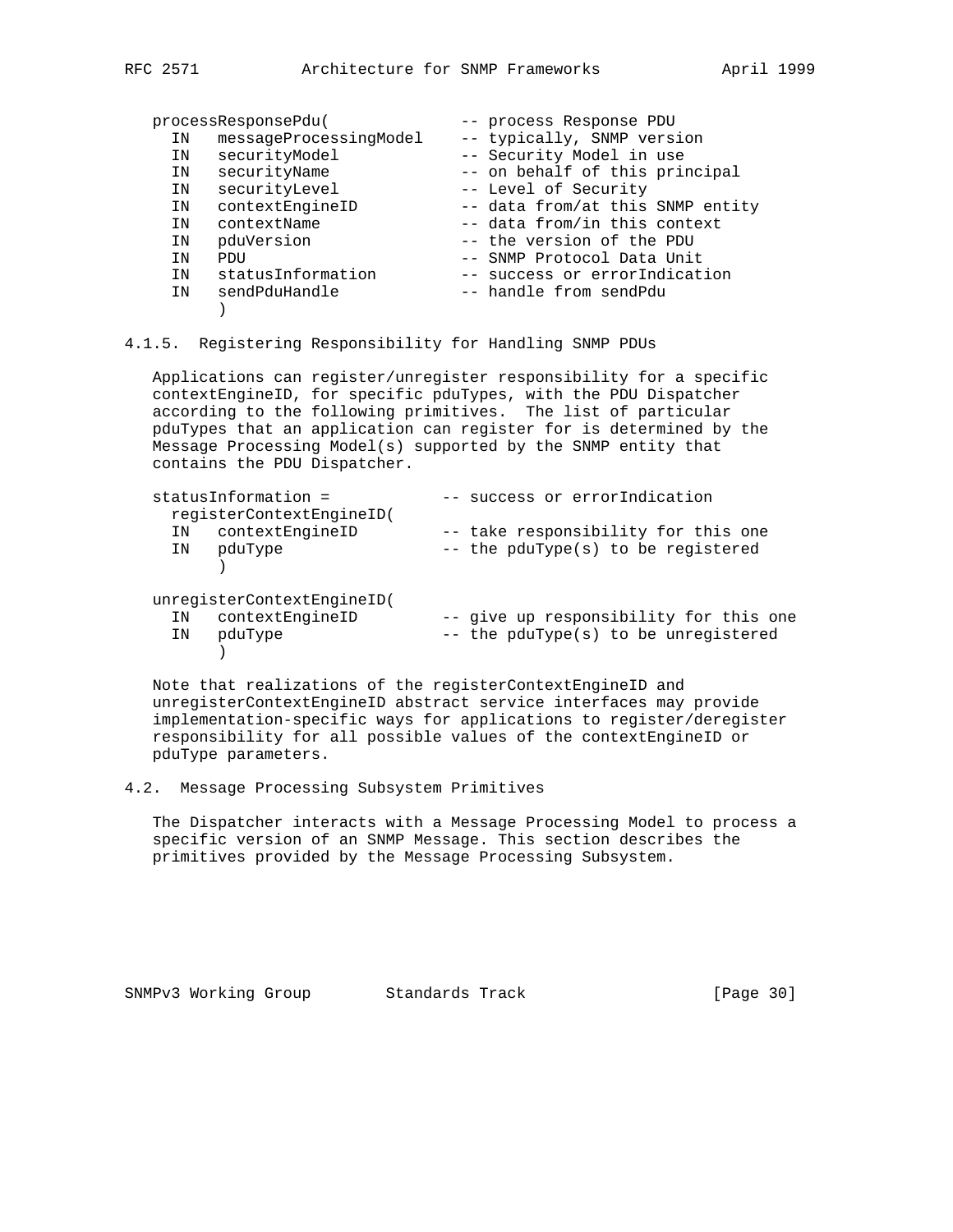# 4.2.1. Prepare Outgoing SNMP Request or Notification Message

 The Message Processing Subsystem provides this service primitive for preparing an outgoing SNMP Request or Notification Message:

| statusInformation = |                         | -- success or errorIndication    |
|---------------------|-------------------------|----------------------------------|
|                     | prepareOutgoingMessage( |                                  |
| IN                  | transportDomain         | -- transport domain to be used   |
| IN                  | transportAddress        | -- transport address to be used  |
| IN                  | messageProcessingModel  | -- typically, SNMP version       |
| IN                  | securityModel           | -- Security Model to use         |
| IN                  | securityName            | -- on behalf of this principal   |
| IN                  | securityLevel           | -- Level of Security requested   |
| IN                  | contextEngineID         | -- data from/at this entity      |
| IN                  | contextName             | -- data from/in this context     |
| IN                  | pduVersion              | -- the version of the PDU        |
| IN                  | PDU                     | -- SNMP Protocol Data Unit       |
| IN                  | expectResponse          | -- TRUE or FALSE                 |
| IN                  | sendPduHandle           | -- the handle for matching       |
|                     |                         | -- incoming responses            |
| OUT                 | destTransportDomain     | -- destination transport domain  |
| OUT                 | destTransportAddress    | -- destination transport address |
| OUT                 | outgoingMessage         | -- the message to send           |
| OUT                 | outgoingMessageLength   | -- its length                    |
|                     |                         |                                  |
|                     |                         |                                  |

#### 4.2.2. Prepare an Outgoing SNMP Response Message

 The Message Processing Subsystem provides this service primitive for preparing an outgoing SNMP Response Message:

| $result =$ |                          | -- SUCCESS or FAILURE               |
|------------|--------------------------|-------------------------------------|
|            | prepareResponseMessage(  |                                     |
| ΙN         | messageProcessingModel   | -- typically, SNMP version          |
| ΙN         | securityModel            | -- same as on incoming request      |
| IN         | securityName             | -- same as on incoming request      |
| IN         | securityLevel            | -- same as on incoming request      |
| IN         | contextEngineID          | -- data from/at this SNMP entity    |
| ΙN         | contextName              | -- data from/in this context        |
| ΙN         | pduVersion               | -- the version of the PDU           |
| ΙN         | PDU                      | -- SNMP Protocol Data Unit          |
| IN         | maxSizeResponseScopedPDU | -- maximum size able to accept      |
| ΙN         | stateReference           | -- reference to state information   |
|            |                          | -- as presented with the request    |
| IN         | statusInformation        | -- success or errorIndication       |
|            |                          | -- error counter OID/value if error |
| OUT        | destTransportDomain      | -- destination transport domain     |
| OUT        | destTransportAddress     | -- destination transport address    |

|  | SNMPv3 Working Group |  | Standards Track |  | [Page 31] |  |  |
|--|----------------------|--|-----------------|--|-----------|--|--|
|--|----------------------|--|-----------------|--|-----------|--|--|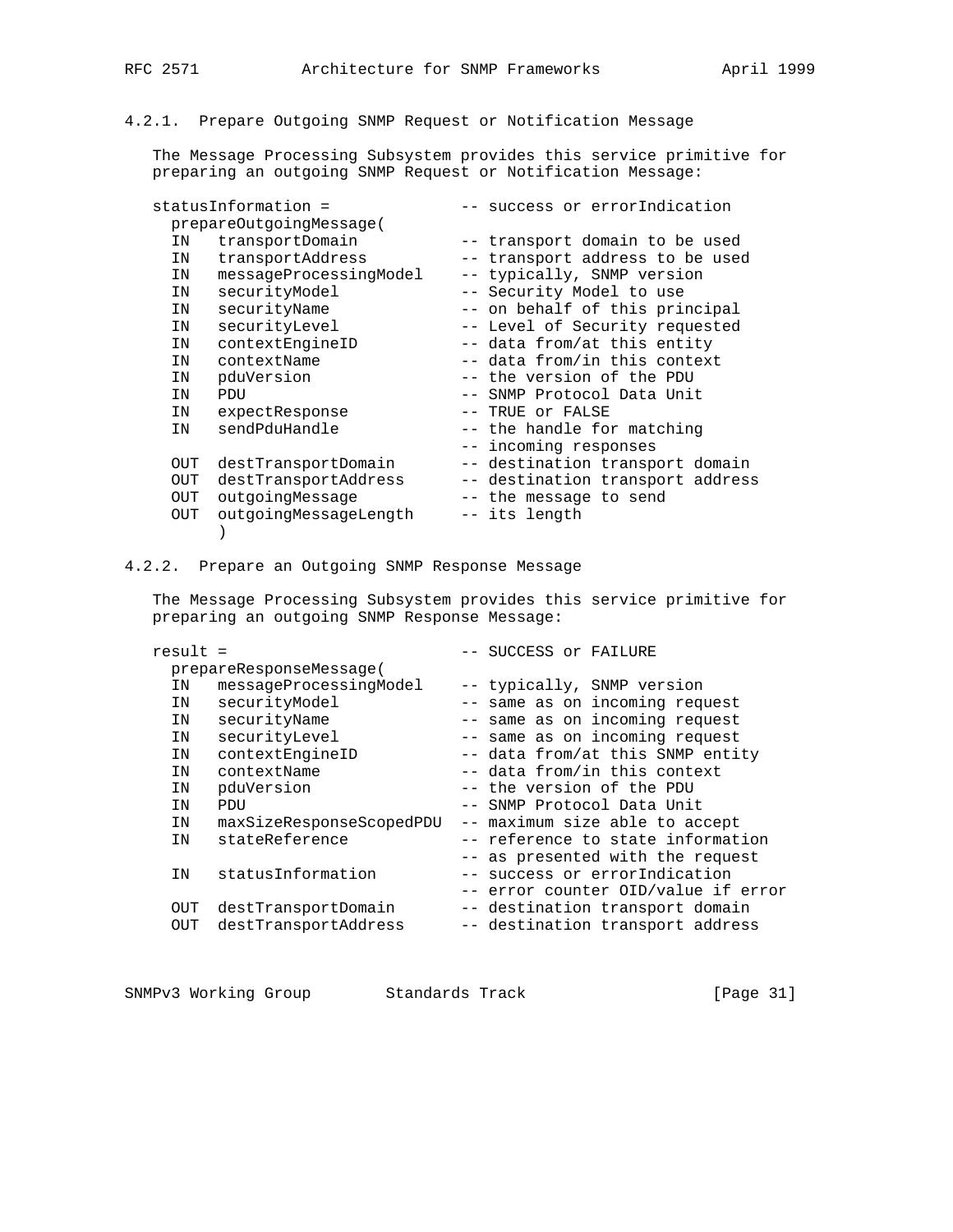| OUT outgoingMessage       |  | -- the message to send |  |
|---------------------------|--|------------------------|--|
| OUT outgoingMessageLength |  | -- its length          |  |
|                           |  |                        |  |

4.2.3. Prepare Data Elements from an Incoming SNMP Message

 The Message Processing Subsystem provides this service primitive for preparing the abstract data elements from an incoming SNMP message:

| $result =$ |                          | -- SUCCESS or errorIndication       |
|------------|--------------------------|-------------------------------------|
|            | prepareDataElements(     |                                     |
| IN         | transportDomain          | -- origin transport domain          |
| IN         | transportAddress         | -- origin transport address         |
| IN         | wholeMsq                 | -- as received from the network     |
| IN         | wholeMsqLength           | -- as received from the network     |
| OUT        | messageProcessingModel   | -- typically, SNMP version          |
| OUT        | securityModel            | -- Security Model to use            |
| OUT        | securityName             | -- on behalf of this principal      |
| OUT        | securityLevel            | -- Level of Security requested      |
| OUT        | contextEngineID          | -- data from/at this entity         |
| OUT        | contextName              | -- data from/in this context        |
| OUT        | pduVersion               | -- the version of the PDU           |
| <b>OUT</b> | PDU                      | -- SNMP Protocol Data Unit          |
| OUT        | pduType                  | -- SNMP PDU type                    |
| OUT        | sendPduHandle            | -- handle for matched request       |
| OUT        | maxSizeResponseScopedPDU | -- maximum size sender can accept   |
| OUT        | statusInformation        | -- success or errorIndication       |
|            |                          | -- error counter OID/value if error |
| OUT        | stateReference           | -- reference to state information   |
|            |                          | -- to be used for possible Response |
|            |                          |                                     |

4.3. Access Control Subsystem Primitives

 Applications are the typical clients of the service(s) of the Access Control Subsystem.

 The following primitive is provided by the Access Control Subsystem to check if access is allowed:

SNMPv3 Working Group Standards Track [Page 32]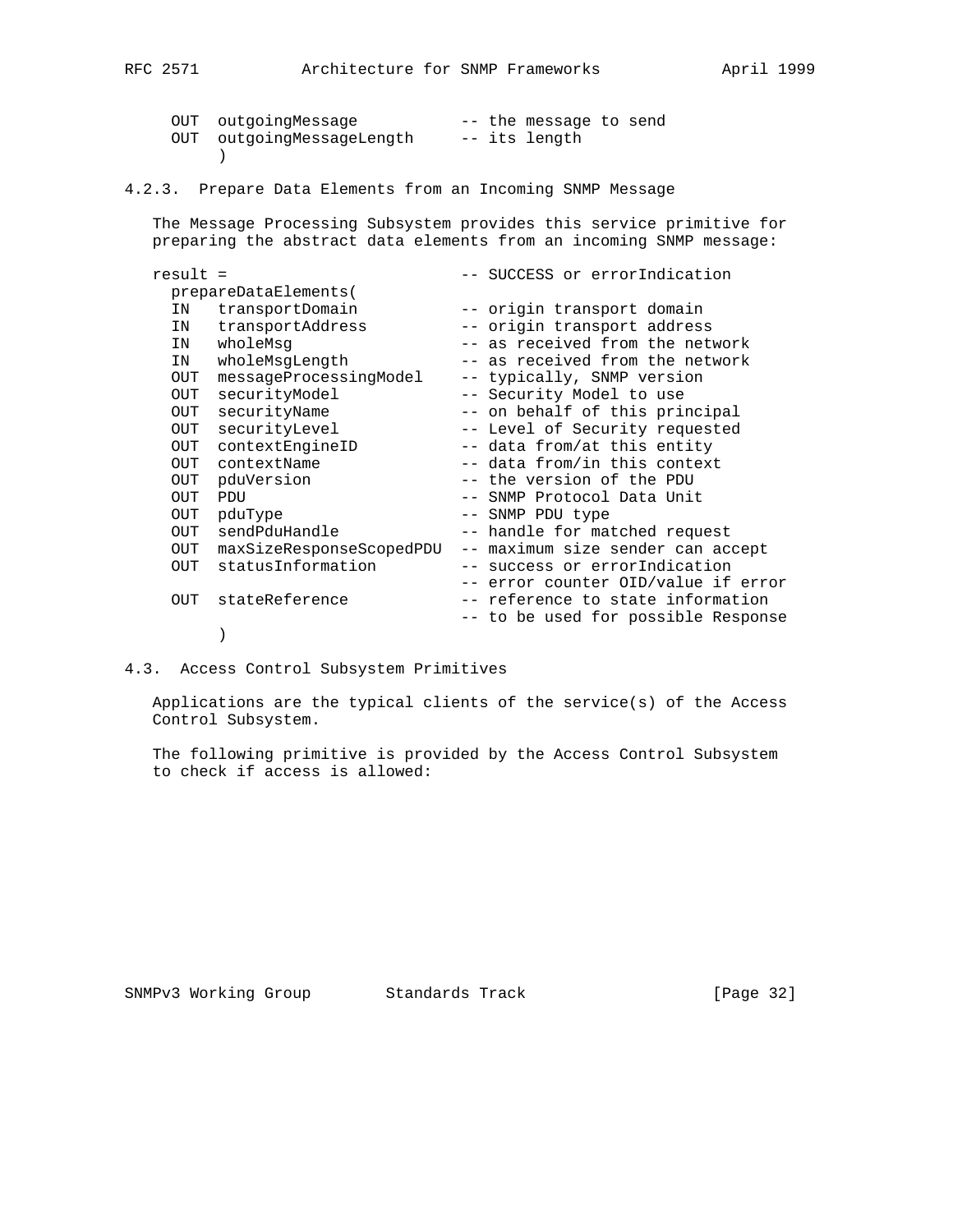|    | statusInformation =<br>isAccessAllowed( | -- success or errorIndication      |
|----|-----------------------------------------|------------------------------------|
| ΙN | securityModel                           | -- Security Model in use           |
| IN | securityName                            | -- principal who wants to access   |
| ΙN | securityLevel                           | -- Level of Security               |
| ΙN | viewType                                | -- read, write, or notify view     |
| ΙN | contextName                             | -- context containing variableName |
| TN | variableName                            | -- OID for the managed object      |
|    |                                         |                                    |

#### 4.4. Security Subsystem Primitives

 The Message Processing Subsystem is the typical client of the services of the Security Subsystem.

4.4.1. Generate a Request or Notification Message

 The Security Subsystem provides the following primitive to generate a Request or Notification message:

### statusInformation =

|            | generateRequestMsq(    |                                    |
|------------|------------------------|------------------------------------|
| ΙN         | messageProcessingModel | -- typically, SNMP version         |
| ΙN         | qlobalData             | -- message header, admin data      |
| ΙN         | maxMessageSize         | -- of the sending SNMP entity      |
| ΙN         | securityModel          | -- for the outgoing message        |
| ΙN         | securityEngineID       | -- authoritative SNMP entity       |
| ΙN         | securityName           | -- on behalf of this principal     |
| ΙN         | securityLevel          | -- Level of Security requested     |
| ΙN         | scopedPDU              | -- message (plaintext) payload     |
| <b>OUT</b> | securityParameters     | -- filled in by Security Module    |
| <b>OUT</b> | wholeMsq               | -- complete generated message      |
| <b>OUT</b> | wholeMsgLength         | -- length of the generated message |
|            |                        |                                    |

#### 4.4.2. Process Incoming Message

 The Security Subsystem provides the following primitive to process an incoming message: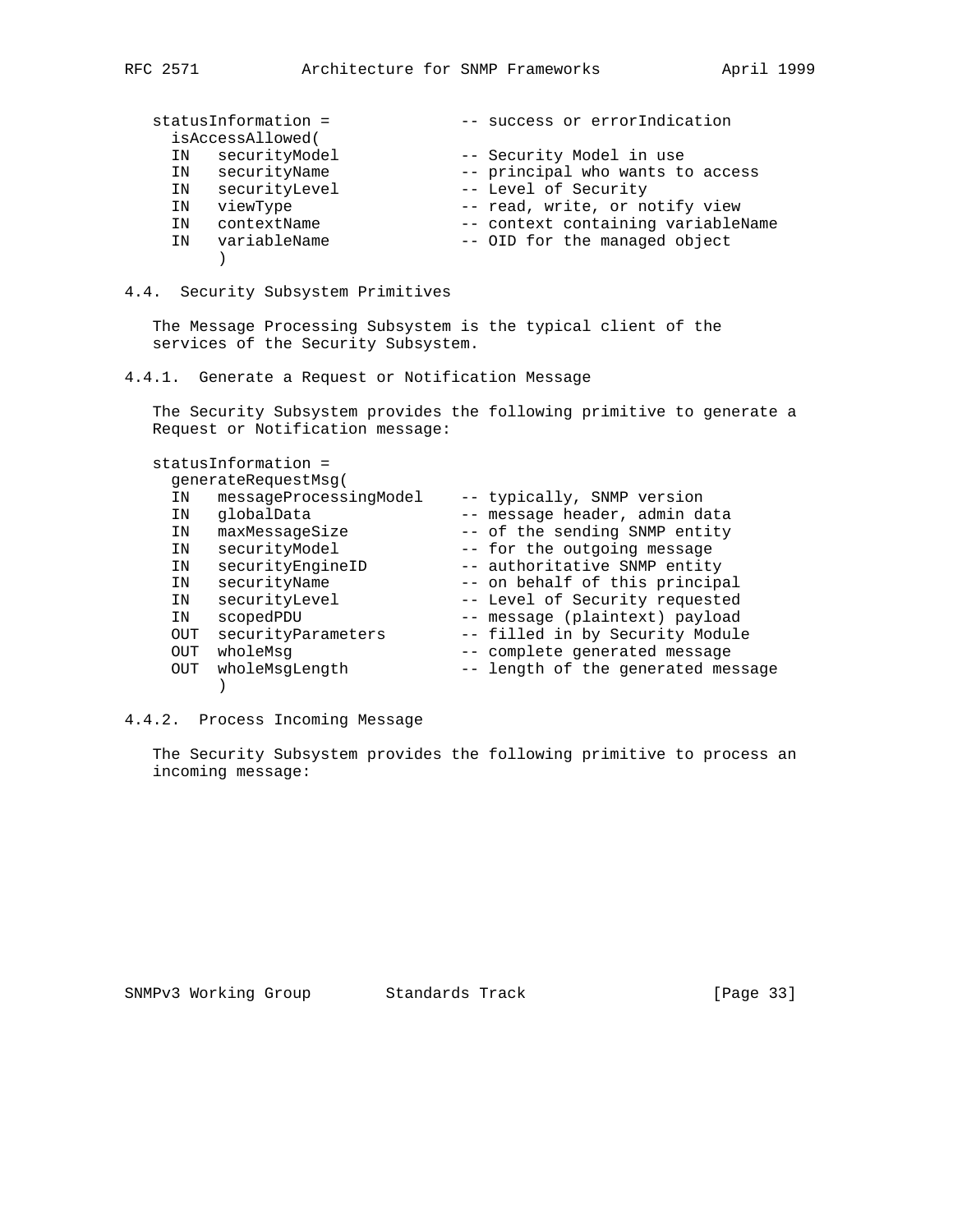| -- errorIndication or success       |
|-------------------------------------|
| -- error counter OID/value if error |
|                                     |
| -- typically, SNMP version          |
| -- of the sending SNMP entity       |
| -- for the received message         |
| -- for the received message         |
| -- Level of Security                |
| -- as received on the wire          |
| -- length as received on the wire   |
| -- identification of the principal  |
| -- identification of the principal  |
| -- message (plaintext) payload      |
| -- maximum size sender can handle   |
| -- reference to security state      |
| -- information, needed for response |
|                                     |

4.4.3. Generate a Response Message

 The Security Subsystem provides the following primitive to generate a Response message:

|     | statusInformation =    |                                      |
|-----|------------------------|--------------------------------------|
|     | generateResponseMsg(   |                                      |
| ΙN  | messageProcessingModel | -- typically, SNMP version           |
| IN  | qlobalData             | -- message header, admin data        |
| IN  | maxMessageSize         | -- of the sending SNMP entity        |
| IN  | securityModel          | -- for the outgoing message          |
| IN  | securityEngineID       | -- authoritative SNMP entity         |
| IN  | securityName           | -- on behalf of this principal       |
| IN  | securityLevel          | -- for the outgoing message          |
| IN  | scopedPDU              | -- message (plaintext) payload       |
| IN  | securityStateReference | -- reference to security state       |
|     |                        | -- information from original request |
| OUT | securityParameters     | -- filled in by Security Module      |
| OUT | wholeMsq               | -- complete generated message        |
| OUT | wholeMsqLength         | -- length of the generated message   |
|     |                        |                                      |

4.5. Common Primitives

These primitive(s) are provided by multiple Subsystems.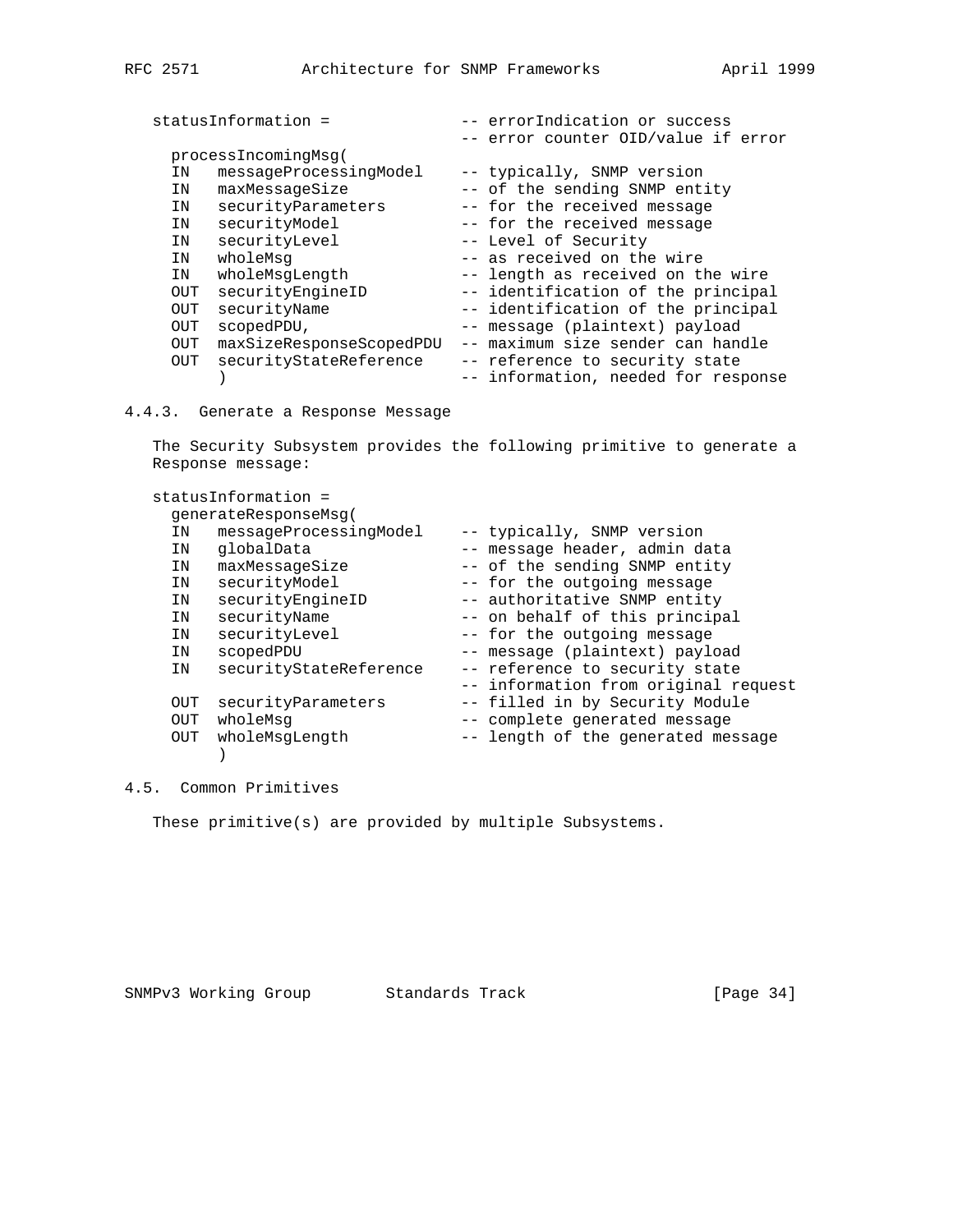## 4.5.1. Release State Reference Information

 All Subsystems which pass stateReference information also provide a primitive to release the memory that holds the referenced state information:

 stateRelease( IN stateReference -- handle of reference to be released )

SNMPv3 Working Group Standards Track [Page 35]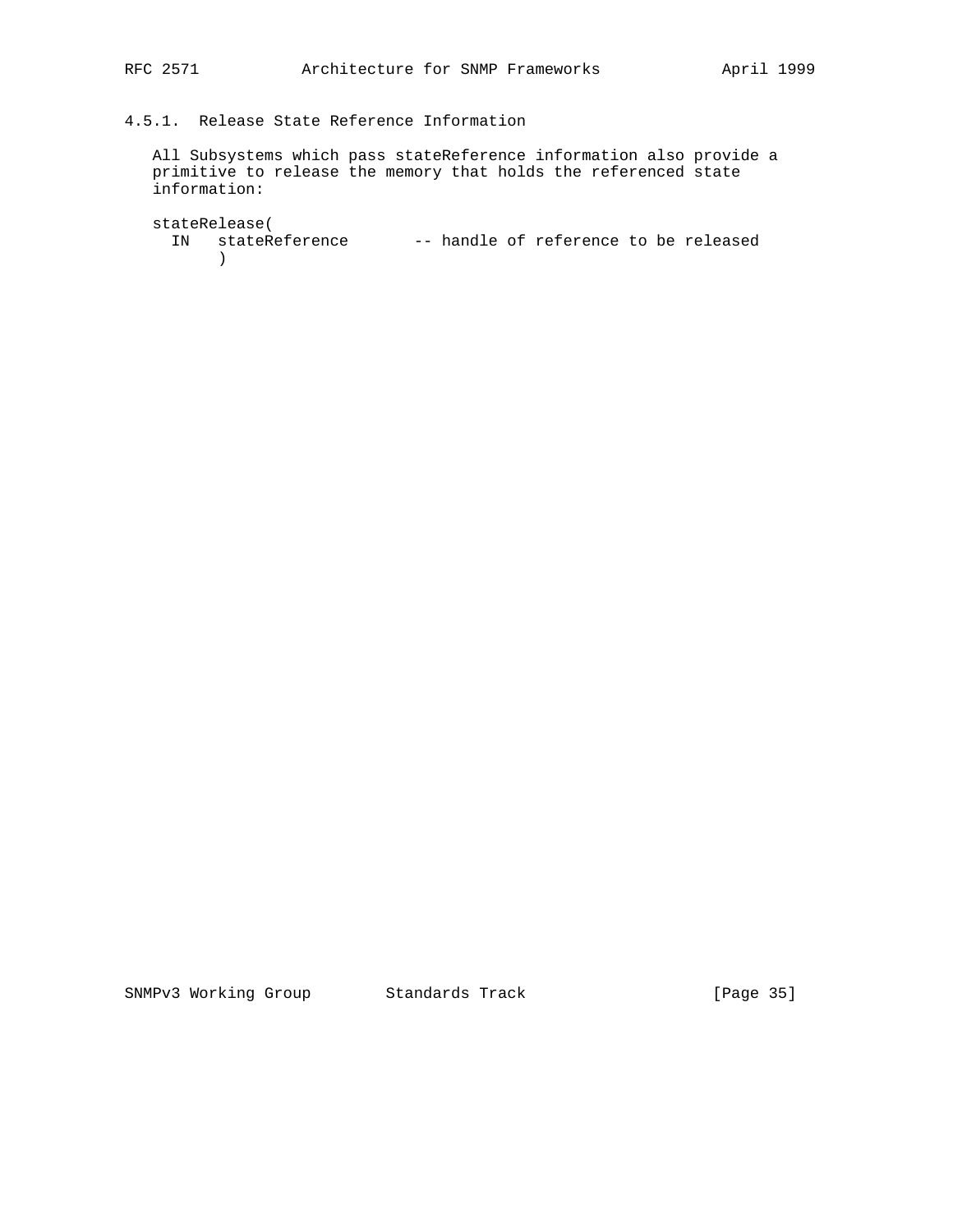### 4.6. Scenario Diagrams

#### 4.6.1. Command Generator or Notification Originator

 This diagram shows how a Command Generator or Notification Originator application requests that a PDU be sent, and how the response is returned (asynchronously) to that application.

| Command            | Dispatcher                | Message    | Security              |
|--------------------|---------------------------|------------|-----------------------|
| Generator          |                           | Processing | Model                 |
|                    |                           | Model      |                       |
| sendPdu            |                           |            |                       |
| -----------------> |                           |            |                       |
|                    | prepareOutgoingMessage    |            |                       |
|                    | ------------------------> |            |                       |
|                    |                           |            | generateRequestMsg    |
|                    |                           |            | .-------------------> |
|                    |                           |            |                       |
|                    |                           |            | <-------------------- |
|                    |                           |            |                       |
|                    | ----------------------    |            |                       |
|                    |                           |            |                       |
|                    | ----------------+         |            |                       |
|                    | Send SNMP                 |            |                       |
|                    | Request Message           |            |                       |
|                    | to Network                |            |                       |
|                    |                           |            |                       |
|                    |                           |            |                       |
|                    |                           |            |                       |
|                    |                           |            |                       |
|                    |                           |            |                       |
|                    | Receive SNMP              |            |                       |
|                    | Response Message          |            |                       |
|                    | from Network              |            |                       |
|                    | -----------------+        |            |                       |
|                    |                           |            |                       |
|                    | prepareDataElements       |            |                       |
|                    | -------------------->     |            |                       |
|                    |                           |            | processIncomingMsg    |
|                    |                           |            | -------------------   |
|                    |                           |            |                       |
|                    |                           |            | <-------------------- |
|                    |                           |            |                       |
|                    | <-----------------------  |            |                       |
| processResponsePdu |                           |            |                       |
| -----------------  |                           |            |                       |
|                    |                           |            |                       |

SNMPv3 Working Group Standards Track [Page 36]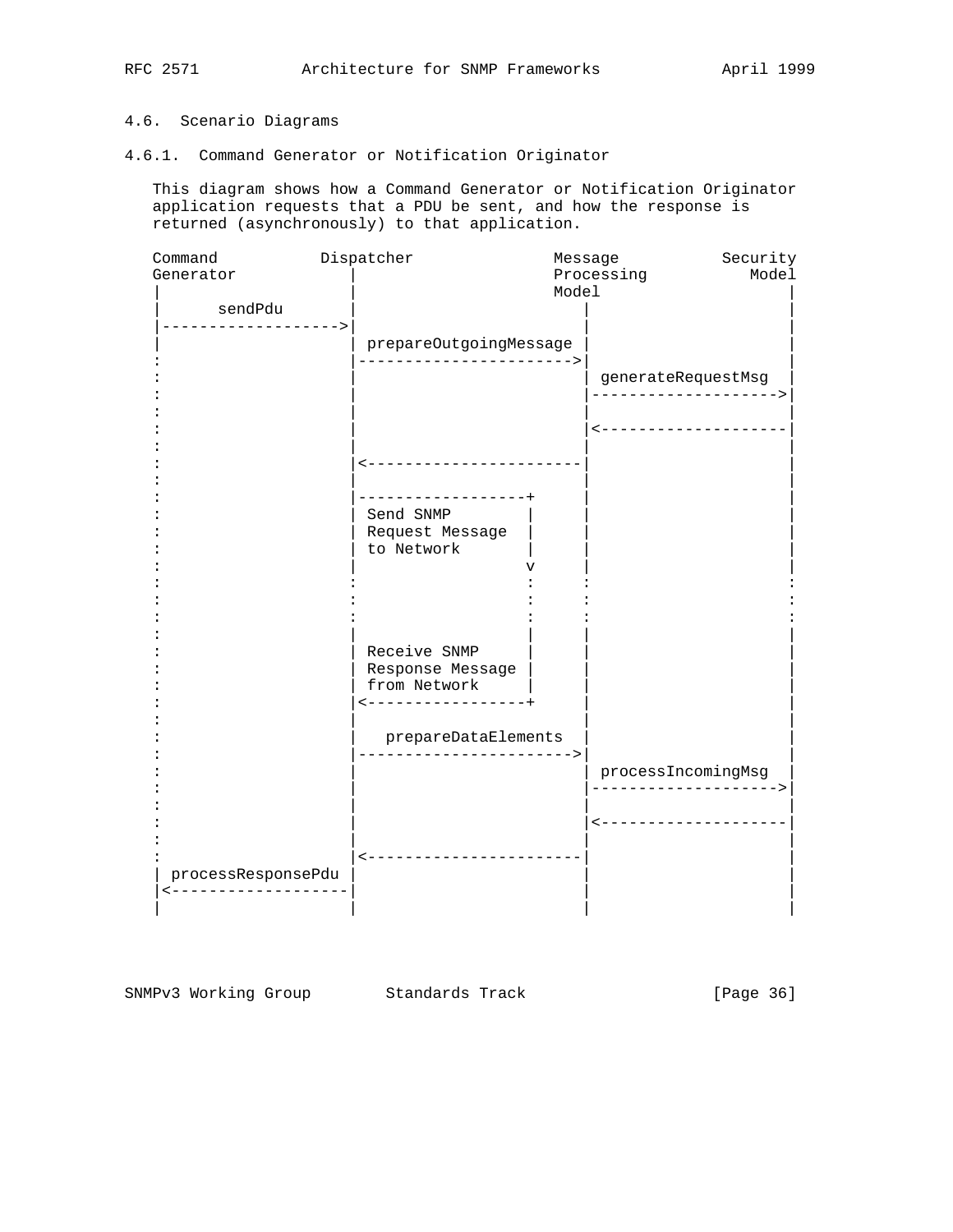#### 4.6.2. Scenario Diagram for a Command Responder Application

 This diagram shows how a Command Responder or Notification Receiver application registers for handling a pduType, how a PDU is dispatched to the application after a SNMP message is received, and how the Response is (asynchronously) send back to the network.



SNMPv3 Working Group Standards Track [Page 37]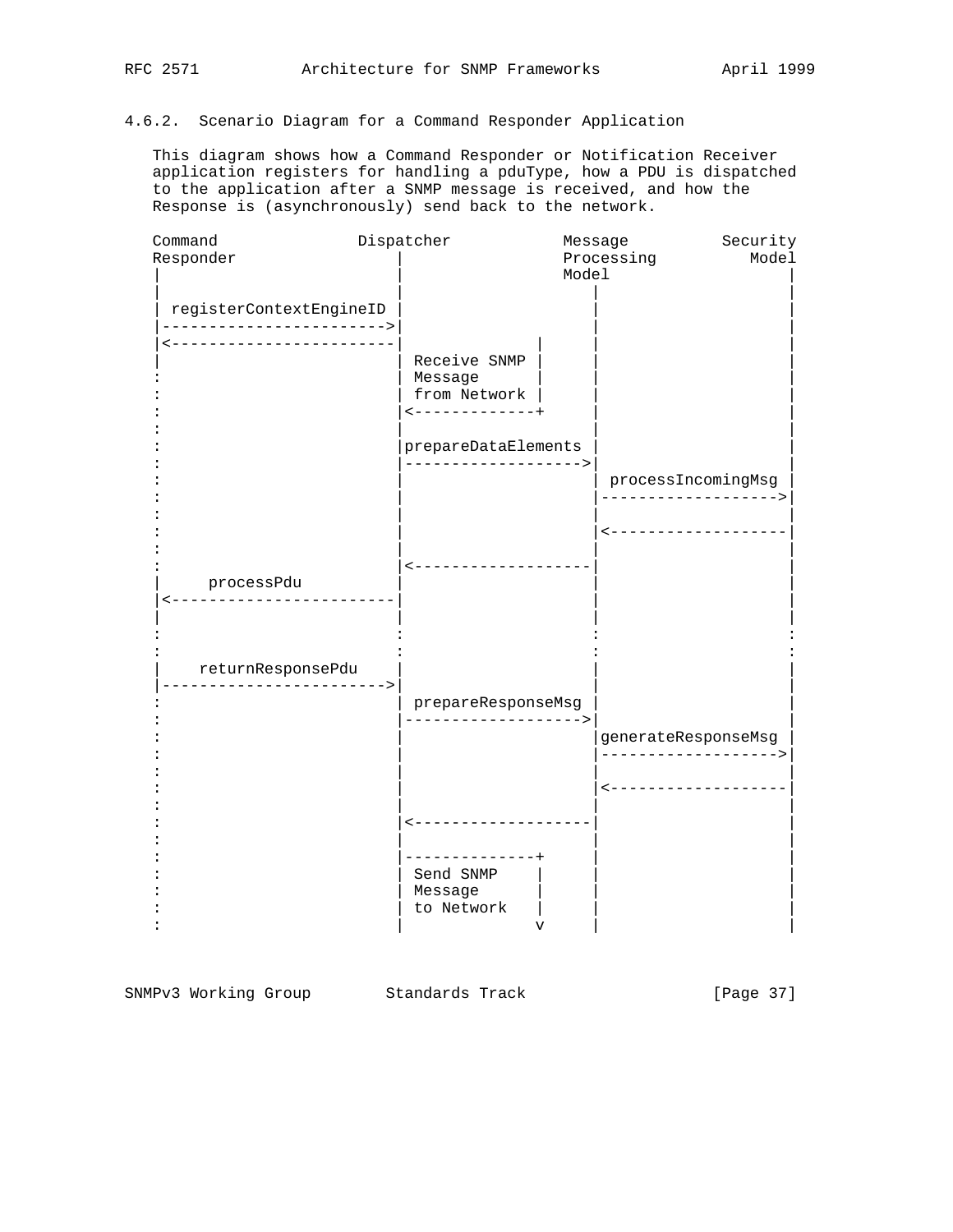# 5. Managed Object Definitions for SNMP Management Frameworks SNMP-FRAMEWORK-MIB DEFINITIONS ::= BEGIN IMPORTS MODULE-IDENTITY, OBJECT-TYPE, OBJECT-IDENTITY, snmpModules FROM SNMPv2-SMI TEXTUAL-CONVENTION FROM SNMPv2-TC MODULE-COMPLIANCE, OBJECT-GROUP FROM SNMPv2-CONF; snmpFrameworkMIB MODULE-IDENTITY LAST-UPDATED "9901190000Z" -- 19 January 1999 ORGANIZATION "SNMPv3 Working Group" CONTACT-INFO "WG-EMail: snmpv3@tis.com Subscribe: majordomo@tis.com In message body: subscribe snmpv3 Chair: Russ Mundy TIS Labs at Network Associates postal: 3060 Washington Rd Glenwood MD 21738 USA EMail: mundy@tis.com phone: +1 301-854-6889 Co-editor Dave Harrington Cabletron Systems, Inc.<br>postal: Post Office Box 5005 Post Office Box 5005 Mail Stop: Durham 35 Industrial Way Rochester, NH 03867-5005 usa di kacamatan ing Kabupatèn Kabupatèn Kabupatèn Kabupatèn Kabupatèn Kabupatèn Kabupatèn Kabupatèn Kabupatèn EMail: dbh@ctron.com phone: +1 603-337-7357 Co-editor Randy Presuhn BMC Software, Inc. postal: 965 Stewart Drive Sunnyvale, CA 94086 USA EMail: randy\_presuhn@bmc.com phone: +1 408-616-3100 Co-editor: Bert Wijnen IBM T.J. Watson Research postal: Schagen 33 3461 GL Linschoten

SNMPv3 Working Group Standards Track [Page 38]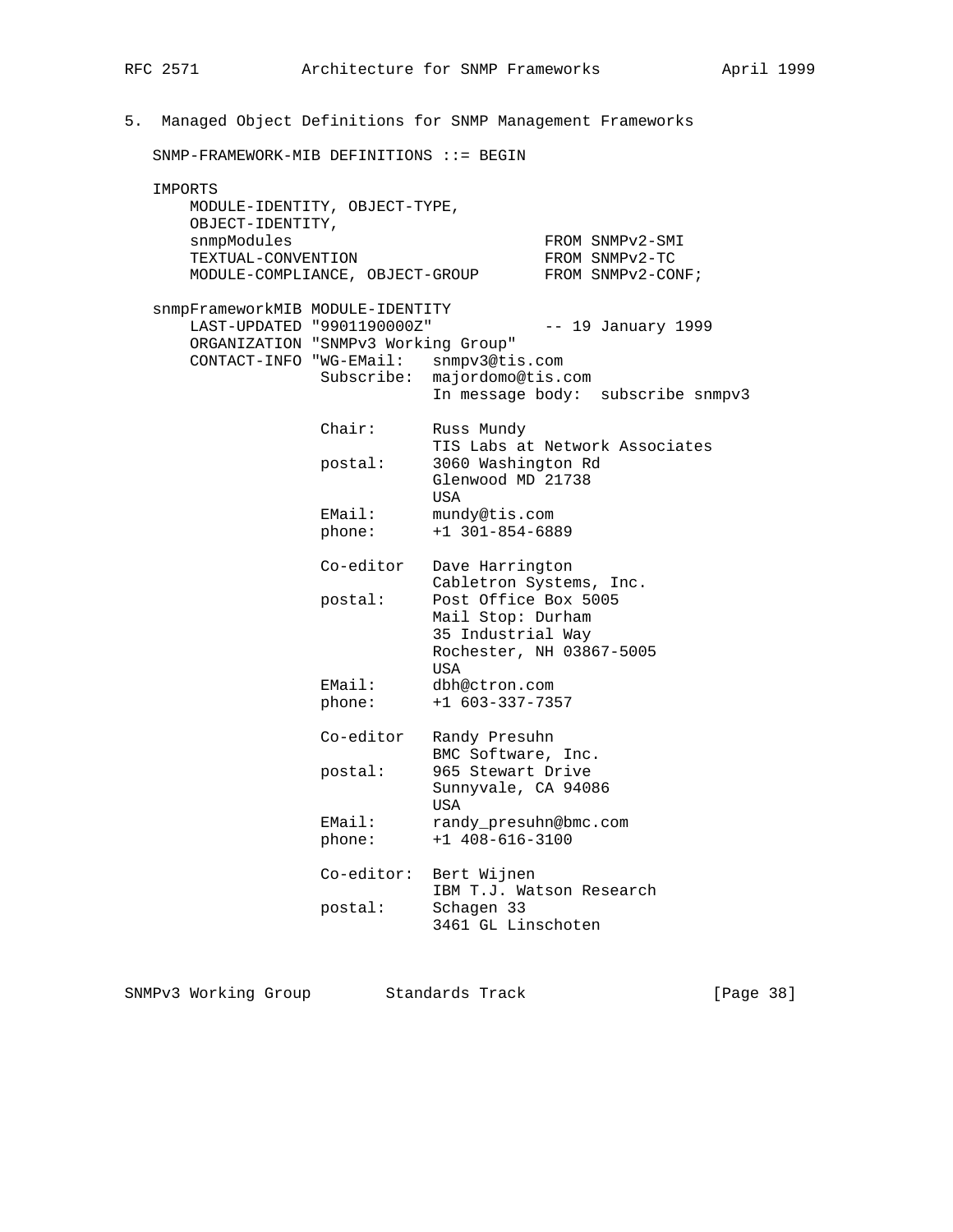|                                    | Netherlands<br>wijnen@vnet.ibm.com<br>EMail:<br>$+31$ 348-432-794<br>phone:                                                                                                                                                                                                                              |
|------------------------------------|----------------------------------------------------------------------------------------------------------------------------------------------------------------------------------------------------------------------------------------------------------------------------------------------------------|
| -- Revision History                | $\mathbf{u}$<br>DESCRIPTION "The SNMP Management Architecture MIB"                                                                                                                                                                                                                                       |
| REVISION<br>DESCRIPTION            | "9901190000Z"<br>$--$ 19 January 1999<br>"Updated editors' addresses, fixed typos.<br>Published as RFC2571.<br>$\mathbf H$                                                                                                                                                                               |
| REVISION                           | "9711200000Z"<br>-- 20 November 1997<br>DESCRIPTION "The initial version, published in RFC 2271.                                                                                                                                                                                                         |
| $ ::= \{ \text{snmpModels } 10 \}$ |                                                                                                                                                                                                                                                                                                          |
|                                    | -- Textual Conventions used in the SNMP Management Architecture ***                                                                                                                                                                                                                                      |
| STATUS                             | $SnmpEngineID :: = TEXTUAL-CONVENTION$<br>current<br>DESCRIPTION "An SNMP engine's administratively-unique identifier.<br>Objects of this type are for identification, not for<br>addressing, even though it is possible that an<br>address may have been used in the generation of<br>a specific value. |
|                                    | The value for this object may not be all zeros or<br>all 'ff'H or the empty (zero length) string.                                                                                                                                                                                                        |
|                                    | The initial value for this object may be configured<br>via an operator console entry or via an algorithmic<br>In the latter case, the following<br>function.<br>example algorithm is recommended.                                                                                                        |
|                                    | In cases where there are multiple engines on the<br>same system, the use of this algorithm is NOT<br>appropriate, as it would result in all of those<br>engines ending up with the same ID value.                                                                                                        |
|                                    | 1) The very first bit is used to indicate how the<br>rest of the data is composed.                                                                                                                                                                                                                       |
|                                    | 0 - as defined by enterprise using former methods<br>that existed before SNMPv3. See item 2 below.                                                                                                                                                                                                       |
|                                    | 1 - as defined by this architecture, see item 3<br>below.                                                                                                                                                                                                                                                |
|                                    |                                                                                                                                                                                                                                                                                                          |

SNMPv3 Working Group Standards Track [Page 39]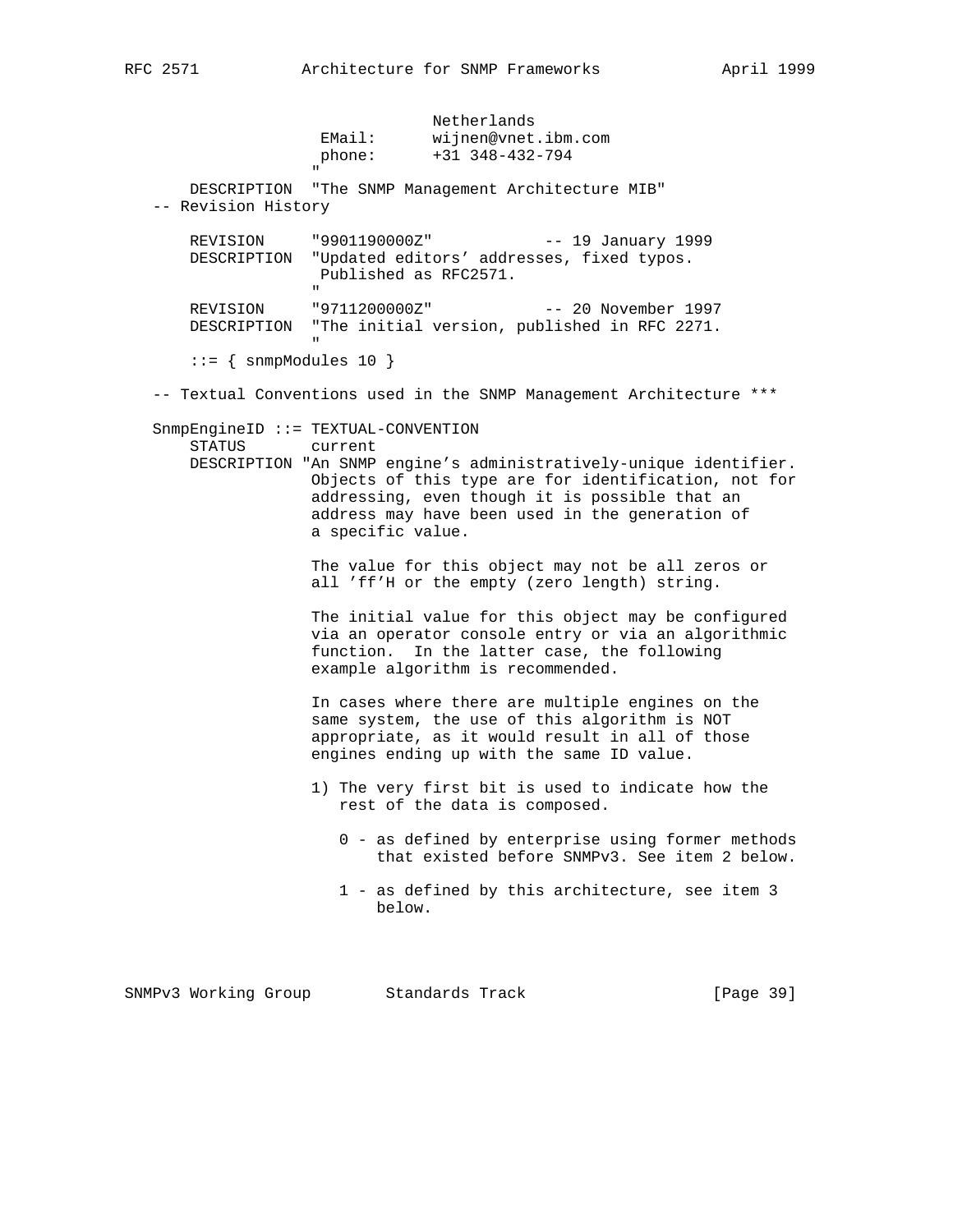Note that this allows existing uses of the engineID (also known as AgentID [RFC1910]) to co-exist with any new uses.

2) The snmpEngineID has a length of 12 octets.

 The first four octets are set to the binary equivalent of the agent's SNMP management private enterprise number as assigned by the Internet Assigned Numbers Authority (IANA). For example, if Acme Networks has been assigned { enterprises 696 }, the first four octets would be assigned '000002b8'H.

 The remaining eight octets are determined via one or more enterprise-specific methods. Such methods must be designed so as to maximize the possibility that the value of this object will be unique in the agent's administrative domain. For example, it may be the IP address of the SNMP entity, or the MAC address of one of the interfaces, with each address suitably padded with random octets. If multiple methods are defined, then it is recommended that the first octet indicate the method being used and the remaining octets be a function of the method.

3) The length of the octet strings varies.

 The first four octets are set to the binary equivalent of the agent's SNMP management private enterprise number as assigned by the Internet Assigned Numbers Authority (IANA). For example, if Acme Networks has been assigned { enterprises 696 }, the first four octets would be assigned '000002b8'H.

 The very first bit is set to 1. For example, the above value for Acme Networks now changes to be '800002b8'H.

 The fifth octet indicates how the rest (6th and following octets) are formatted. The values for the fifth octet are:

- 0 reserved, unused.
- 1 IPv4 address (4 octets)

|  | SNMPv3 Working Group |  | Standards Track |  | [Page 40] |  |  |
|--|----------------------|--|-----------------|--|-----------|--|--|
|--|----------------------|--|-----------------|--|-----------|--|--|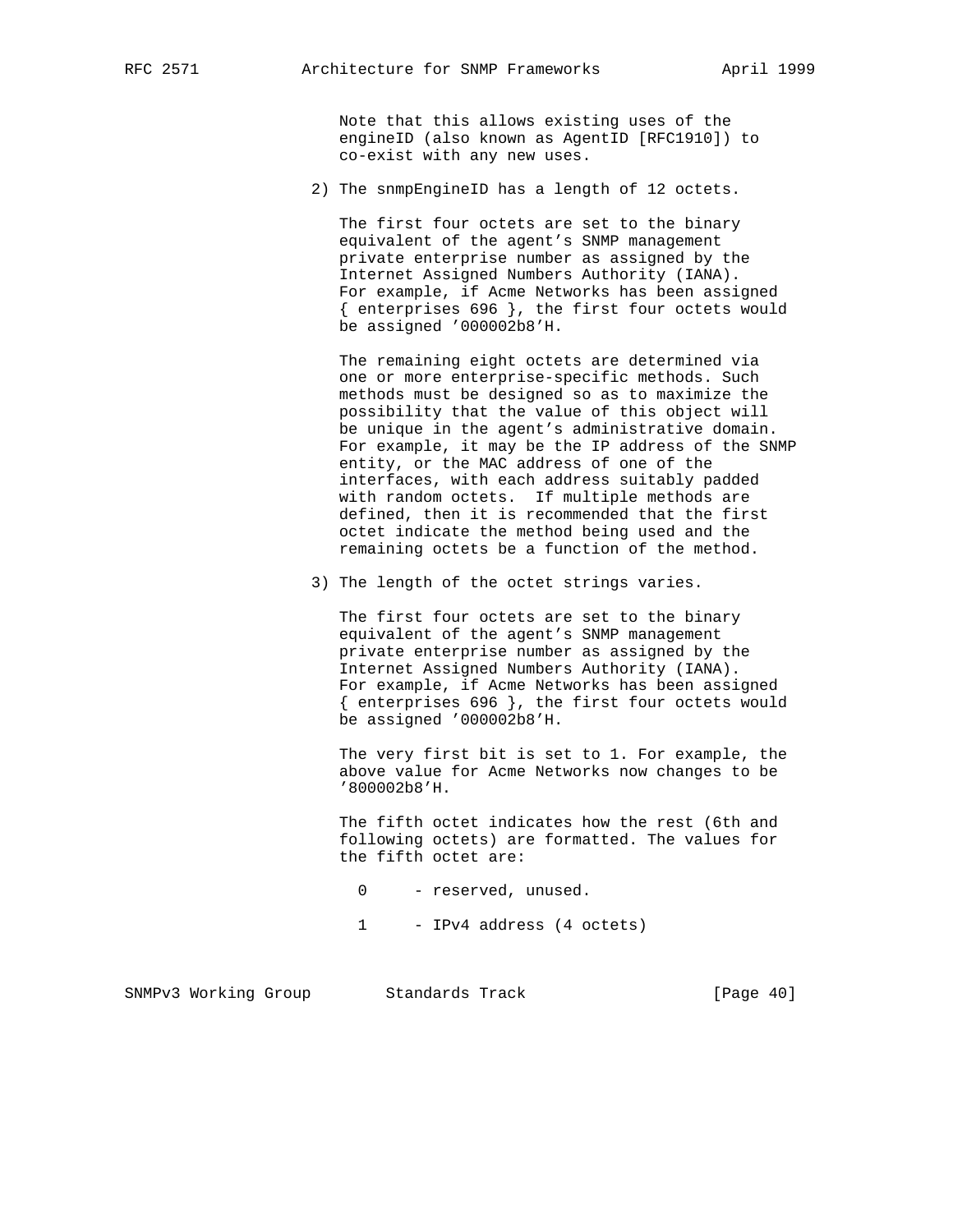lowest non-special IP address

- 2 IPv6 address (16 octets) lowest non-special IP address
- 3 MAC address (6 octets) lowest IEEE MAC address, canonical order
- 4 Text, administratively assigned Maximum remaining length 27
- 5 Octets, administratively assigned Maximum remaining length 27
- 6-127 reserved, unused
- 127-255 as defined by the enterprise Maximum remaining length 27
- " "The contract of the contract of the contract of the contract of the contract of the contract of the contract of the contract of the contract of the contract of the contract of the contract of the contract of the contrac SYNTAX OCTET STRING (SIZE(5..32))

 SnmpSecurityModel ::= TEXTUAL-CONVENTION STATUS current DESCRIPTION "An identifier that uniquely identifies a securityModel of the Security Subsystem within the SNMP Management Architecture.

> The values for securityModel are allocated as follows:

- The zero value is reserved.
- Values between 1 and 255, inclusive, are reserved for standards-track Security Models and are managed by the Internet Assigned Numbers Authority (IANA).
- Values greater than 255 are allocated to enterprise-specific Security Models. An enterprise-specific securityModel value is defined to be:

 enterpriseID \* 256 + security model within enterprise

 For example, the fourth Security Model defined by the enterprise whose enterpriseID is 1 would be 260.

|  | SNMPv3 Working Group |  | Standards Track |  | [Page 41] |  |
|--|----------------------|--|-----------------|--|-----------|--|
|--|----------------------|--|-----------------|--|-----------|--|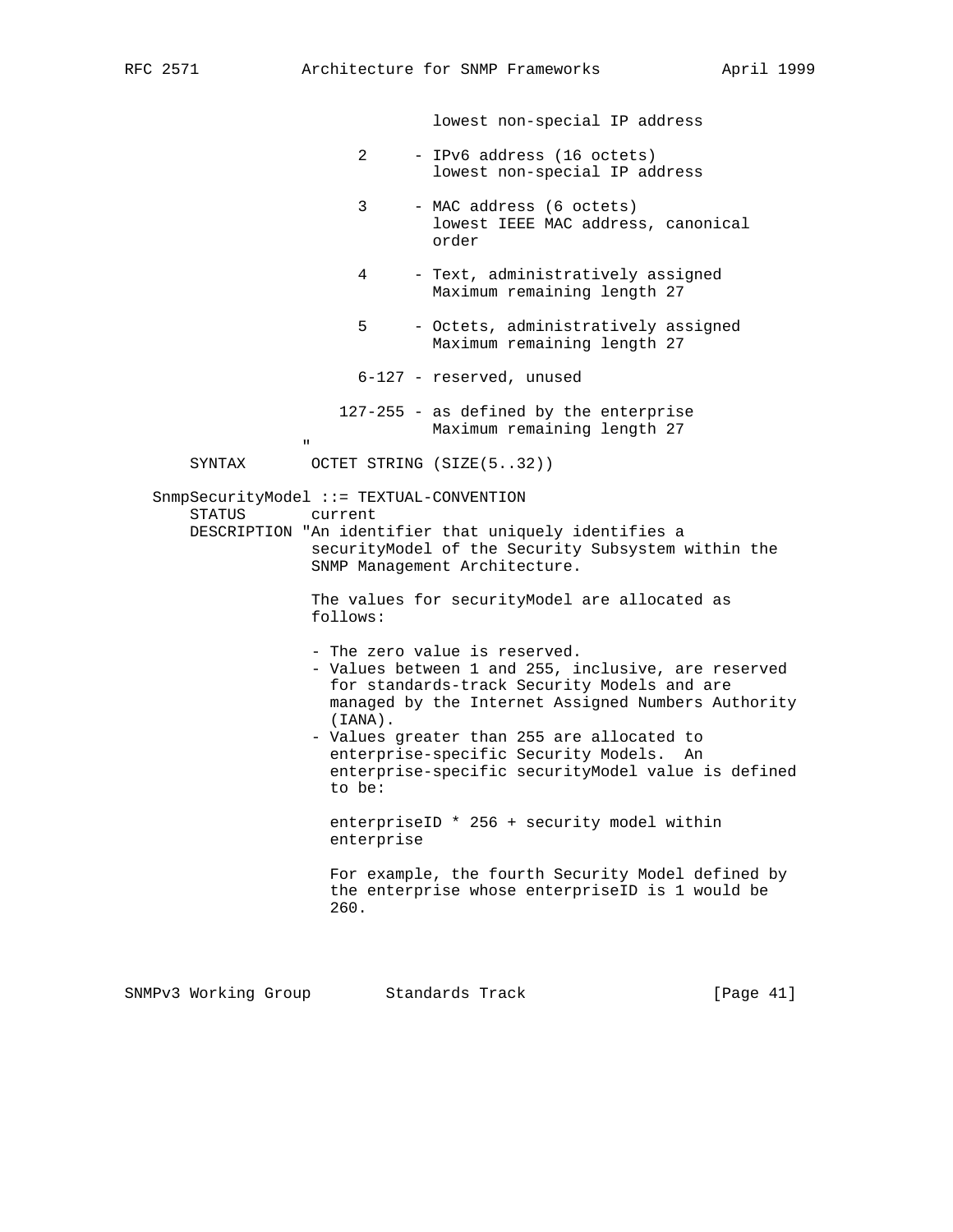This scheme for allocation of securityModel values allows for a maximum of 255 standards based Security Models, and for a maximum of 255 Security Models per enterprise.

 It is believed that the assignment of new securityModel values will be rare in practice because the larger the number of simultaneously utilized Security Models, the larger the chance that interoperability will suffer. Consequently, it is believed that such a range will be sufficient. In the unlikely event that the standards committee finds this number to be insufficient over time, an enterprise number can be allocated to obtain an additional 255 possible values.

 Note that the most significant bit must be zero; hence, there are 23 bits allocated for various organizations to design and define non-standard securityModels. This limits the ability to define new proprietary implementations of Security Models to the first 8,388,608 enterprises.

 It is worthwhile to note that, in its encoded form, the securityModel value will normally require only a single byte since, in practice, the leftmost bits will be zero for most messages and sign extension is suppressed by the encoding rules.

 As of this writing, there are several values of securityModel defined for use with SNMP or reserved for use with supporting MIB objects. They are as follows:

|   | 0 reserved for 'any'              |
|---|-----------------------------------|
|   | 1 reserved for SNMPv1             |
|   | 2 reserved for SNMPv2c            |
|   | 3 User-Based Security Model (USM) |
| ш |                                   |
|   |                                   |

SYNTAX INTEGER(0 .. 2147483647)

 SnmpMessageProcessingModel ::= TEXTUAL-CONVENTION STATUS current DESCRIPTION "An identifier that uniquely identifies a Message Processing Model of the Message Processing Subsystem within a SNMP Management Architecture.

SNMPv3 Working Group Standards Track [Page 42]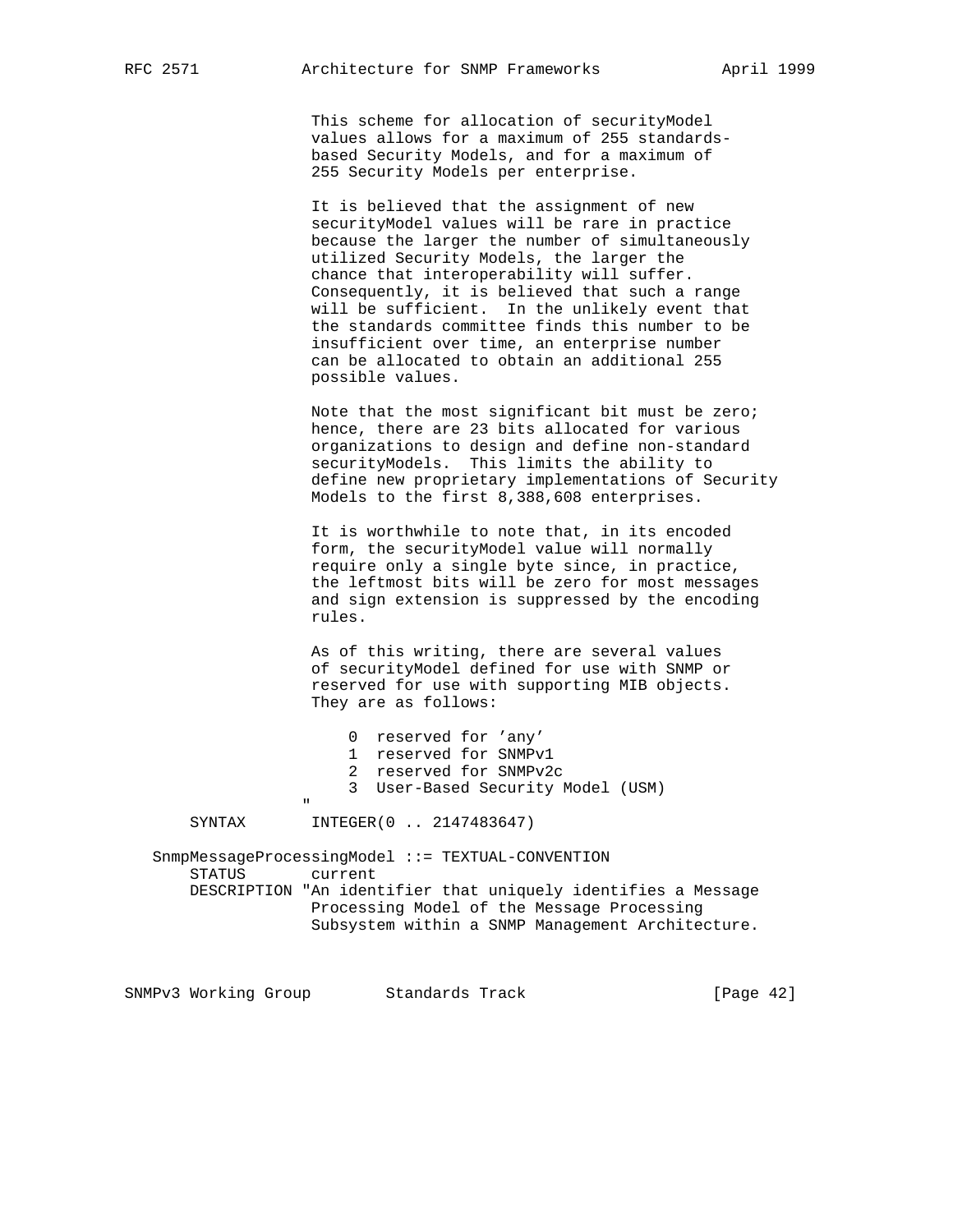The values for messageProcessingModel are allocated as follows:

- Values between 0 and 255, inclusive, are reserved for standards-track Message Processing Models and are managed by the Internet Assigned Numbers Authority (IANA).
- Values greater than 255 are allocated to enterprise-specific Message Processing Models. An enterprise messageProcessingModel value is defined to be:

 enterpriseID \* 256 + messageProcessingModel within enterprise

 For example, the fourth Message Processing Model defined by the enterprise whose enterpriseID is 1 would be 260.

 This scheme for allocating messageProcessingModel values allows for a maximum of 255 standards based Message Processing Models, and for a maximum of 255 Message Processing Models per enterprise.

 It is believed that the assignment of new messageProcessingModel values will be rare in practice because the larger the number of simultaneously utilized Message Processing Models, the larger the chance that interoperability will suffer. It is believed that such a range will be sufficient. In the unlikely event that the standards committee finds this number to be insufficient over time, an enterprise number can be allocated to obtain an additional 256 possible values.

 Note that the most significant bit must be zero; hence, there are 23 bits allocated for various organizations to design and define non-standard messageProcessingModels. This limits the ability to define new proprietary implementations of Message Processing Models to the first 8,388,608 enterprises.

 It is worthwhile to note that, in its encoded form, the messageProcessingModel value will

SNMPv3 Working Group Standards Track [Page 43]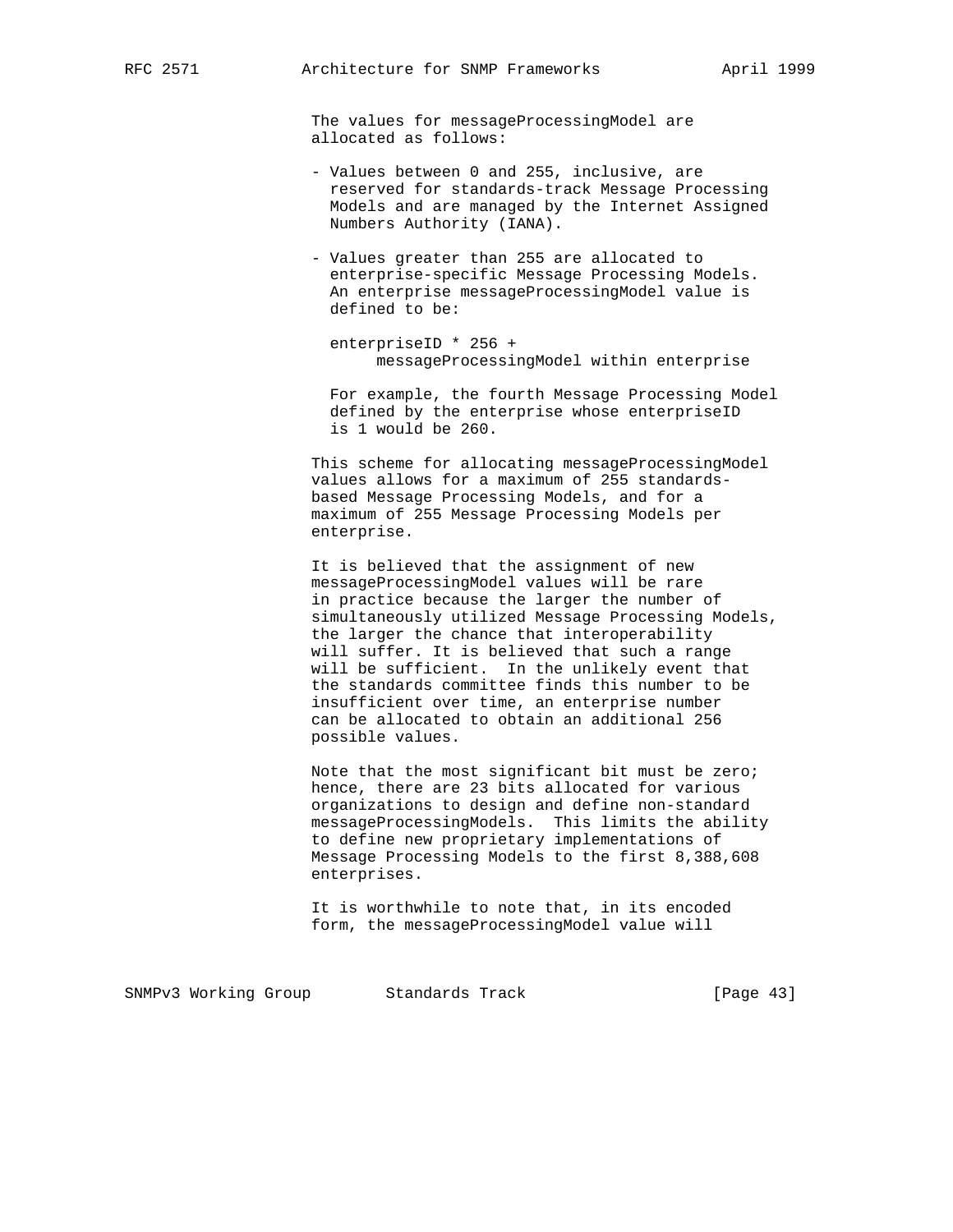```
RFC 2571 Architecture for SNMP Frameworks April 1999
                      normally require only a single byte since, in
                      practice, the leftmost bits will be zero for
                      most messages and sign extension is suppressed
                      by the encoding rules.
                      As of this writing, there are several values of
                      messageProcessingModel defined for use with SNMP.
                       They are as follows:
                           0 reserved for SNMPv1
                           1 reserved for SNMPv2c
                           2 reserved for SNMPv2u and SNMPv2*
                           3 reserved for SNMPv3
" "The contract of the contract of the contract of the contract of the contract of the contract of the contract of the contract of the contract of the contract of the contract of the contract of the contract of the contrac
        SYNTAX INTEGER(0 .. 2147483647)
    SnmpSecurityLevel ::= TEXTUAL-CONVENTION
                     current
        DESCRIPTION "A Level of Security at which SNMP messages can be
                      sent or with which operations are being processed;
                      in particular, one of:
                        noAuthNoPriv - without authentication and
                                         without privacy,
                         authNoPriv - with authentication but
                                        without privacy,
                        authPriv - with authentication and
                                         with privacy.
                      These three values are ordered such that
                      noAuthNoPriv is less than authNoPriv and
                      authNoPriv is less than authPriv.
 "
       SYNTAX INTEGER { noAuthNoPriv(1),
                                 authNoPriv(2),
                              \{\text{authPriv}(3)\} }
    SnmpAdminString ::= TEXTUAL-CONVENTION
        DISPLAY-HINT "255a"
        STATUS current
        DESCRIPTION "An octet string containing administrative
                      information, preferably in human-readable form.
                      To facilitate internationalization, this
                       information is represented using the ISO/IEC
                      IS 10646-1 character set, encoded as an octet
                      string using the UTF-8 transformation format
SNMPv3 Working Group Standards Track [Page 44]
```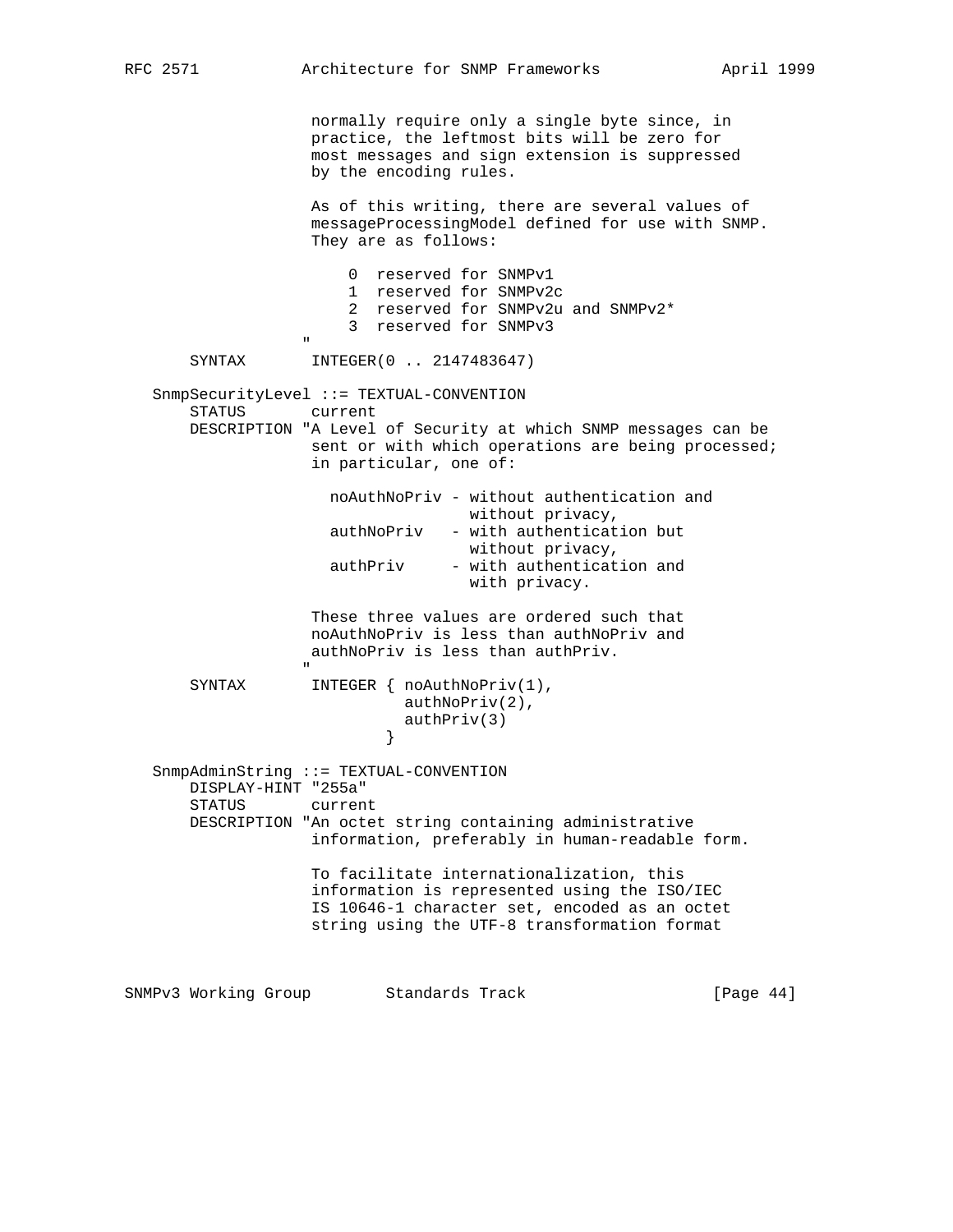described in [RFC2279].

 Since additional code points are added by amendments to the 10646 standard from time to time, implementations must be prepared to encounter any code point from 0x00000000 to 0x7fffffff. Byte sequences that do not correspond to the valid UTF-8 encoding of a code point or are outside this range are prohibited.

The use of control codes should be avoided.

When it is necessary to represent a newline, the control code sequence CR LF should be used.

 The use of leading or trailing white space should be avoided.

 For code points not directly supported by user interface hardware or software, an alternative means of entry and display, such as hexadecimal, may be provided.

 For information encoded in 7-bit US-ASCII, the UTF-8 encoding is identical to the US-ASCII encoding.

 UTF-8 may require multiple bytes to represent a single character / code point; thus the length of this object in octets may be different from the number of characters encoded. Similarly, size constraints refer to the number of encoded octets, not the number of characters represented by an encoding.

 Note that when this TC is used for an object that is used or envisioned to be used as an index, then a SIZE restriction MUST be specified so that the number of sub-identifiers for any object instance does not exceed the limit of 128, as defined by [RFC1905].

 Note that the size of an SnmpAdminString object is measured in octets, not characters.

" "The contract of the contract of the contract of the contract of the contract of the contract of the contract of the contract of the contract of the contract of the contract of the contract of the contract of the contrac

SYNTAX OCTET STRING (SIZE (0..255))

SNMPv3 Working Group Standards Track [Page 45]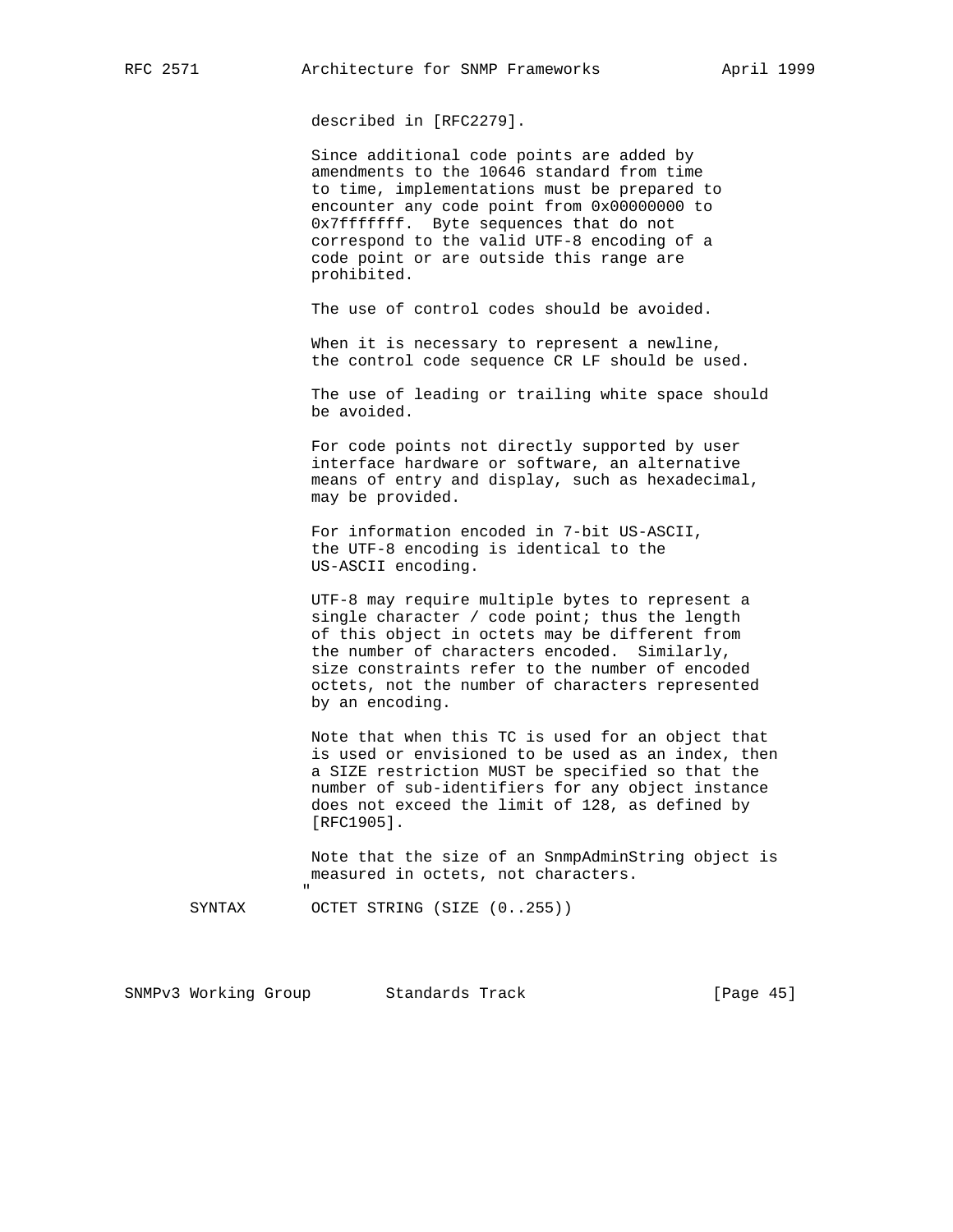```
 -- Administrative assignments ***************************************
     snmpFrameworkAdmin
          OBJECT IDENTIFIER ::= { snmpFrameworkMIB 1 }
     snmpFrameworkMIBObjects
          OBJECT IDENTIFIER ::= { snmpFrameworkMIB 2 }
     snmpFrameworkMIBConformance
          OBJECT IDENTIFIER ::= { snmpFrameworkMIB 3 }
     -- the snmpEngine Group ********************************************
     snmpEngine OBJECT IDENTIFIER ::= { snmpFrameworkMIBObjects 1 }
 snmpEngineID OBJECT-TYPE
 SYNTAX SnmpEngineID
          MAX-ACCESS read-only
          STATUS current
          DESCRIPTION "An SNMP engine's administratively-unique identifier.
" "The contract of the contract of the contract of the contract of the contract of the contract of the contract of the contract of the contract of the contract of the contract of the contract of the contract of the contrac
         ::= { snmpEngine 1 }
     snmpEngineBoots OBJECT-TYPE
          SYNTAX INTEGER (1..2147483647)
          MAX-ACCESS read-only
          STATUS current
          DESCRIPTION "The number of times that the SNMP engine has
                           (re-)initialized itself since snmpEngineID
                           was last configured.
" "The contract of the contract of the contract of the contract of the contract of the contract of the contract of the contract of the contract of the contract of the contract of the contract of the contract of the contrac
         ::= { snmpEngine 2 }
     snmpEngineTime OBJECT-TYPE
          SYNTAX INTEGER (0..2147483647)
          UNITS "seconds"
          MAX-ACCESS read-only
          STATUS current
          DESCRIPTION "The number of seconds since the value of
                            the snmpEngineBoots object last changed.
                            When incrementing this object's value would
                            cause it to exceed its maximum,
                            snmpEngineBoots is incremented as if a
                            re-initialization had occurred, and this
                            object's value consequently reverts to zero.
" "The contract of the contract of the contract of the contract of the contract of the contract of the contract of the contract of the contract of the contract of the contract of the contract of the contract of the contrac
         ::= { snmpEngine 3 }
     snmpEngineMaxMessageSize OBJECT-TYPE
          SYNTAX INTEGER (484..2147483647)
SNMPv3 Working Group Standards Track [Page 46]
```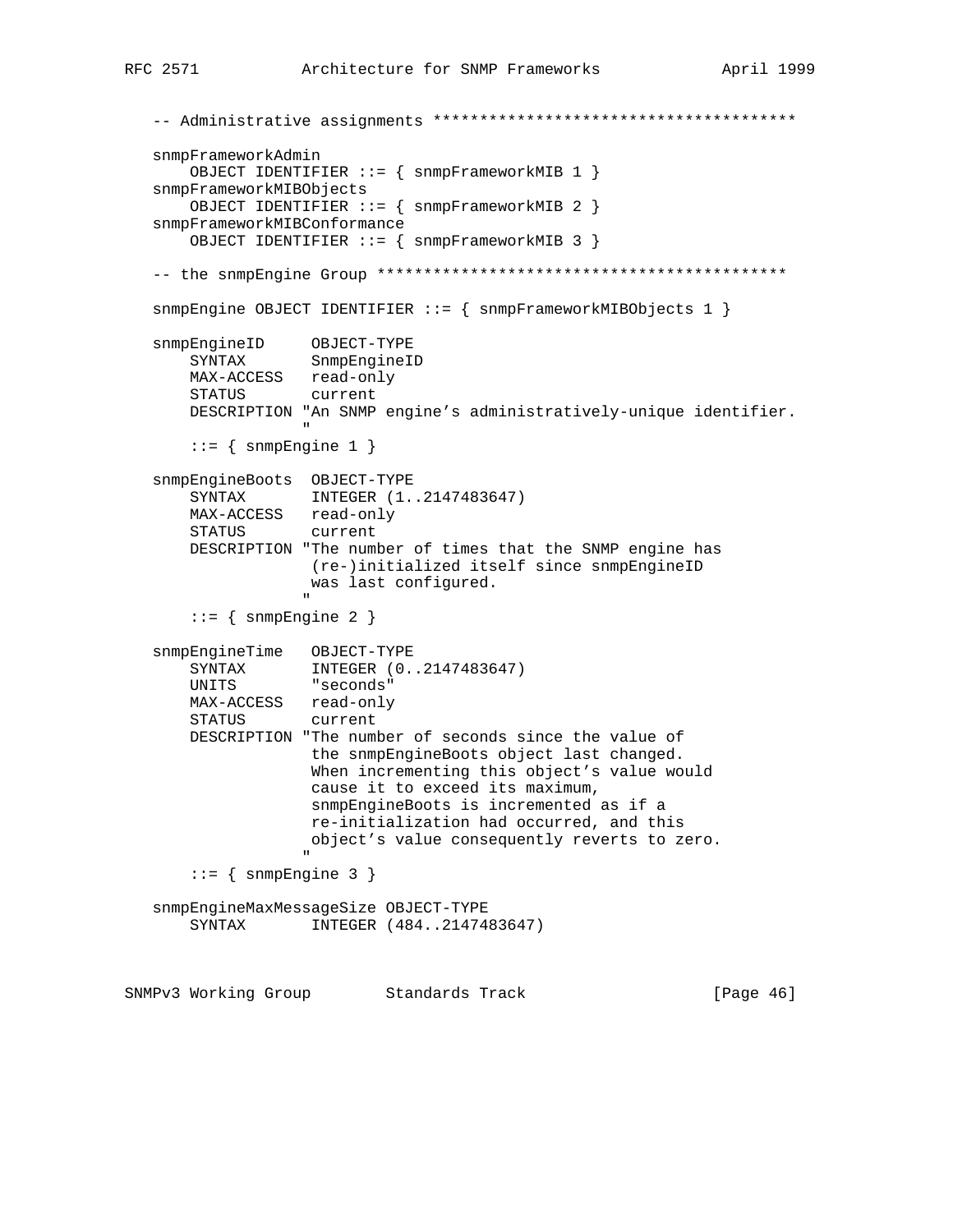MAX-ACCESS read-only STATUS current DESCRIPTION "The maximum length in octets of an SNMP message which this SNMP engine can send or receive and process, determined as the minimum of the maximum message size values supported among all of the transports available to and supported by the engine. " "The contract of the contract of the contract of the contract of the contract of the contract of the contract of the contract of the contract of the contract of the contract of the contract of the contract of the contrac  $::=$  { snmpEngine 4 } -- Registration Points for Authentication and Privacy Protocols \*\* snmpAuthProtocols OBJECT-IDENTITY STATUS current DESCRIPTION "Registration point for standards-track authentication protocols used in SNMP Management Frameworks. " ::= { snmpFrameworkAdmin 1 } snmpPrivProtocols OBJECT-IDENTITY STATUS current DESCRIPTION "Registration point for standards-track privacy protocols used in SNMP Management Frameworks. " ::= { snmpFrameworkAdmin 2 } -- Conformance information \*\*\*\*\*\*\*\*\*\*\*\*\*\*\*\*\*\*\*\*\*\*\*\*\*\*\*\*\*\*\*\*\*\*\*\*\*\*\*\*\*\* snmpFrameworkMIBCompliances OBJECT IDENTIFIER ::= {snmpFrameworkMIBConformance 1} snmpFrameworkMIBGroups OBJECT IDENTIFIER ::= {snmpFrameworkMIBConformance 2} -- compliance statements snmpFrameworkMIBCompliance MODULE-COMPLIANCE STATUS current DESCRIPTION "The compliance statement for SNMP engines which implement the SNMP Management Framework MIB. " MODULE -- this module MANDATORY-GROUPS { snmpEngineGroup } ::= { snmpFrameworkMIBCompliances 1 } -- units of conformance SNMPv3 Working Group Standards Track [Page 47]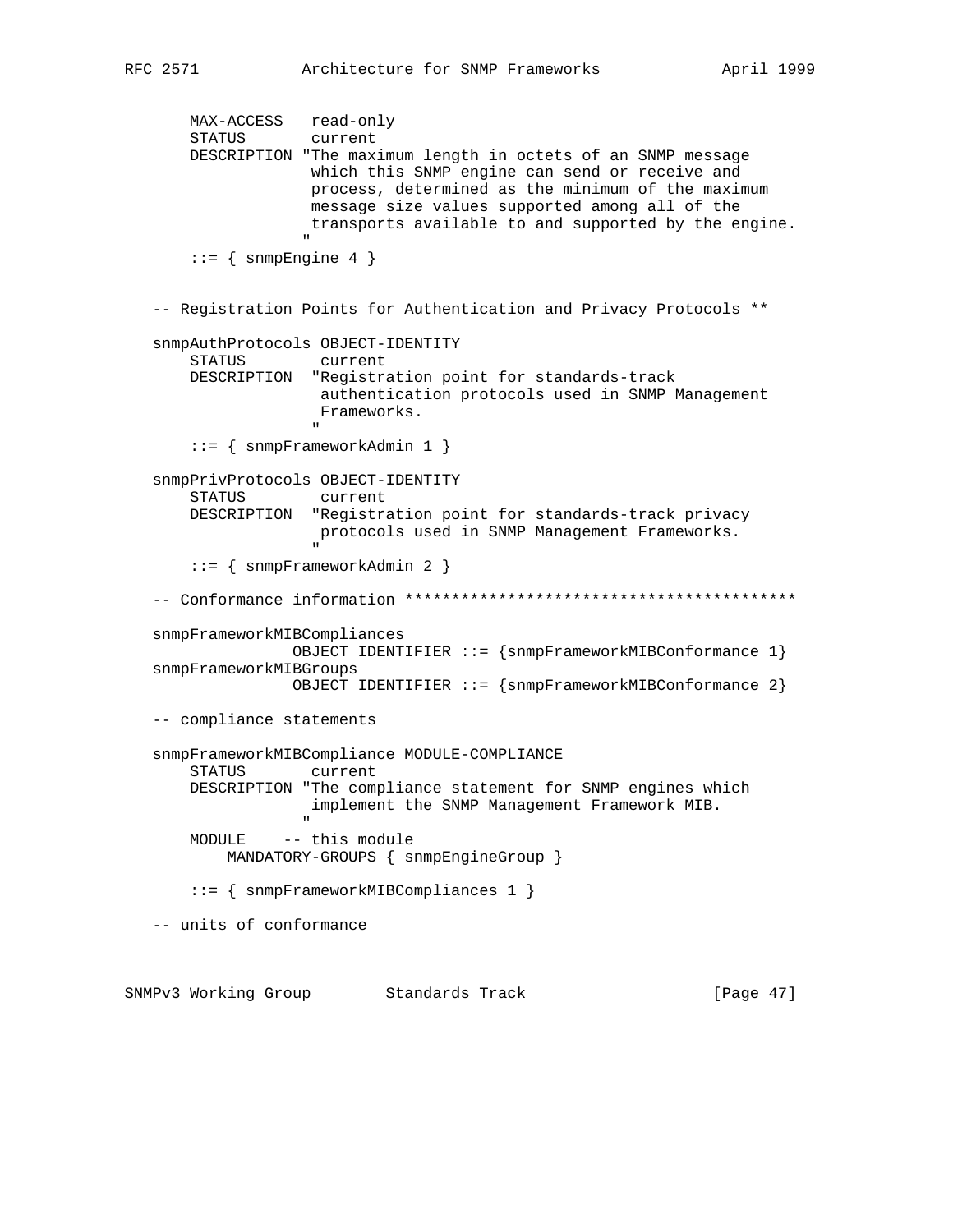```
 snmpEngineGroup OBJECT-GROUP
       OBJECTS {
                snmpEngineID,
                snmpEngineBoots,
                snmpEngineTime,
                snmpEngineMaxMessageSize
 }
       STATUS current
       DESCRIPTION "A collection of objects for identifying and
                   determining the configuration and current timeliness
                   values of an SNMP engine.
 "
       ::= { snmpFrameworkMIBGroups 1 }
```
END

6. IANA Considerations

 This document defines three number spaces administered by IANA, one for security models, another for message processing models, and a third for SnmpEngineID formats.

6.1. Security Models

 The SnmpSecurityModel TEXTUAL-CONVENTION values managed by IANA are in the range from 0 to 255 inclusive, and are reserved for standards-track Security Models. If this range should in the future prove insufficient, an enterprise number can be allocated to obtain an additional 255 possible values.

 As of this writing, there are several values of securityModel defined for use with SNMP or reserved for use with supporting MIB objects. They are as follows:

- 0 reserved for 'any'
- 1 reserved for SNMPv1
- 2 reserved for SNMPv2c
- 3 User-Based Security Model (USM)

#### 6.2. Message Processing Models

 The SnmpMessageProcessingModel TEXTUAL-CONVENTION values managed by IANA are in the range 0 to 255, inclusive. Each value uniquely identifies a standards-track Message Processing Model of the Message Processing Subsystem within a SNMP Management Architecture.

 Should this range prove insufficient in the future, an enterprise number may be obtained for the standards committee to get an

SNMPv3 Working Group Standards Track [Page 48]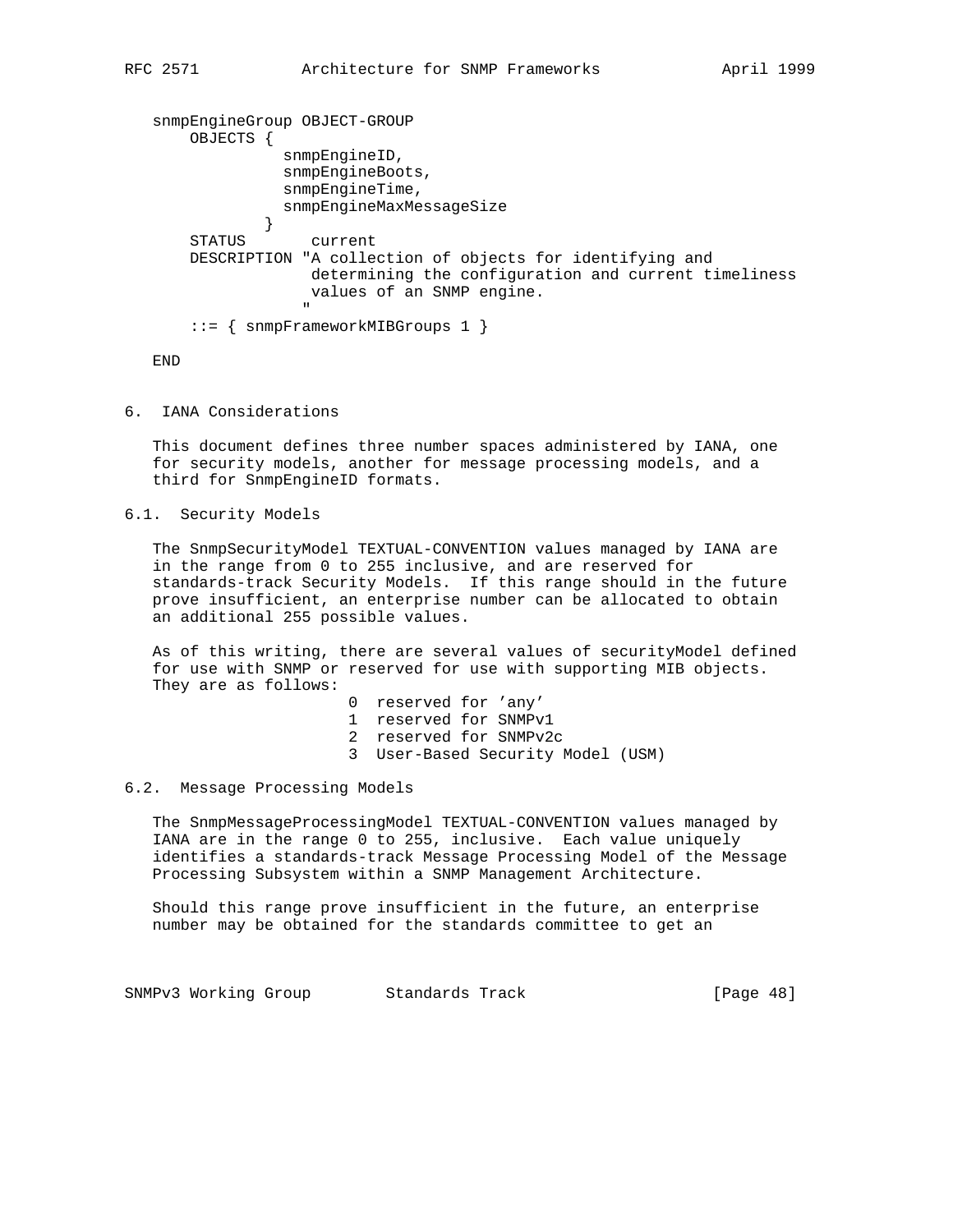additional 256 possible values.

 As of this writing, there are several values of messageProcessingModel defined for use with SNMP. They are as follows:

 0 reserved for SNMPv1 1 reserved for SNMPv2c

2 reserved for SNMPv2u and SNMPv2\*

3 reserved for SNMPv3

#### 6.3. SnmpEngineID Formats

 The SnmpEngineID TEXTUAL-CONVENTION's fifth octet contains a format identifier. The values managed by IANA are in the range 6 to 127, inclusive. Each value uniquely identifies a standards-track SnmpEngineID format.

7. Intellectual Property

 The IETF takes no position regarding the validity or scope of any intellectual property or other rights that might be claimed to pertain to the implementation or use of the technology described in this document or the extent to which any license under such rights might or might not be available; neither does it represent that it has made any effort to identify any such rights. Information on the IETF's procedures with respect to rights in standards-track and standards-related documentation can be found in BCP-11. Copies of claims of rights made available for publication and any assurances of licenses to be made available, or the result of an attempt made to obtain a general license or permission for the use of such proprietary rights by implementors or users of this specification can be obtained from the IETF Secretariat.

 The IETF invites any interested party to bring to its attention any copyrights, patents or patent applications, or other proprietary rights which may cover technology that may be required to practice this standard. Please address the information to the IETF Executive Director.

8. Acknowledgements

 This document is the result of the efforts of the SNMPv3 Working Group. Some special thanks are in order to the following SNMPv3 WG members:

 Harald Tveit Alvestrand (Maxware) Dave Battle (SNMP Research, Inc.) Alan Beard (Disney Worldwide Services)

SNMPv3 Working Group Standards Track [Page 49]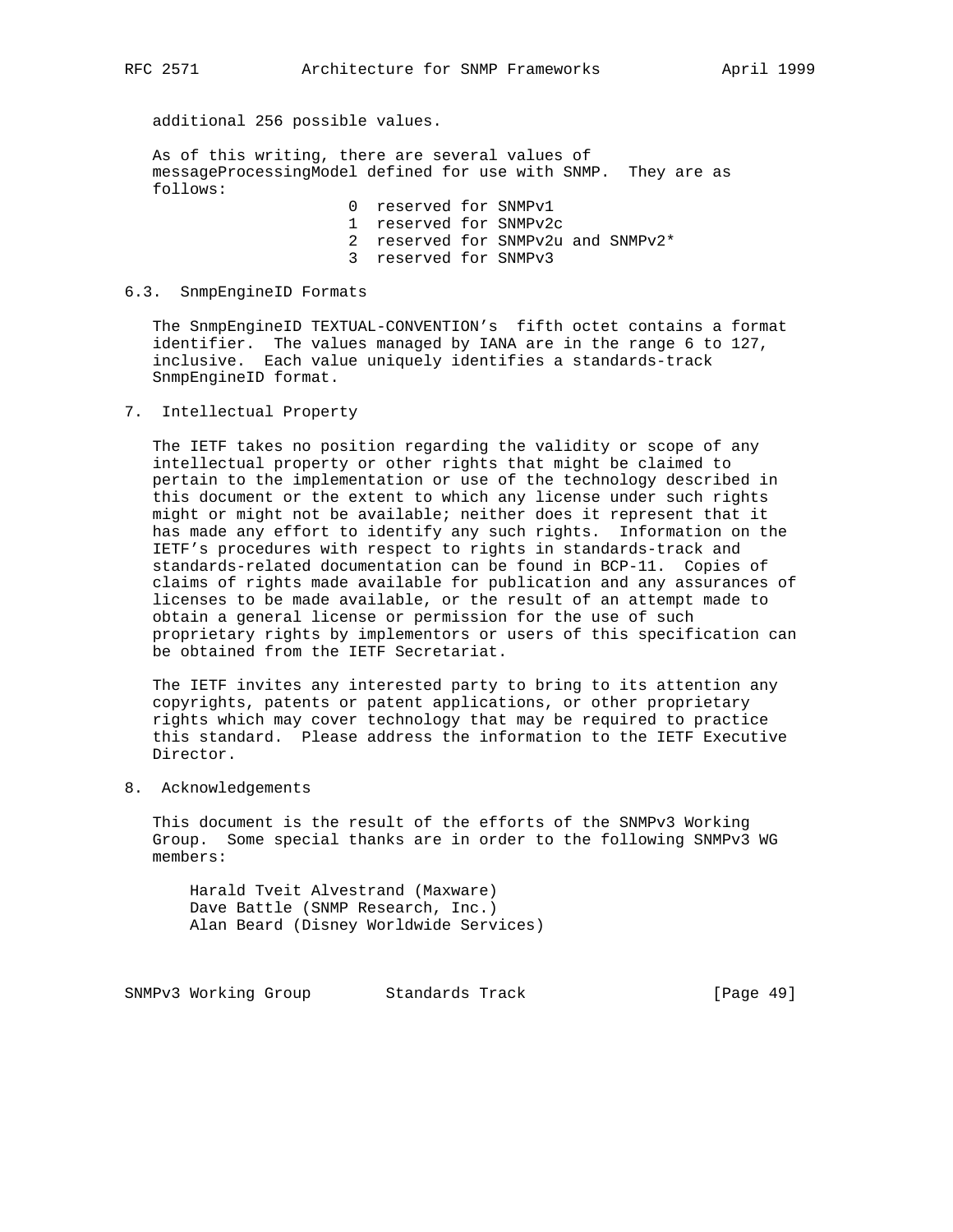Paul Berrevoets (SWI Systemware/Halcyon Inc.) Martin Bjorklund (Ericsson) Uri Blumenthal (IBM T.J. Watson Research Center) Jeff Case (SNMP Research, Inc.) John Curran (BBN) Mike Daniele (Compaq Computer Corporation) T. Max Devlin (Eltrax Systems) John Flick (Hewlett Packard) Rob Frye (MCI) Wes Hardaker (U.C.Davis, Information Technology - D.C.A.S.) David Harrington (Cabletron Systems Inc.) Lauren Heintz (BMC Software, Inc.) N.C. Hien (IBM T.J. Watson Research Center) Michael Kirkham (InterWorking Labs, Inc.) Dave Levi (SNMP Research, Inc.) Louis A Mamakos (UUNET Technologies Inc.) Joe Marzot (Nortel Networks) Paul Meyer (Secure Computing Corporation) Keith McCloghrie (Cisco Systems) Bob Moore (IBM) Russ Mundy (TIS Labs at Network Associates) Bob Natale (ACE\*COMM Corporation) Mike O'Dell (UUNET Technologies Inc.) Dave Perkins (DeskTalk) Peter Polkinghorne (Brunel University) Randy Presuhn (BMC Software, Inc.) David Reeder (TIS Labs at Network Associates) David Reid (SNMP Research, Inc.) Aleksey Romanov (Quality Quorum) Shawn Routhier (Epilogue) Juergen Schoenwaelder (TU Braunschweig) Bob Stewart (Cisco Systems) Mike Thatcher (Independent Consultant) Bert Wijnen (IBM T.J. Watson Research Center)

 The document is based on recommendations of the IETF Security and Administrative Framework Evolution for SNMP Advisory Team. Members of that Advisory Team were:

 David Harrington (Cabletron Systems Inc.) Jeff Johnson (Cisco Systems) David Levi (SNMP Research Inc.) John Linn (Openvision) Russ Mundy (Trusted Information Systems) chair Shawn Routhier (Epilogue) Glenn Waters (Nortel) Bert Wijnen (IBM T. J. Watson Research Center)

SNMPv3 Working Group Standards Track [Page 50]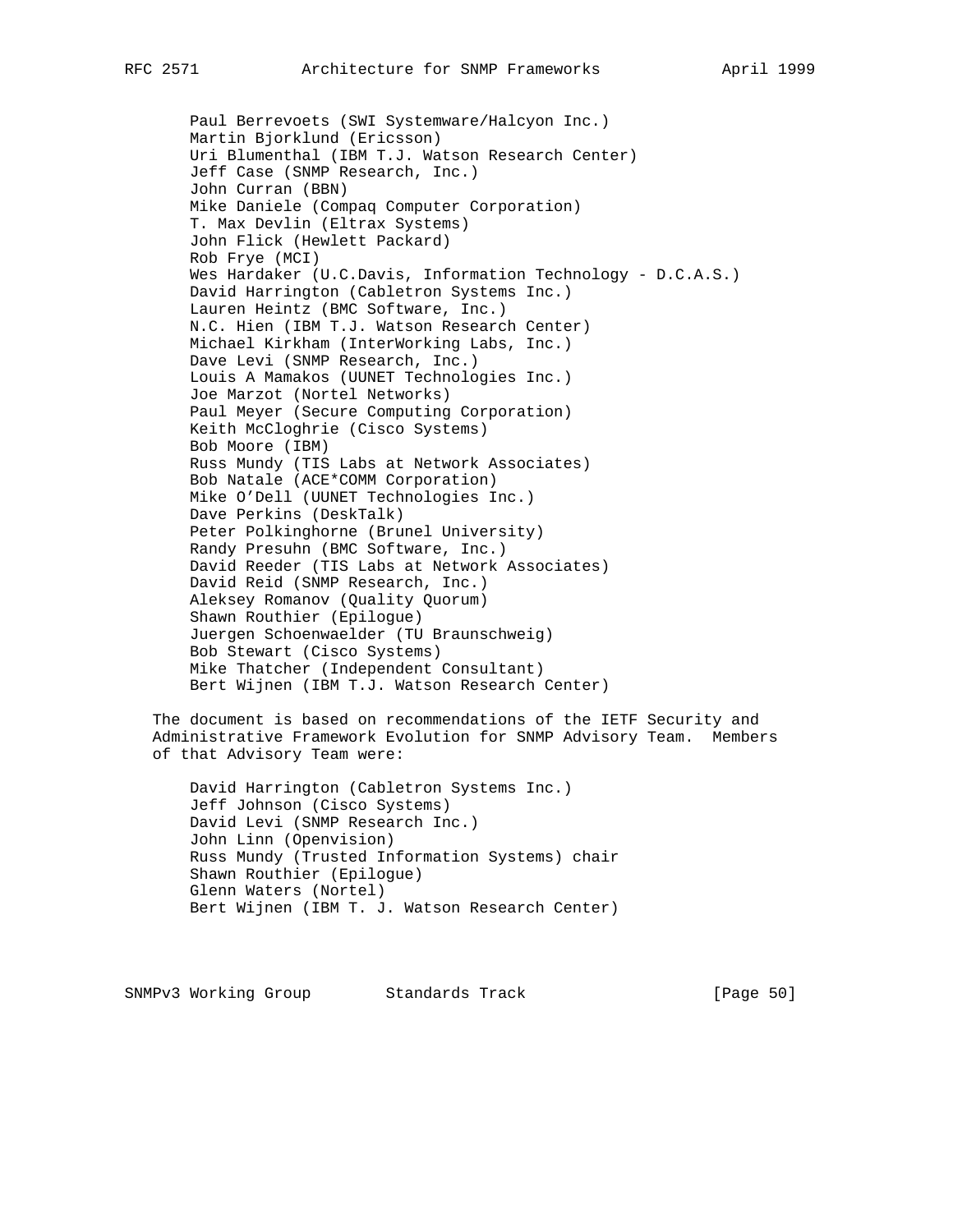As recommended by the Advisory Team and the SNMPv3 Working Group Charter, the design incorporates as much as practical from previous RFCs and drafts. As a result, special thanks are due to the authors of previous designs known as SNMPv2u and SNMPv2\*:

 Jeff Case (SNMP Research, Inc.) David Harrington (Cabletron Systems Inc.) David Levi (SNMP Research, Inc.) Keith McCloghrie (Cisco Systems) Brian O'Keefe (Hewlett Packard) Marshall T. Rose (Dover Beach Consulting) Jon Saperia (BGS Systems Inc.) Steve Waldbusser (International Network Services) Glenn W. Waters (Bell-Northern Research Ltd.)

9. Security Considerations

 This document describes how an implementation can include a Security Model to protect management messages and an Access Control Model to control access to management information.

 The level of security provided is determined by the specific Security Model implementation(s) and the specific Access Control Model implementation(s) used.

 Applications have access to data which is not secured. Applications SHOULD take reasonable steps to protect the data from disclosure.

 It is the responsibility of the purchaser of an implementation to ensure that:

- 1) an implementation complies with the rules defined by this architecture,
- 2) the Security and Access Control Models utilized satisfy the security and access control needs of the organization,
- 3) the implementations of the Models and Applications comply with the model and application specifications,
- 4) and the implementation protects configuration secrets from inadvertent disclosure.

 This document also contains a MIB definition module. None of the objects defined is writable, and the information they represent is not deemed to be particularly sensitive. However, if they are deemed

SNMPv3 Working Group Standards Track [Page 51]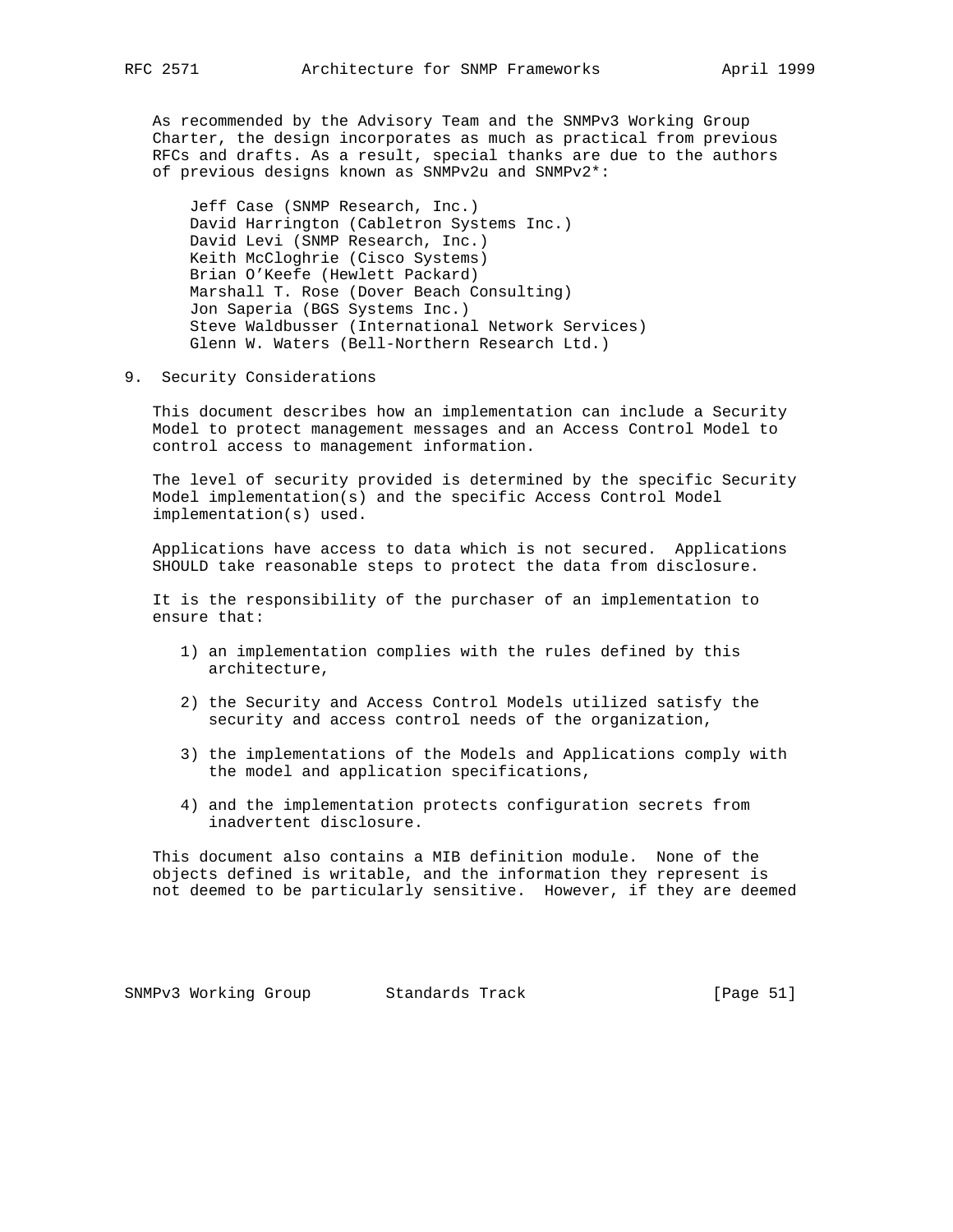sensitive in a particular environment, access to them should be restricted through the use of appropriately configured Security and Access Control models.

10. References

| [RFC1155] | Rose, M. and K. McCloghrie, "Structure and           |
|-----------|------------------------------------------------------|
|           | Identification of Management Information for TCP/IP- |
|           | based internets", STD 16, RFC 1155, May 1990.        |

- [RFC1157] Case, J., M. Fedor, M. Schoffstall and J. Davin, "The Simple Network Management Protocol", STD 15, RFC 1157, May 1990.
- [RFC1212] Rose, M. and K. McCloghrie, "Concise MIB Definitions", STD 16, RFC 1212, March 1991.
- [RFC1901] The SNMPv2 Working Group, Case, J., McCloghrie, K., Rose, M. and S. Waldbusser, "Introduction to Community-based SNMPv2", RFC 1901, January 1996.
- [RFC2578] McCloghrie, K., Perkins, D. and J. Schoenwaelder, "Structure of Management Information Version 2 (SMIv2)", STD 58, RFC 2578, April 1999.
- [RFC2579] McCloghrie, K., Perkins, D. and J. Schoenwaelder,, "Textual Conventions for SMIv2", STD 58, RFC 2579, April 1999.
- [RFC2580] McCloghrie, K., Perkins, D. and J. Schoenwaelder, "Conformance Statements for SMIv2", STD 58, RFC 2580, April 1999.
- [RFC1905] The SNMPv2 Working Group, Case, J., McCloghrie, K., Rose, M. and S. Waldbusser, "Protocol Operations for Version 2 of the Simple Network Management Protocol (SNMPv2)", RFC 1905, January 1996.
- [RFC1906] The SNMPv2 Working Group, Case, J., McCloghrie, K., Rose, M. and S. Waldbusser, "Transport Mappings for Version 2 of the Simple Network Management Protocol (SNMPv2)", RFC 1906, January 1996.
- [RFC1907] The SNMPv2 Working Group, Case, J., McCloghrie, K., Rose, M. and S. Waldbusser, "Management Information Base for Version 2 of the Simple Network Management Protocol (SNMPv2)", RFC 1907 January 1996.

SNMPv3 Working Group Standards Track [Page 52]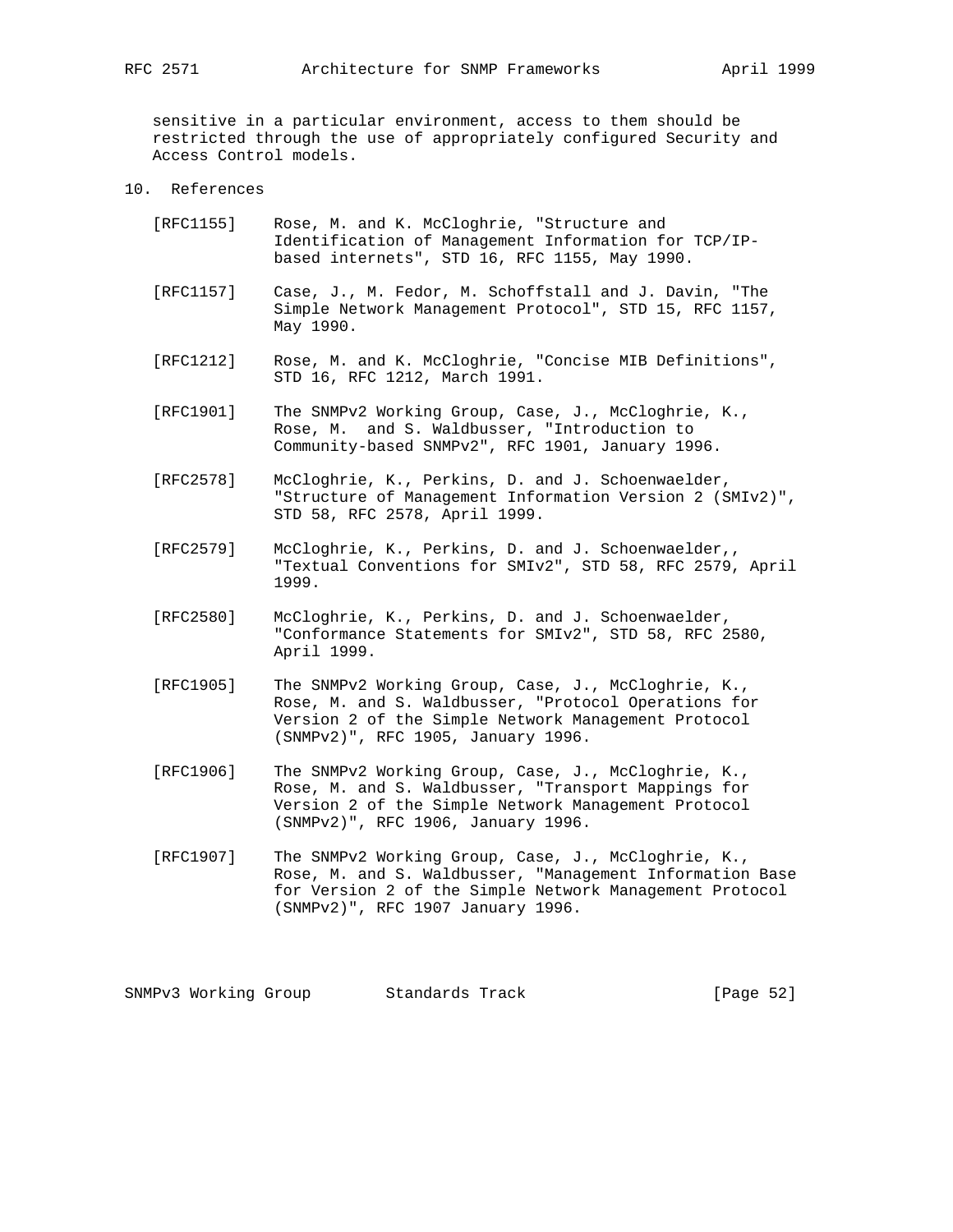- [RFC1908] The SNMPv2 Working Group, Case, J., McCloghrie, K., Rose, M. and S. Waldbusser, "Coexistence between Version 1 and Version 2 of the SNMP-standard Network Management Framework", RFC 1908, January 1996.
- [RFC1909] McCloghrie, K., Editor, "An Administrative Infrastructure for SNMPv2", RFC 1909, February 1996.
- [RFC1910] Waters, G., Editor, "User-based Security Model for SNMPv2", RFC 1910, February 1996.
- [RFC2279] Yergeau, F., "UTF-8, a transformation format of ISO 10646", RFC 2279, January, 1998.
- [RFC2119] Bradner, S., "Key words for use in RFCs to Indicate Requirement Levels", BCP 14, RFC 2119, March 1997.
- [BCP-11] Hovey, R. and S. Bradner, "The Organizations Involved in the IETF Standards Process", BCP 11, RFC 2028, October 1996.
- [RFC2233] McCloghrie, K. and F. Kastenholz. "The Interfaces Group MIB using SMIv2", RFC 2233, November 1997.
- [RFC2572] Case, J., Harrington, D., Presuhn, R. and B. Wijnen, "Message Processing and Dispatching for the Simple Network Management Protocol (SNMP)", RFC 2572, April 1999.
- [RFC2574] Blumenthal, U. and B. Wijnen, "The User-Based Security Model for Version 3 of the Simple Network Management Protocol (SNMPv3)", RFC 2574, April 1999.
- [RFC2575] Wijnen, B., Presuhn, R. and K. McCloghrie, "View-based Access Control Model for the Simple Network Management Protocol (SNMP)", RFC 2575, April 1999.
- [RFC2573] Levi, D. B., Meyer, P. and B. Stewart, "SNMP Applications", RFC 2573, April 1999.
- [RFC2570] Case, J., Mundy, R., Partain, D. and B. Stewart, "Introduction to Version 3 of the Internet-standard Network Management Framework", RFC 2570, April 1999.
- [SNMP-COEX] Frye, R., Levi, D. and B. Wijnen, "Coexistence between Version 1, Version 2, and Version 3 of the Internet standard Network Management Framework", Work in Progress.

SNMPv3 Working Group Standards Track [Page 53]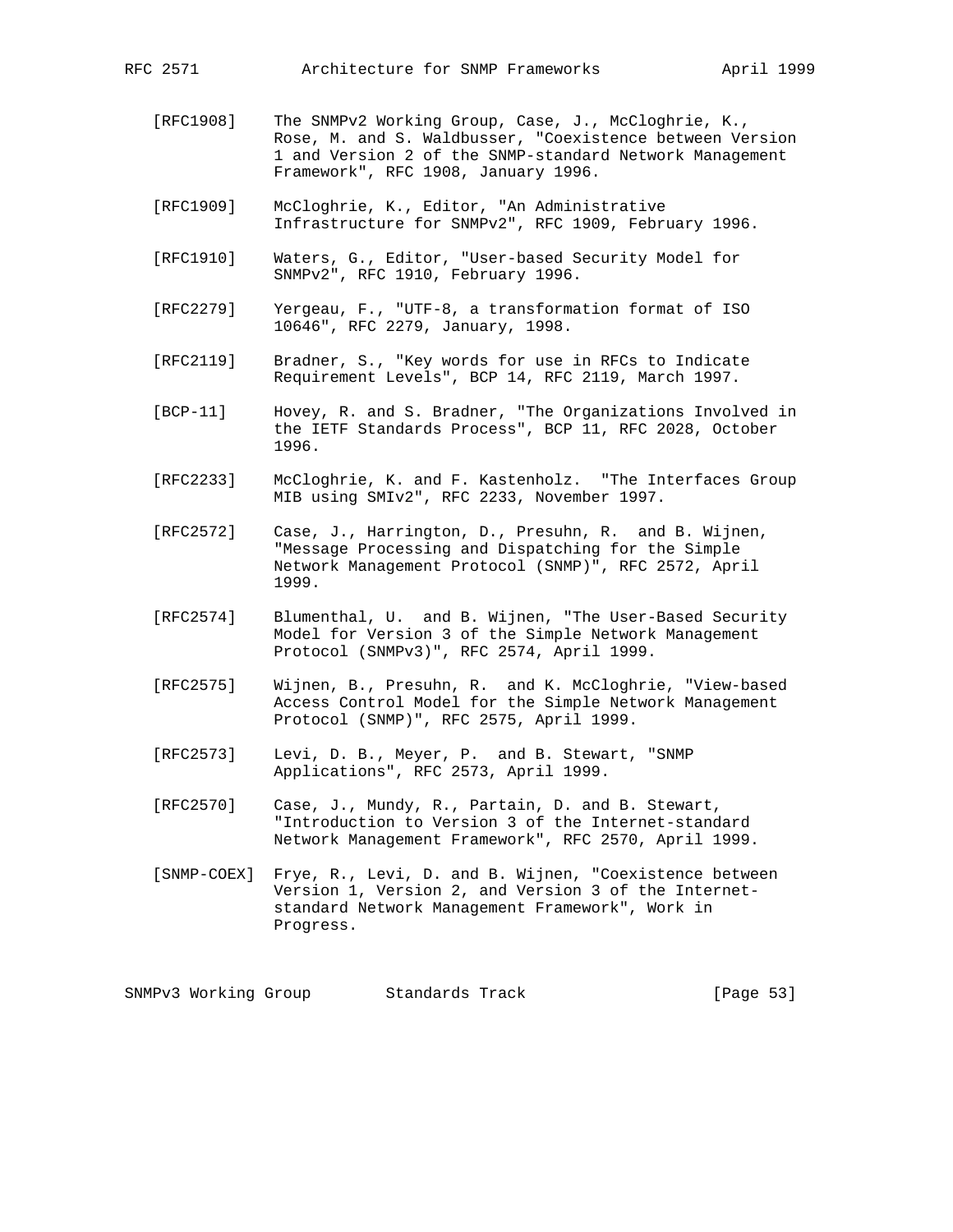11. Editor's Addresses

 Bert Wijnen IBM T.J. Watson Research Schagen 33 3461 GL Linschoten Netherlands

 Phone: +31 348-432-794 EMail: wijnen@vnet.ibm.com

 Dave Harrington Cabletron Systems, Inc Post Office Box 5005 Mail Stop: Durham 35 Industrial Way Rochester, NH 03867-5005 USA

 Phone: +1 603-337-7357 EMail: dbh@ctron.com

 Randy Presuhn BMC Software, Inc. 965 Stewart Drive Sunnyvale, CA 94086 USA

 Phone: +1 408-616-3100 Fax: +1 408-616-3101 EMail: randy\_presuhn@bmc.com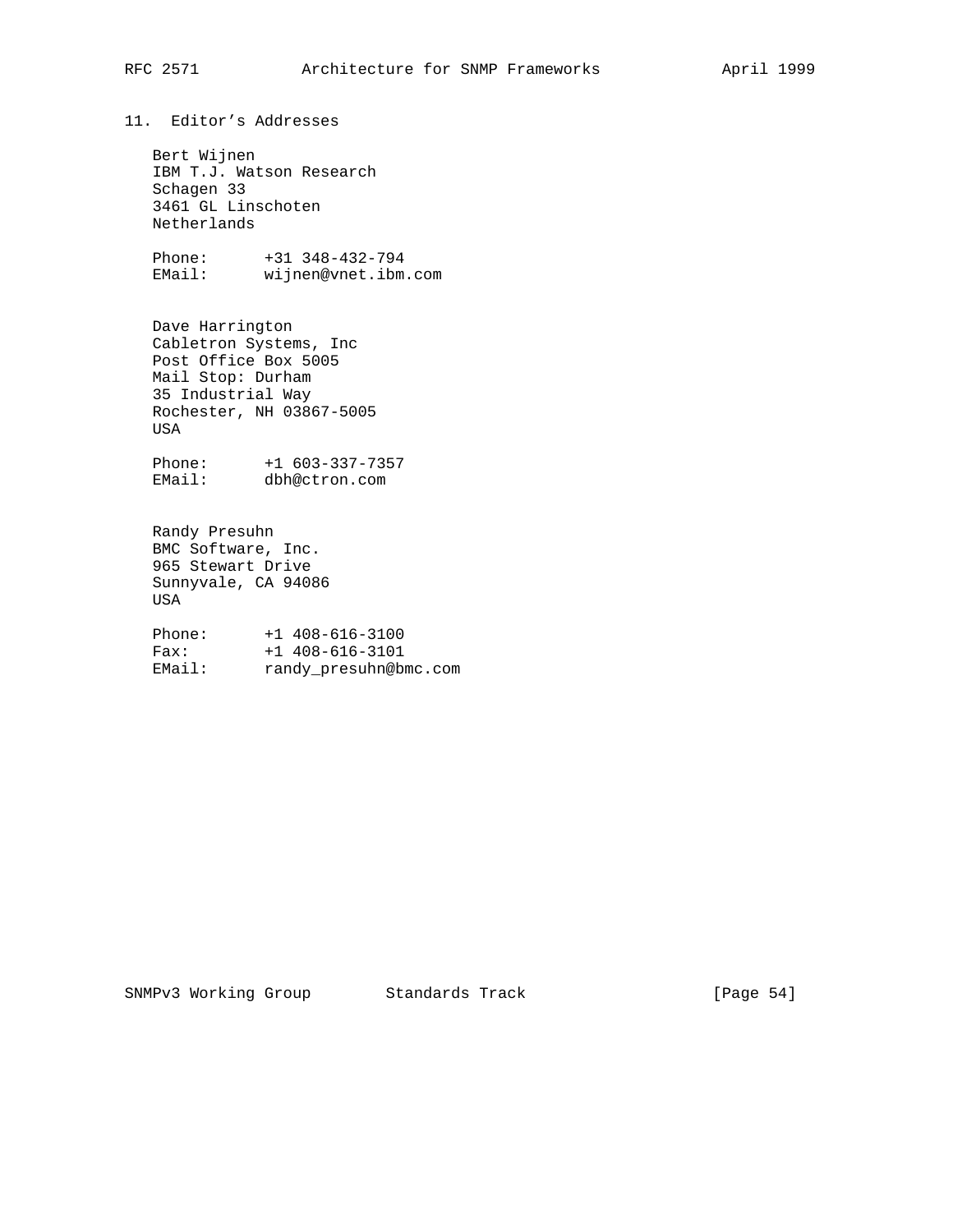#### APPENDIX A

A. Guidelines for Model Designers

 This appendix describes guidelines for designers of models which are expected to fit into the architecture defined in this document.

 SNMPv1 and SNMPv2c are two SNMP frameworks which use communities to provide trivial authentication and access control. SNMPv1 and SNMPv2c Frameworks can coexist with Frameworks designed according to this architecture, and modified versions of SNMPv1 and SNMPv2c Frameworks could be designed to meet the requirements of this architecture, but this document does not provide guidelines for that coexistence.

 Within any subsystem model, there should be no reference to any specific model of another subsystem, or to data defined by a specific model of another subsystem.

 Transfer of data between the subsystems is deliberately described as a fixed set of abstract data elements and primitive functions which can be overloaded to satisfy the needs of multiple model definitions.

 Documents which define models to be used within this architecture SHOULD use the standard primitives between subsystems, possibly defining specific mechanisms for converting the abstract data elements into model-usable formats. This constraint exists to allow subsystem and model documents to be written recognizing common borders of the subsystem and model. Vendors are not constrained to recognize these borders in their implementations.

 The architecture defines certain standard services to be provided between subsystems, and the architecture defines abstract service interfaces to request these services.

 Each model definition for a subsystem SHOULD support the standard service interfaces, but whether, or how, or how well, it performs the service is dependent on the model definition.

- A.1. Security Model Design Requirements
- A.1.1. Threats

 A document describing a Security Model MUST describe how the model protects against the threats described under "Security Requirements of this Architecture", section 1.4.

SNMPv3 Working Group Standards Track [Page 55]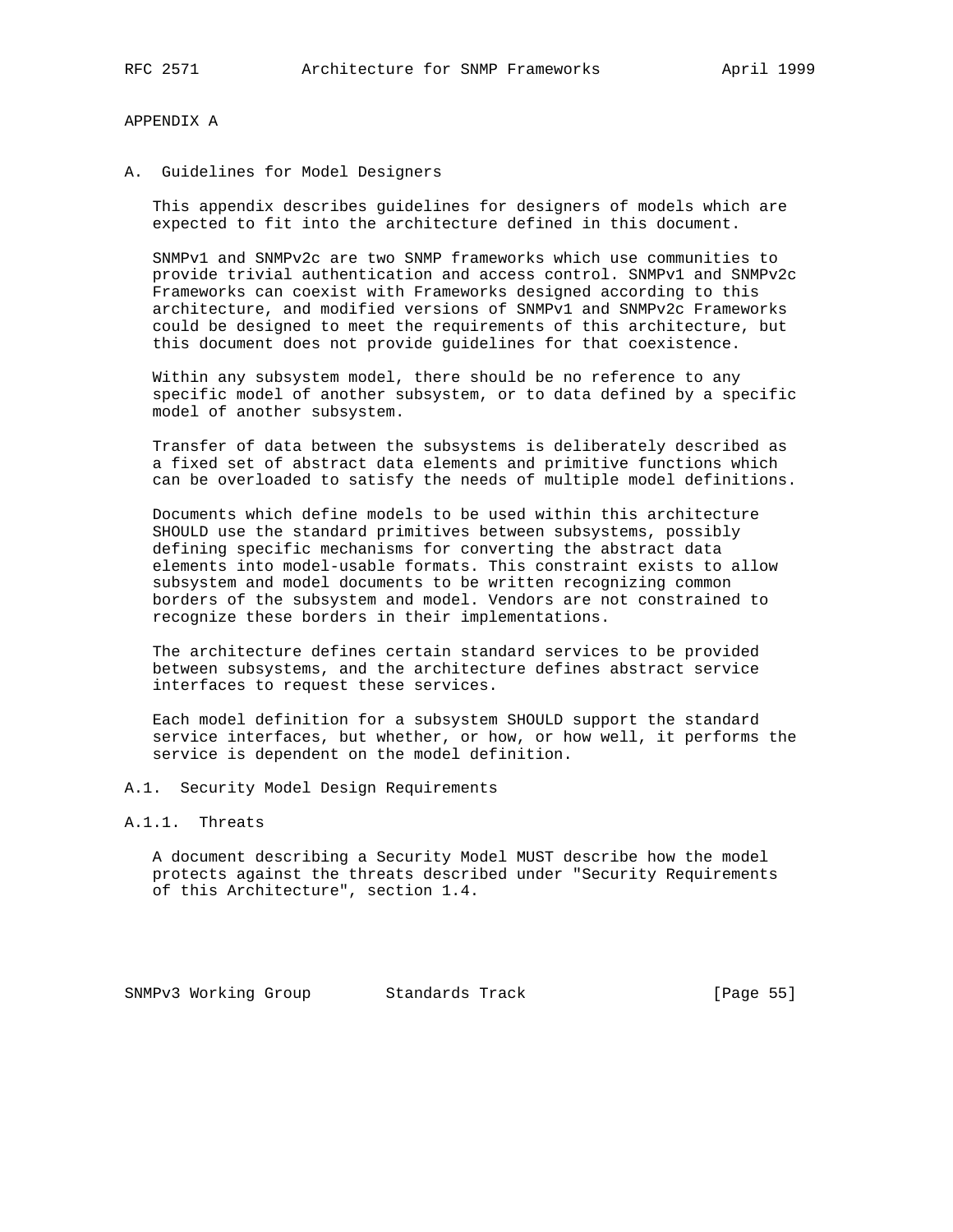#### A.1.2. Security Processing

 Received messages MUST be validated by a Model of the Security Subsystem. Validation includes authentication and privacy processing if needed, but it is explicitly allowed to send messages which do not require authentication or privacy.

 A received message contains a specified securityLevel to be used during processing. All messages requiring privacy MUST also require authentication.

 A Security Model specifies rules by which authentication and privacy are to be done. A model may define mechanisms to provide additional security features, but the model definition is constrained to using (possibly a subset of) the abstract data elements defined in this document for transferring data between subsystems.

 Each Security Model may allow multiple security protocols to be used concurrently within an implementation of the model. Each Security Model defines how to determine which protocol to use, given the securityLevel and the security parameters relevant to the message. Each Security Model, with its associated protocol(s) defines how the sending/receiving entities are identified, and how secrets are configured.

 Authentication and Privacy protocols supported by Security Models are uniquely identified using Object Identifiers. IETF standard protocols for authentication or privacy should have an identifier defined within the snmpAuthProtocols or the snmpPrivProtocols subtrees. Enterprise specific protocol identifiers should be defined within the enterprise subtree.

 For privacy, the Security Model defines what portion of the message is encrypted.

 The persistent data used for security should be SNMP-manageable, but the Security Model defines whether an instantiation of the MIB is a conformance requirement.

 Security Models are replaceable within the Security Subsystem. Multiple Security Model implementations may exist concurrently within an SNMP engine. The number of Security Models defined by the SNMP community should remain small to promote interoperability.

A.1.3. Validate the security-stamp in a received message

 A Message Processing Model requests that a Security Model: - verifies that the message has not been altered,

SNMPv3 Working Group Standards Track [Page 56]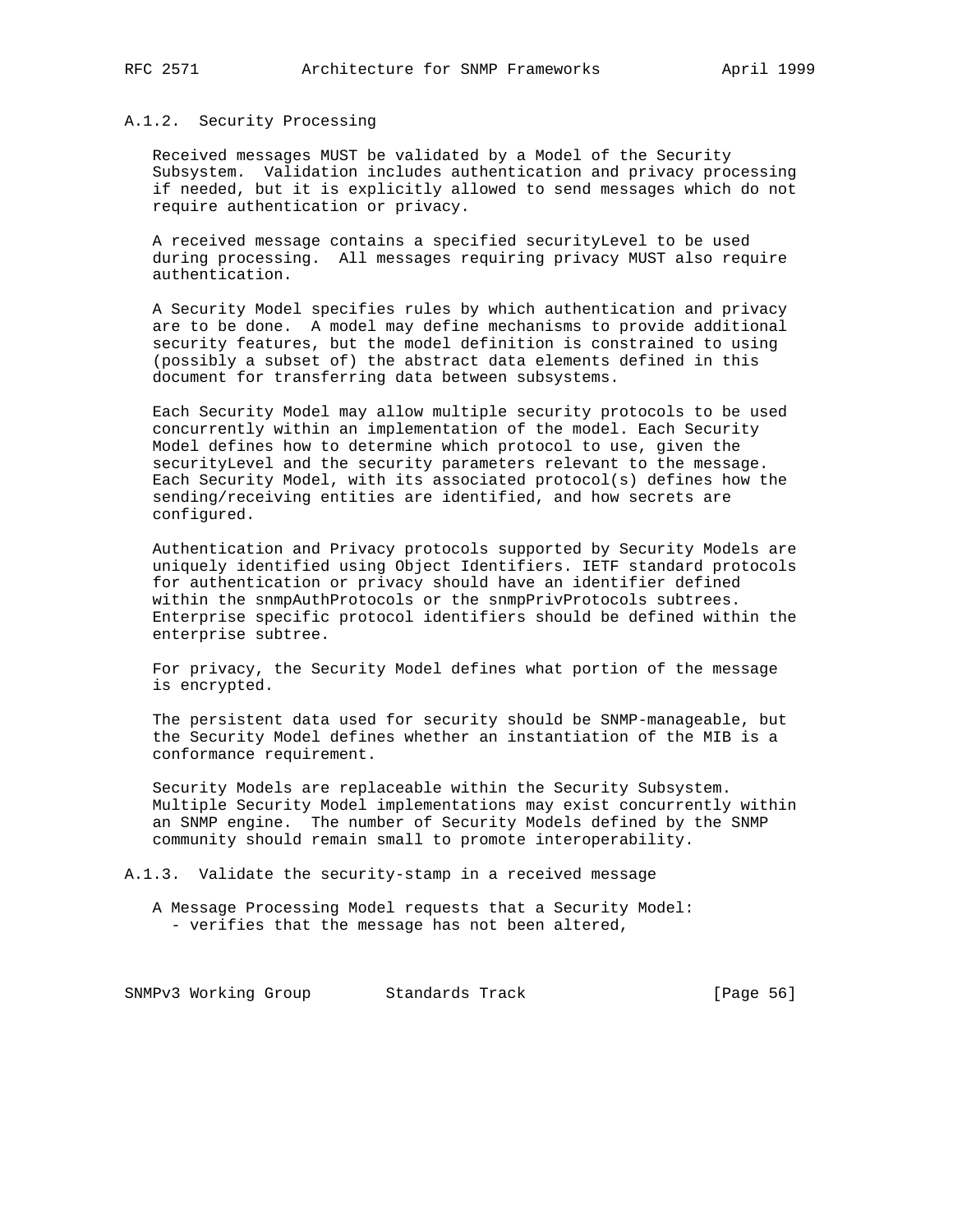- authenticates the identification of the principal for whom the message was generated.
- decrypts the message if it was encrypted.

 Additional requirements may be defined by the model, and additional services may be provided by the model, but the model is constrained to use the following primitives for transferring data between subsystems. Implementations are not so constrained.

 A Message Processing Model uses the processIncomingMsg primitive as described in section 4.4.2.

#### A.1.4. Security MIBs

 Each Security Model defines the MIB module(s) required for security processing, including any MIB module(s) required for the security protocol(s) supported. The MIB module(s) SHOULD be defined concurrently with the procedures which use the MIB module(s). The MIB module(s) are subject to normal access control rules.

 The mapping between the model-dependent security ID and the securityName MUST be able to be determined using SNMP, if the model dependent MIB is instantiated and if access control policy allows access.

#### A.1.5. Cached Security Data

 For each message received, the Security Model caches the state information such that a Response message can be generated using the same security information, even if the Local Configuration Datastore is altered between the time of the incoming request and the outgoing response.

 A Message Processing Model has the responsibility for explicitly releasing the cached data if such data is no longer needed. To enable this, an abstract securityStateReference data element is passed from the Security Model to the Message Processing Model.

 The cached security data may be implicitly released via the generation of a response, or explicitly released by using the stateRelease primitive, as described in section 4.5.1.

#### A.2. Message Processing Model Design Requirements

 An SNMP engine contains a Message Processing Subsystem which may contain multiple Message Processing Models.

SNMPv3 Working Group Standards Track [Page 57]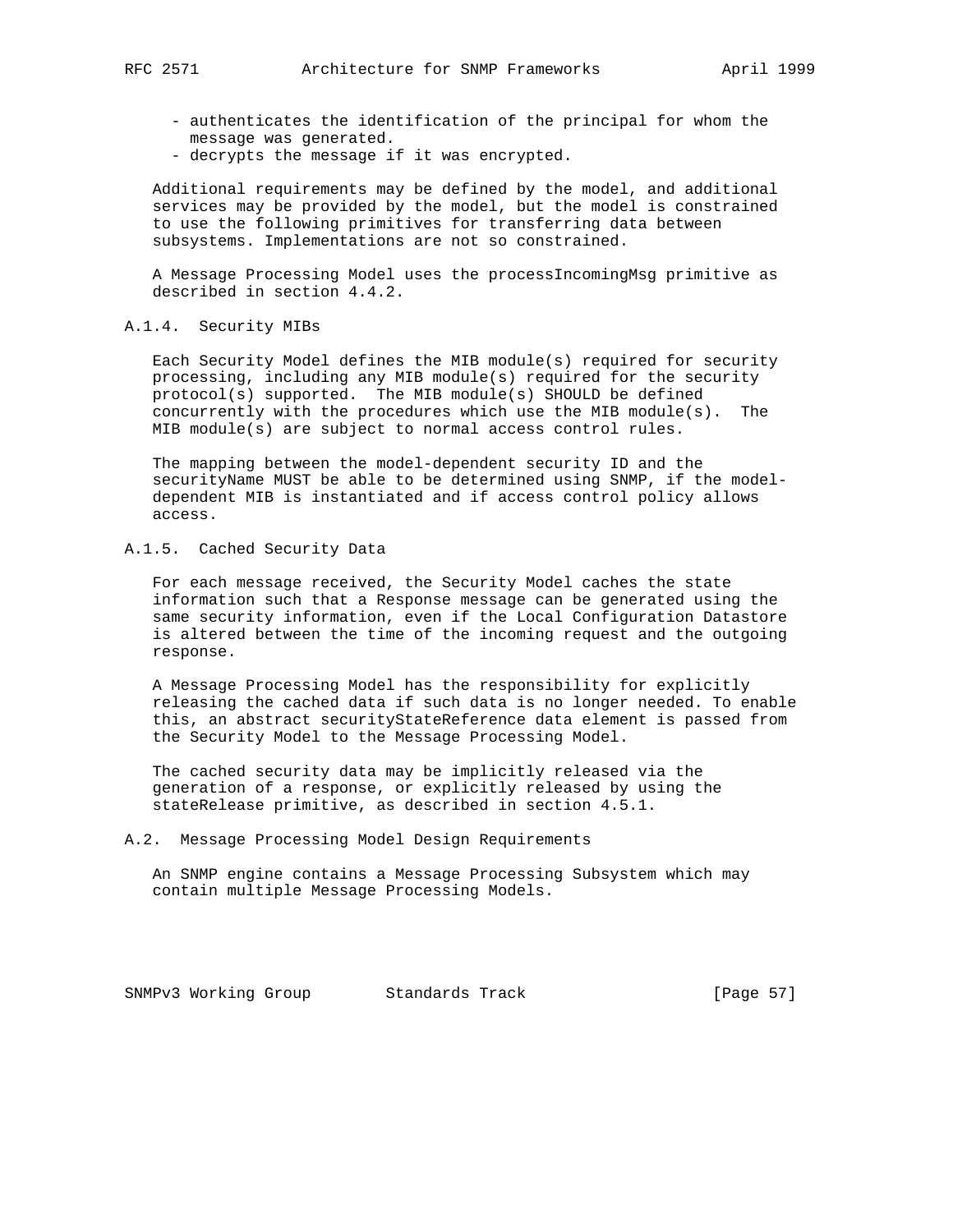The Message Processing Model MUST always (conceptually) pass the complete PDU, i.e., it never forwards less than the complete list of varBinds.

A.2.1. Receiving an SNMP Message from the Network

 Upon receipt of a message from the network, the Dispatcher in the SNMP engine determines the version of the SNMP message and interacts with the corresponding Message Processing Model to determine the abstract data elements.

 A Message Processing Model specifies the SNMP Message format it supports and describes how to determine the values of the abstract data elements (like msgID, msgMaxSize, msgFlags, msgSecurityParameters, securityModel, securityLevel etc). A Message Processing Model interacts with a Security Model to provide security processing for the message using the processIncomingMsg primitive, as described in section 4.4.2.

A.2.2. Sending an SNMP Message to the Network

 The Dispatcher in the SNMP engine interacts with a Message Processing Model to prepare an outgoing message. For that it uses the following primitives:

- for requests and notifications: prepareOutgoingMessage, as described in section 4.2.1.
- for response messages: prepareResponseMessage, as described in section 4.2.2.

 A Message Processing Model, when preparing an Outgoing SNMP Message, interacts with a Security Model to secure the message. For that it uses the following primitives:

- for requests and notifications: generateRequestMsg, as described in section 4.4.1.
- for response messages: generateResponseMsg as described in section 4.4.3.

 Once the SNMP message is prepared by a Message Processing Model, the Dispatcher sends the message to the desired address using the appropriate transport.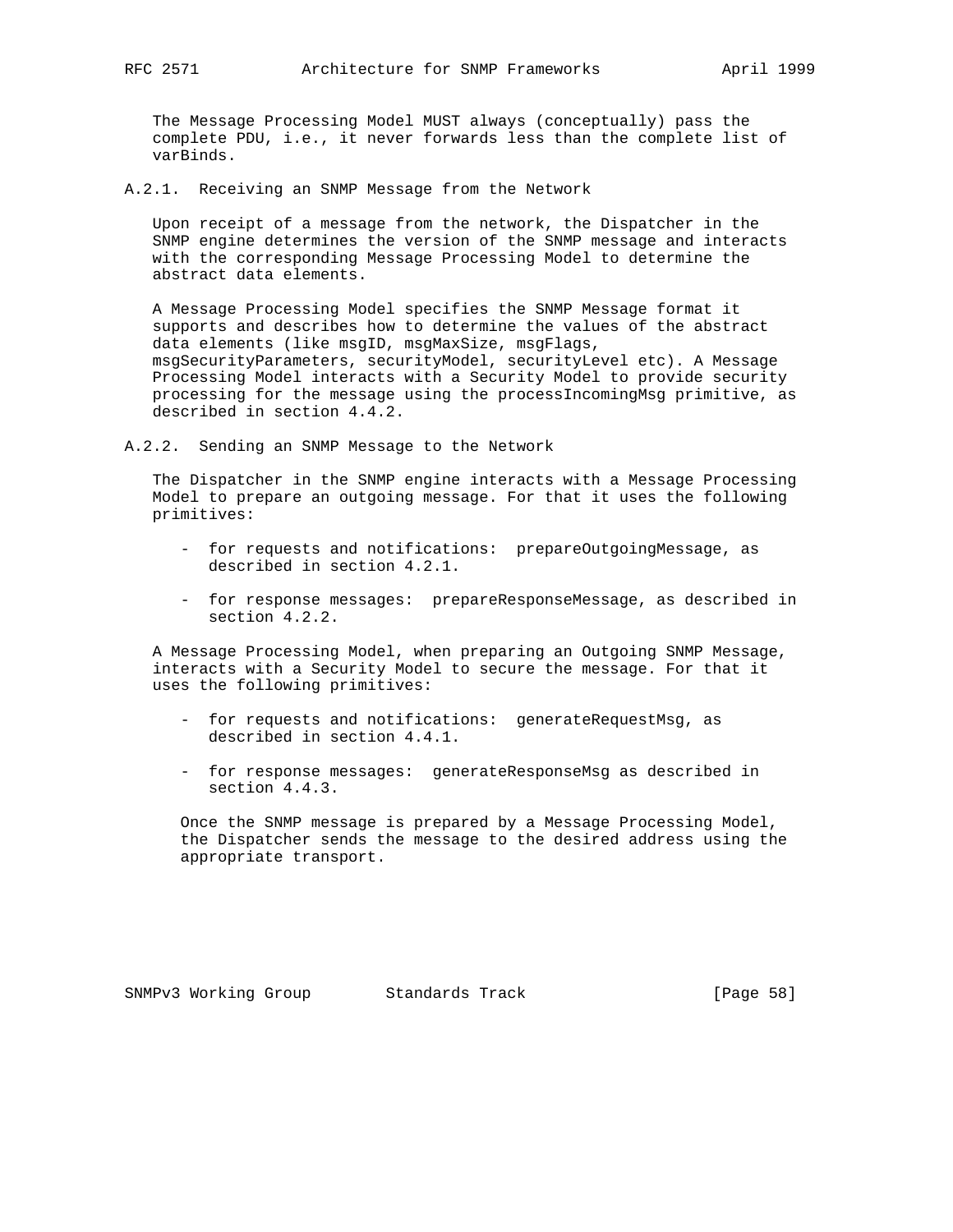#### A.3. Application Design Requirements

 Within an application, there may be an explicit binding to a specific SNMP message version, i.e., a specific Message Processing Model, and to a specific Access Control Model, but there should be no reference to any data defined by a specific Message Processing Model or Access Control Model.

 Within an application, there should be no reference to any specific Security Model, or any data defined by a specific Security Model.

 An application determines whether explicit or implicit access control should be applied to the operation, and, if access control is needed, which Access Control Model should be used.

 An application has the responsibility to define any MIB module(s) used to provide application-specific services.

 Applications interact with the SNMP engine to initiate messages, receive responses, receive asynchronous messages, and send responses.

#### A.3.1. Applications that Initiate Messages

 Applications may request that the SNMP engine send messages containing SNMP commands or notifications using the sendPdu primitive as described in section 4.1.1.

 If it is desired that a message be sent to multiple targets, it is the responsibility of the application to provide the iteration.

 The SNMP engine assumes necessary access control has been applied to the PDU, and provides no access control services.

 The SNMP engine looks at the "expectResponse" parameter, and if a response is expected, then the appropriate information is cached such that a later response can be associated to this message, and can then be returned to the application. A sendPduHandle is returned to the application so it can later correspond the response with this message as well.

A.3.2. Applications that Receive Responses

 The SNMP engine matches the incoming response messages to outstanding messages sent by this SNMP engine, and forwards the response to the associated application using the processResponsePdu primitive, as described in section 4.1.4.

SNMPv3 Working Group Standards Track [Page 59]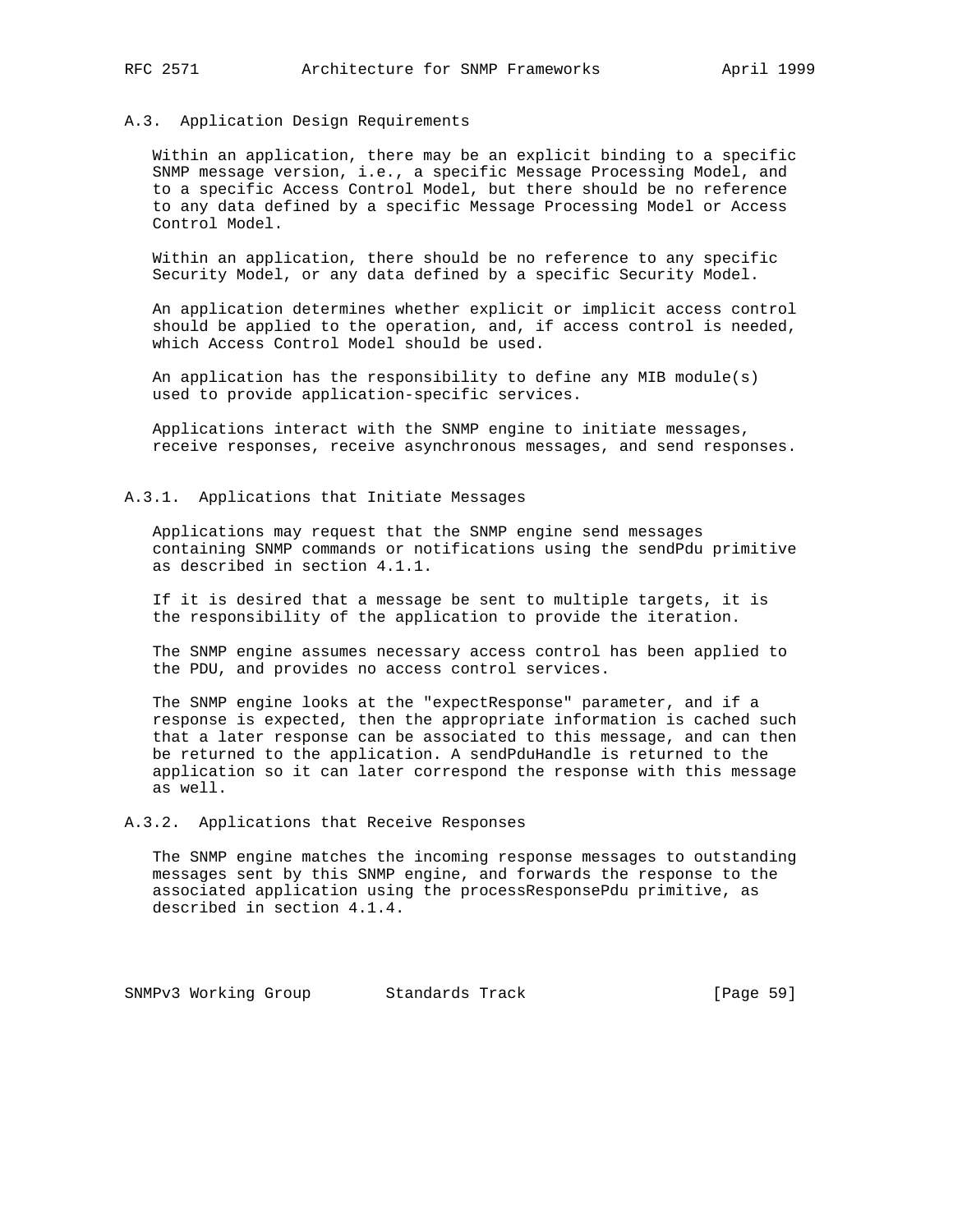#### A.3.3. Applications that Receive Asynchronous Messages

 When an SNMP engine receives a message that is not the response to a request from this SNMP engine, it must determine to which application the message should be given.

 An Application that wishes to receive asynchronous messages registers itself with the engine using the primitive registerContextEngineID as described in section 4.1.5.

 An Application that wishes to stop receiving asynchronous messages should unregister itself with the SNMP engine using the primitive unregisterContextEngineID as described in section 4.1.5.

 Only one registration per combination of PDU type and contextEngineID is permitted at the same time. Duplicate registrations are ignored. An errorIndication will be returned to the application that attempts to duplicate a registration.

 All asynchronously received messages containing a registered combination of PDU type and contextEngineID are sent to the application which registered to support that combination.

 The engine forwards the PDU to the registered application, using the processPdu primitive, as described in section 4.1.2.

A.3.4. Applications that Send Responses

 Request operations require responses. An application sends a response via the returnResponsePdu primitive, as described in section 4.1.3.

 The contextEngineID, contextName, securityModel, securityName, securityLevel, and stateReference parameters are from the initial processPdu primitive. The PDU and statusInformation are the results of processing.

#### A.4. Access Control Model Design Requirements

 An Access Control Model determines whether the specified securityName is allowed to perform the requested operation on a specified managed object. The Access Control Model specifies the rules by which access control is determined.

 The persistent data used for access control should be manageable using SNMP, but the Access Control Model defines whether an instantiation of the MIB is a conformance requirement.

SNMPv3 Working Group Standards Track [Page 60]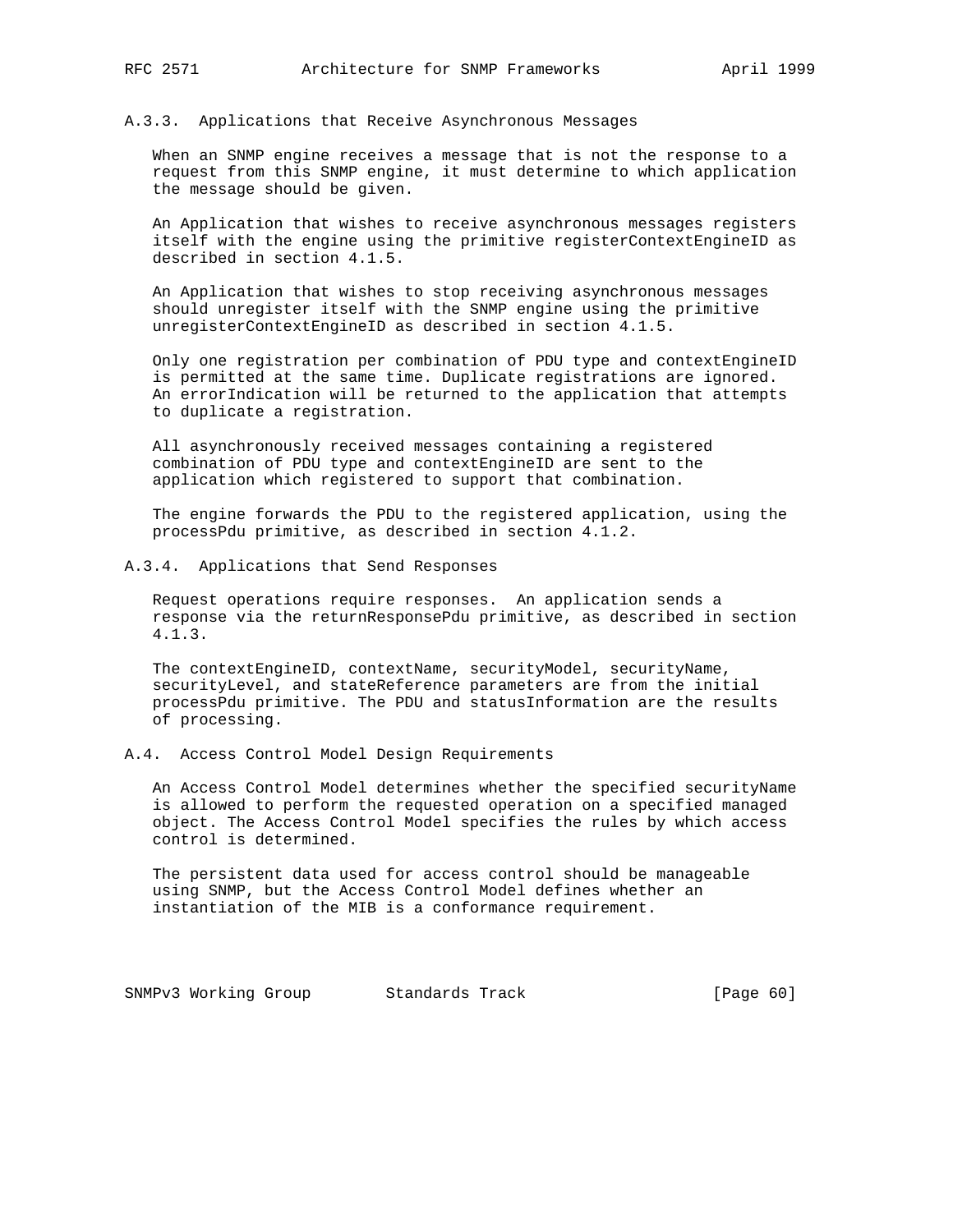The Access Control Model must provide the primitive isAccessAllowed.

SNMPv3 Working Group Standards Track [Page 61]